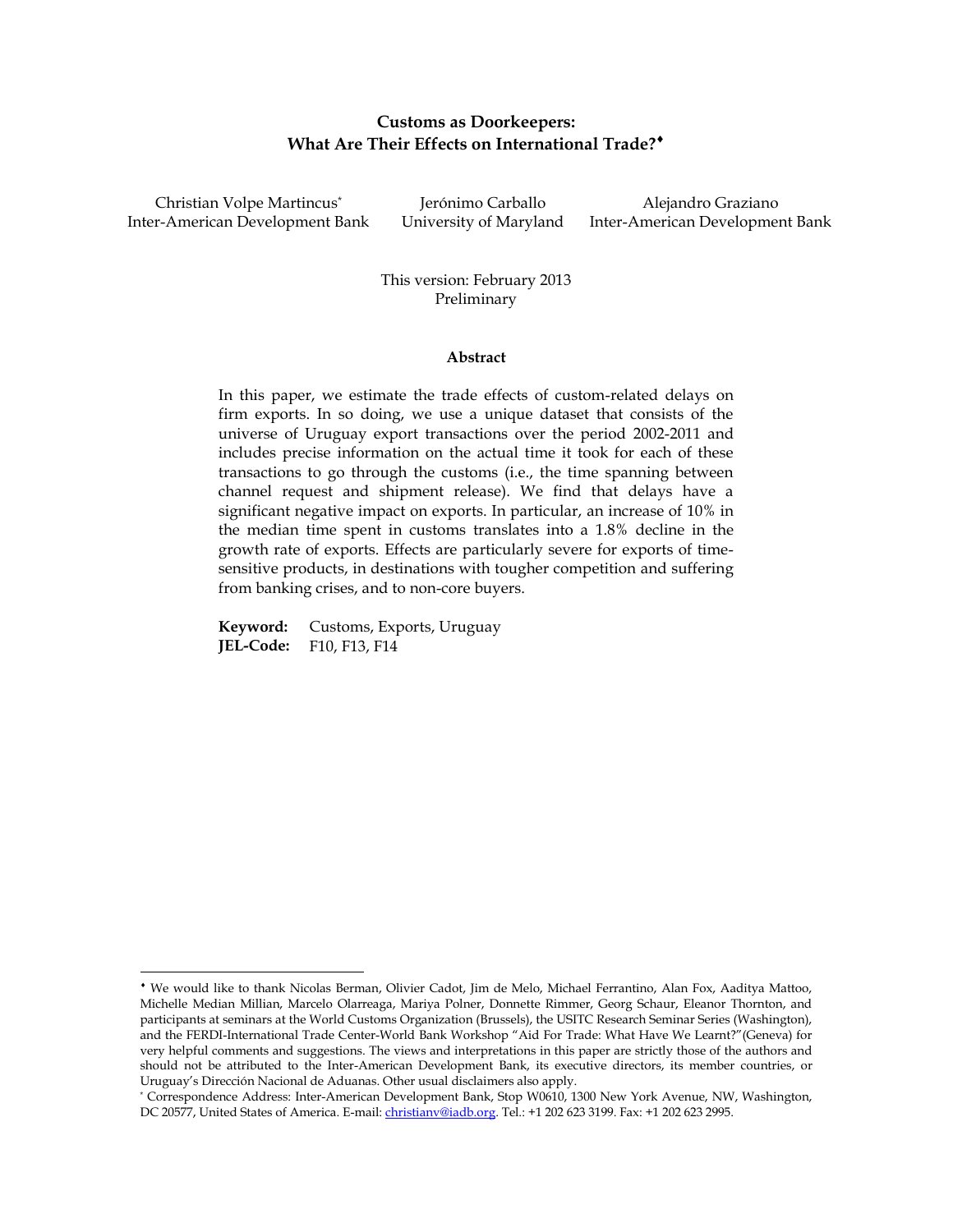# **Customs as Doorkeepers: What Are Their Effects on International Trade?**

### **1 Introduction**

l

Time is an important trade barrier. In his seminal paper, Hummels (2001) shows that each additional day spent in transit reduces the probability that the United States sources a manufactured good from a given country by 1.5%, and estimates that such a day is worth 0.8% *ad valorem* for this kind of goods.<sup>1</sup> Importantly, from an economic policy point of view, the transit time between origins and destinations can be influenced by actions of public agencies that intervene in the administrative processing of trade flows. This is particularly the case with customs, which oversee the compliance of shipments with trade regulations. In fact, customs are the doorkeepers of international trade. All trade transactions leaving or entering countries must be processed by the respective national customs and such a processing takes time. How long does it take for a firm to clear customs? The simple answer to this question is that, so far, we do not really know beyond some "national averages". The truth is, however, that the within-country distribution of customs delays is far from degenerate. Thus, in 2011, export processing times by the Uruguayan customs ranged between 1 day (i.e., goods were released in the same day) and 31 days. To put these figures into perspective, 31 days triples the time required to ship a good from Montevideo, Uruguay's main port, to Baltimore in the United States and amounts to 1.5 times that needed to reach Singapore. <sup>2</sup> Such transaction-specific delays, which are primarily under the control of the respective intervening public agency, can therefore be substantial and highly variable and, in particular, even have larger variance than international shipping times. Hence, the time it takes to complete customs-related procedures is likely to have non-negligible effects on firms' export outcomes. However, evidence in this regard is virtually missing. In this paper, we precisely fill this gap using an unprecedented dataset for Uruguay that consists of the entire universe of export transactions and, for the first time to our knowledge, real customs clearance times over the period 2002-2011.

Since customs procedures can increase the transit time between origin and destination, these intermediating public entities can play a major role in facilitating or hindering exports and imports. A number of papers have estimated gravity models and variants thereof to examine the effects of total time to trade, customs and technical control times, and time at the border on aggregate bilateral trade, overall and distinguishing among time sensitive and time insensitive goods (see, e.g, Djankov et al., 2010; Freund and Rocha, 2011; and Hornok, 2011), sectoral bilateral trade (see, e.g., Martínez-Zarzoso and Márquez-

<sup>1</sup> In the most recent version of this study, Hummels and Schaur (2012) report that each day in transit is equivalent to an *ad valorem* tariff of 0.6% to 2.3%

<sup>&</sup>lt;sup>2</sup> These shipping times have been taken from See Rates [\(www.searates.com\)](http://www.searates.com/), a sea-freight broker based on Miami assuming a vessel speed of 20 knots (see, e.g., Feyrer, 2011, and Berman et al., 2012).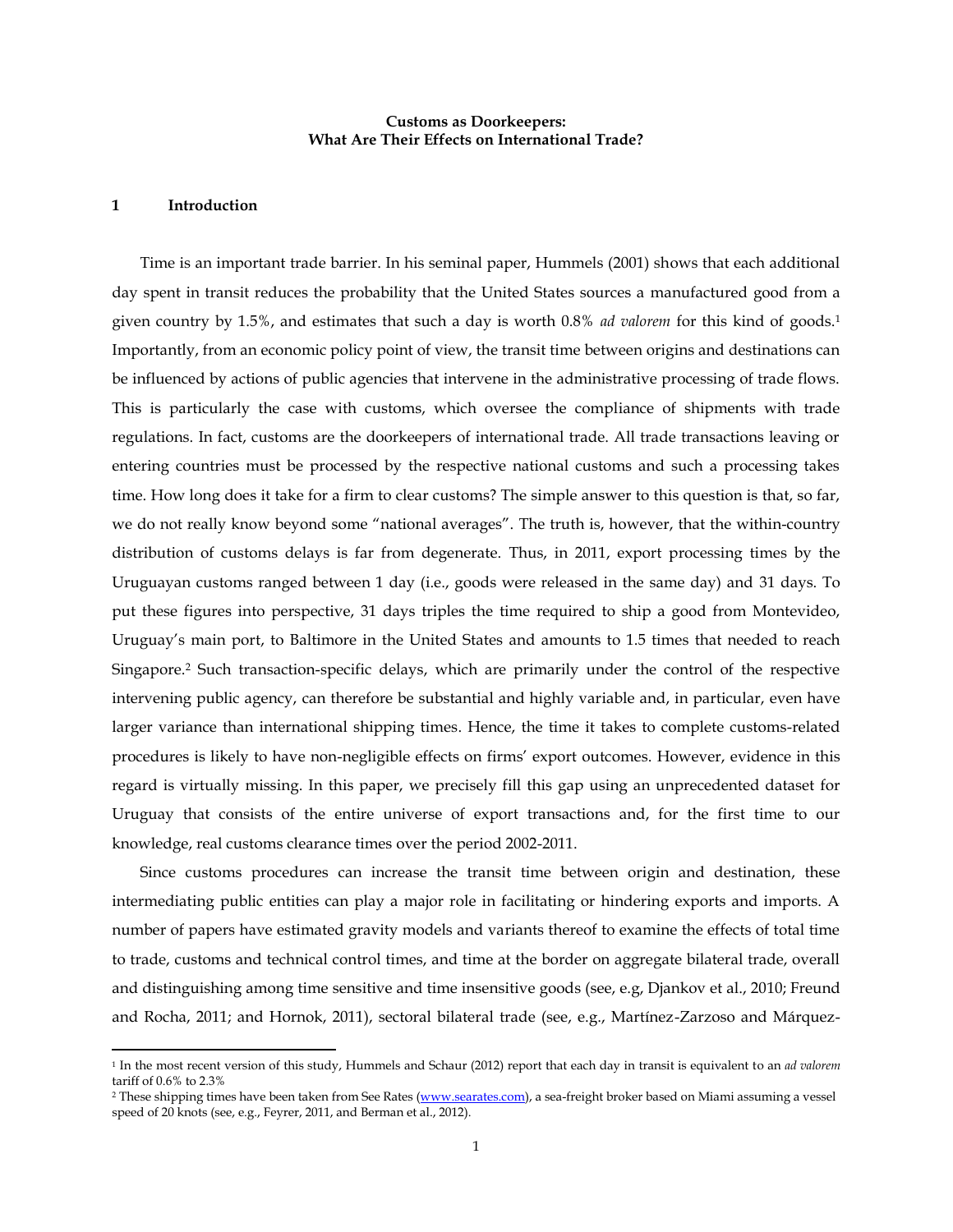Ramos, 2008; and Bourdet and Persson, 2010), the product extensive margin (see, e.g., Persson, 2010), the destination extensive margin (see, e.g., Nordas, 2006), and the frequency and size of shipments (see Hornok and Koren, 2011) for various samples of countries and product categories.<sup>3</sup> A few studies use firm-level data to explore the influence of time to clear customs on export statuses, export intensity (i.e., exports to sales ratio), and destination diversification (see Dollar et al., 2006; Yoshino, 2008; Wilson and Li, 2009a, 2009b). These papers generally conclude that delays associated with customs procedures have a significant negative impact on export outcomes, especially for time-sensitive products.

While certainly insightful, this literature has three limitations, which makes the evidence on how the time that takes for customs to process a shipment affects firms' export performance at best preliminary and incomplete. Thus, most analyses are based on cross-sectional aggregated country-level data or relatively small samples of manufacturing firms of heterogeneous countries that are pooled together for estimation purposes. In addition, these analyses generally rely on cross-country variation in customs delays to identify the effects of interest. This identification strategy has the drawback that country characteristics that are relevant for trade but are unobserved by the econometrician and potentially correlated with administrative delays are not properly controlled for.<sup>4</sup> More generally, endogeneity problems are not properly addressed. Further, virtually all studies utilize the single-value, country-level measure of time to trade (or its components) from the World Bank's Doing Business Indicators. These data are without any hesitation valuable and useful as a first approximation, but they have clear limitations that are mainly related to the coverage and underlying assumptions of the survey, which in turn echoes in their precision, and to the fact that relevant heterogeneities are out of the picture. <sup>5</sup> First, these survey-based measures are not real clearance times, but personal assessments of what those times would be for a certain typical transaction primarily from trade facilitators working with freightforwarding companies. While 345 trade facilitators have systematically participated in the surveys since their inception, in the particular case of Uruguay only four individuals/firms answered the most recent questionnaire on trading across the borders (see Doing Business, 2012).<sup>6</sup> Second, several assumptions are made about the exporting company whose customs experience the data are supposed to capture. The company is a local business, has at least 60 employees, is located in the country's most populous city, does not operate under special export regimes, and has a management familiar with trading rules and

l

<sup>3</sup> Wilson et al. (2005) and Portugal-Pérez and Wilson (2010) investigate how the customs environment and border and transport efficiency affect total bilateral trade using summary indicators as proxies for these variables, whereas Engman (2005) and Milner et al. (2008) present surveys of the empirical literature.

<sup>&</sup>lt;sup>4</sup> Also important, standard measures of administrative delays do not vary across products.

<sup>5</sup> The study by Hornok (2011) is the only exception. She uses average waiting times at the border from voluntary reports gathered by the International Road Union and, to identify the effects of their changes on trade, assumes that those that were positive went down to zero with 2004 European enlargement.

<sup>6</sup> In our database, we have identified at least several hundreds of carriers in 2011. In its evaluation of the Doing Business 2007 Report, the IEG (2008) notices that the small number of informants was an important source of weakness of the data. See also the discussion in Nathan Associates (2007) on this issue based on the Mozambique case.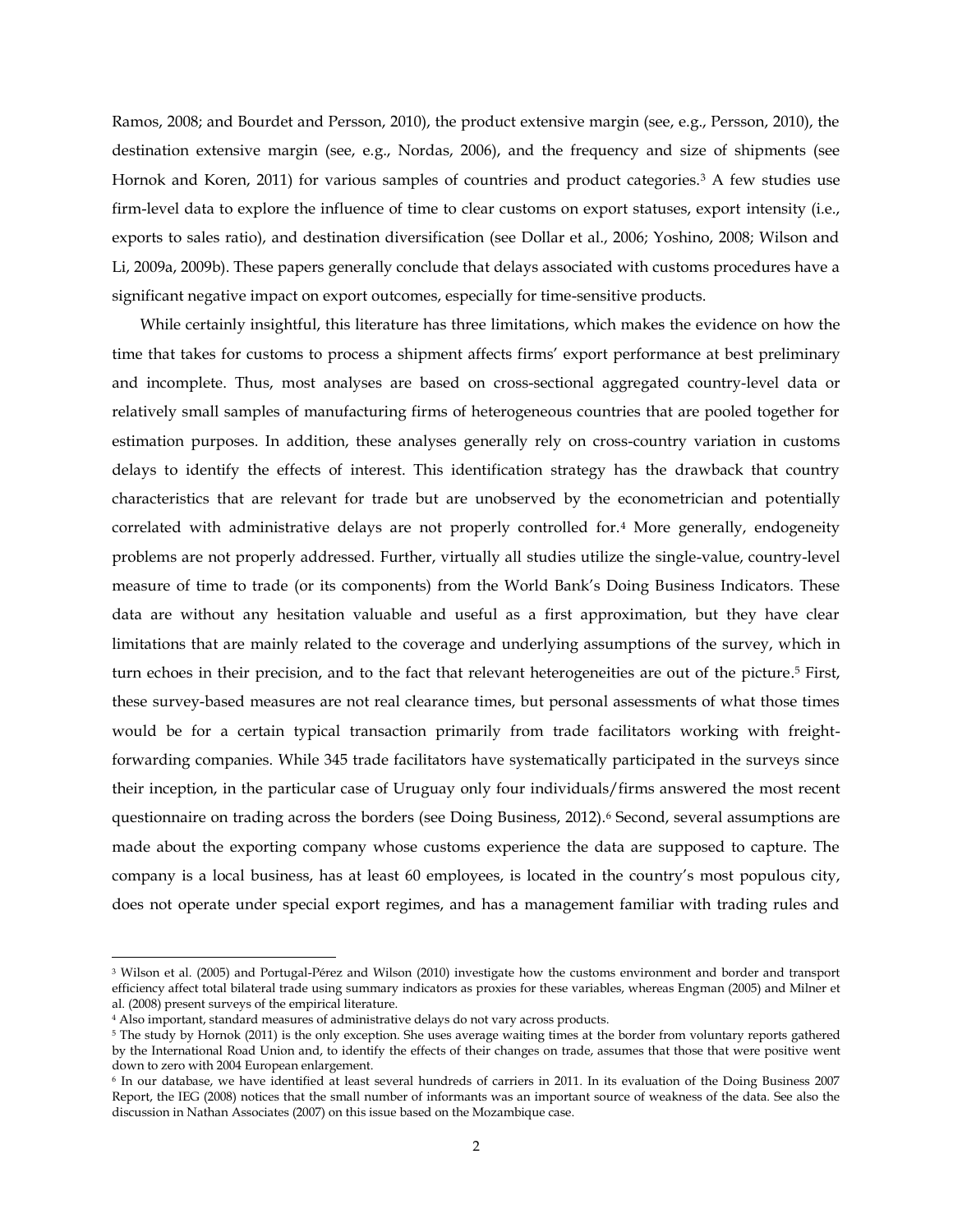requirements (i.e., sales abroad account for more than 10% of the total sales).<sup>7</sup> Whereas these firms may jointly account for a substantial portion of country's total exports, these are only a small share of the entire population. Thus, for instance, according to data from Uruguay's tax agency (*Dirección General Impositiva-DGI*), there are only around 200 medium to large companies (i.e., companies with more than 20 employees) in tradable sectors located in Montevideo, which amounts to roughly 10% of the total number of firms registering exports each year in Uruguay. Third, various assumptions are also made on the cargo. The product is transported in a dry cargo, 20- ft. full container load, it is not hazardous, does neither require refrigeration nor special phytosanitary or environmental safety standards. Given these conditions, surveyed time to trade measures were initially presented as to be representative for three categories of goods: textile yarns and fabrics (SITC 65), clothing accessories (SITC 84), and coffee, tea, species, and manufactured thereof (SITC 07) (see Djankov et al., 2010).<sup>8</sup> In its more recent versions, the survey asks respondents to focus on a leading export product in the country that meets the previous requirements, although this product is not identified along with the public data.<sup>9</sup> Finally, the shipment is assumed to be ocean-transported. In Uruguay, maritime transport represented around 60% of total exports and less than 50% of the total number of export transactions between 2002 and 2011. Specifically, over our sample period, relatively few firms were located in Montevideo, had more than 60 employees, and shipped products abroad by ocean and these amounted together to a small share of Uruguay´s total number of exporters in 2011, which makes them hardly representative of the universe of companies as a whole. In this paper, we aim at filling the aforementioned gaps in the literature while overcoming the data constraints discussed above.

More precisely, this paper addresses three main questions: What are the effects of delays associated with customs processing of shipments on firms' exports? What are the channels through which these effects arise? To what extent are these effects heterogeneous? In answering these questions, we first make use of a unique dataset that includes all Uruguayan export transactions over the period 2002-2011 along with measures of the respective actual processing time by the national customs. Second, in order to identify their impacts on firms' exports, we exploit the conditional random variation in clearance times associated with the customs procedures. In particular, conditional on firms and product-destination combinations, transactions are randomly allocated to physical inspection. Depending on whether shipments have to go through this material verification or not, processing times and thereby transit times increase for some exports while those for others remain the same. We therefore primarily compare the

 $\overline{\phantom{a}}$ 

<sup>7</sup> In the original version of the survey, firms were supposed to have more than 200 employees (see Djankov et al., 2010).

<sup>8</sup> These categories of products jointly accounted for only 4.2% and 12.1% of 2011 Uruguayan total exports and total number of exporting companies, respectively, and, more generally, for predictably very heterogeneous shares of these aggregates across countries.

<sup>9</sup> More specifically, "…the product must not be hazardous, require refrigeration, or be used for military purposes. It is...exported in a dry-cargo, 20 ft. full container load (FCL), weighs 10 tons and is valued at USD 20,000. The product should be one of your country's leading exports…".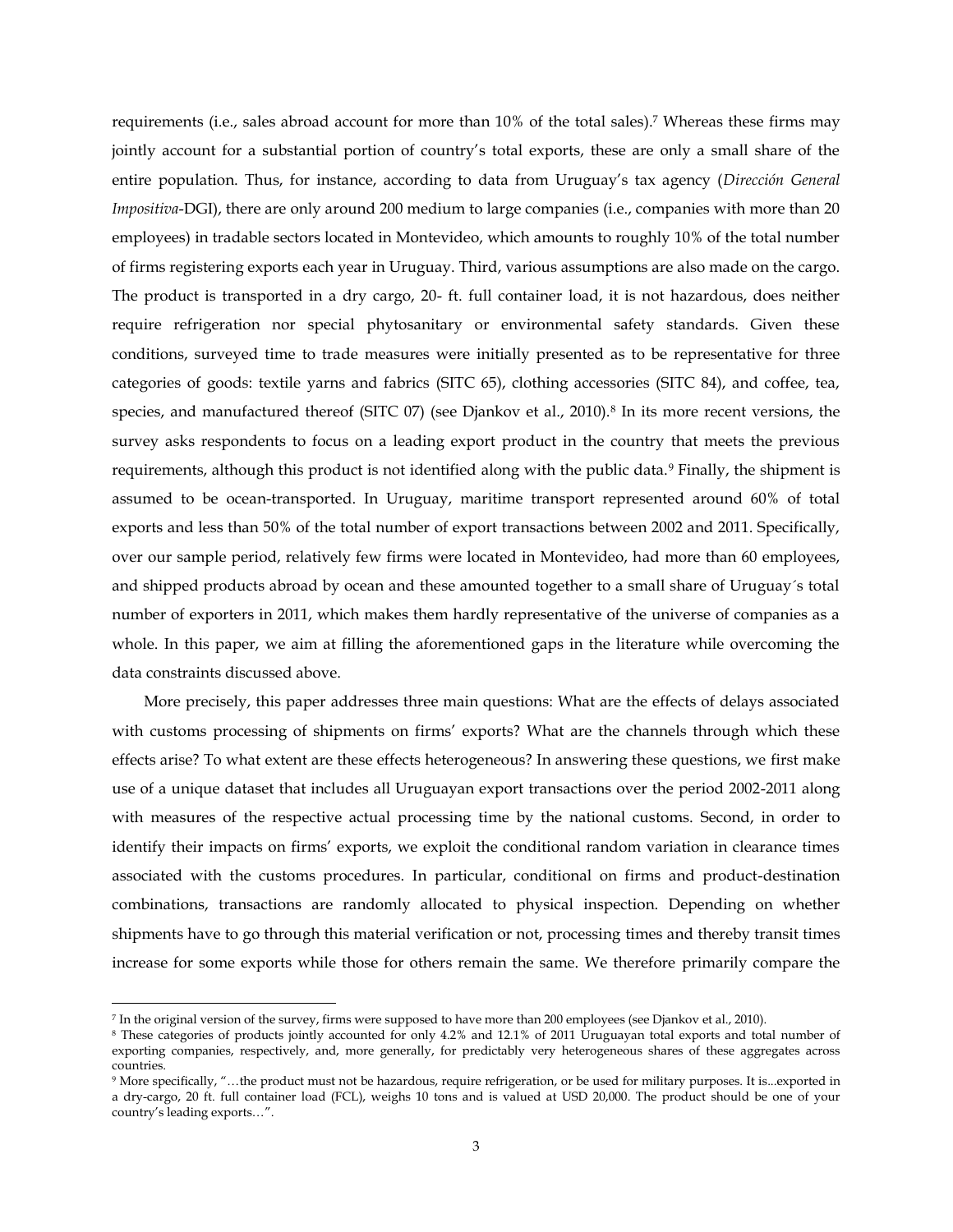before and after change in exports subject to increased delays with that in exports that did not suffer from additional delays while rigorously controlling for potential confounding factors. This allows us to consistently estimate the effects of interest.

The contribution of our paper to the existing literatures is thereby six fold. First, to our knowledge for the first time, we present actual measures of the exact time that takes to complete customs procedures based on official data covering the entire universe of a country's transactions over a long period of time and not from a survey on a limited sample of trade actors or flows. Second, also for the first time to our knowledge, we provide robust evidence on the effects of these administrative delays on firm export outcomes based on data for the whole population of a country's exporting firms. Noteworthy, our microeconometric evaluation focuses on a public intervention that potentially affects all companies trading across the borders, unlike other in principle narrower policies such as export promotion. Third, by exploring the responses of the intensive and extensive margins of firms' exports along various dimensions, we disentangle the channels through which the effects arise. Fourth, we go beyond the average effect and uncover potential heterogeneous impacts depending, among others, on the toughness of the competition faced in the destination, the degree of time-sensitiveness involved in the trade relationship, and, as a remarkably novelty, the relative importance of the buyers. Fifth, our results can shed new light on the effects of trade facilitation on comparable developing countries. Last but certainly not least, we believe that our analysis can feed and provide guidance for future theoretical work on the impact of time on trade.<sup>10</sup>

We find that delays associated with customs procedures have a significant negative impact on exports. More specifically, a 10% increase in the time that these procedures add to the transit time between the origin and the destination results in a 1.8% decline in the export growth rate. This effect is stronger for exports of time-sensitive goods (i.e., food and textile products), in developed countries' markets, and to secondary buyers. These findings highlight the importance of controls that are expedite without jeopardizing their quality and accordingly the fulfillment of their purposes.

The remainder of this paper is organized as follows. Section 2 describes the export process in Uruguay. Section 3 introduces the dataset and presents basic statistics and preliminary evidence. Section 4 explains the empirical strategy. Section 5 discusses the estimation results, and Section 6 concludes.

l

<sup>&</sup>lt;sup>10</sup> In this sense, key ingredients of the possible models should be trade costs that encompass a stochastic transit time component and a firm-specific mechanism that generates expectations of delays that are updated after each of their realizations. In this framework, a shock to transit times would lead to an upward revision of the respective expectation, increased expected trade costs and accordingly effective price in the destination, and, as a consequence, reduced foreign sales. Further, our finding according to which the effect of customs delay differ for the main and secondary buyers seem to suggest that factors on the demand side should specifically play a role (see, e.g., Egan and Mody, 1992; and Rauch and Watson, 2003).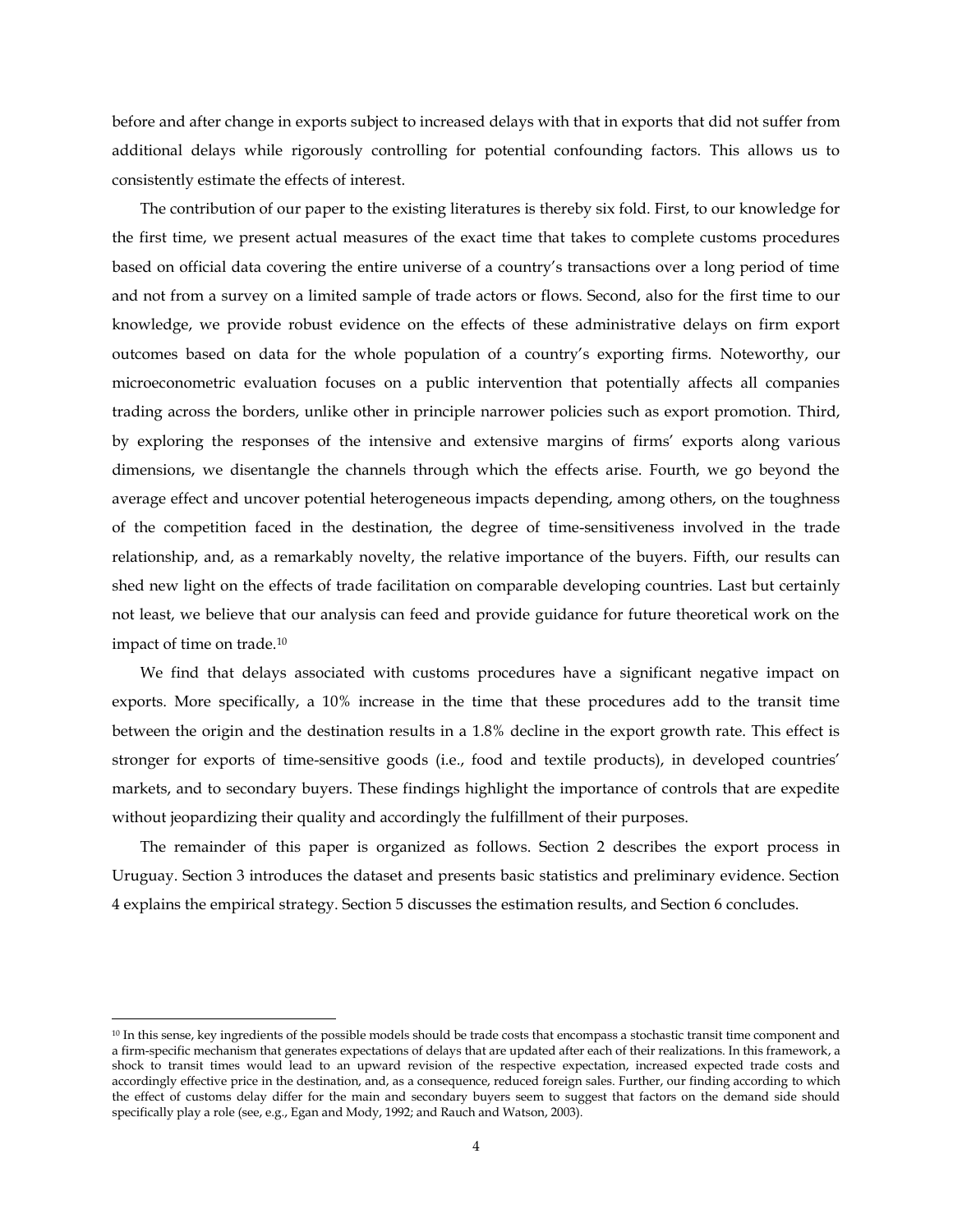# **2 Customs Processing of Exports in Uruguay**

 $\overline{\phantom{a}}$ 

In Uruguay as well as in several other Latin American countries, the typical export process consists of a series of steps that are illustrated in Figure 1 in a stylized manner (see URUGUAY XXI, 2012). Once the terms of the trade deal (i.e., quantity, price, quality, payment method, shipment method, etc.) between the exporter and the buyer are established, the former requests the service of a customs broker, who is given the *proforma* invoice or final commercial invoice and the packing list (if applicable).<sup>11</sup> This broker completes an electronic Single Customs Document (DUA – for its name in Spanish, *Declaración Única Aduanera*) and sends it to the customs (*Dirección Nacional de Aduanas*-DNA), which validates the DUA and sends back a message containing the number assigned to the DUA and the registration date. When the shipment is at the Customs departure point, the DUA is printed and all export documentation is put into an envelope along with a sworn declaration (signed by the customs broker and the exporter), the *proforma* or final invoice, a copy of the bill of lading and any other documentation required (e.g., sanitary certificates, etc.). At this stage, the customs broker requests the *ex ante* verification channel for the operation and, conditional on product-destinations, the customs information system randomly assigns it to no verification (*green channel*) or verification of documents and merchandise (*red channel*).<sup>12</sup> It is worth stressing herein that the random allocation to the "customs treatment" (i.e., red channel) allows us to directly rule out thinkable selection problems in relationship to transactions that suffer from delays. Also important for our purposes, and again conditional on product-destinations, there is *a priori* no systematic relationship between the characteristics of the shipments and the time that takes its inspection.<sup>13</sup> In order to check this randomness, we carry out daily regressions of firm-product-destination flows subject to the green channel on a binary indicator that takes the value of one if the flow is allocated to the red channel the next time it goes through the customs and zero otherwise or on the (logarithm of the) median delay it experiences this next time and firm and HS6 product-destination fixed effects.<sup>14</sup> Estimates together with their confidence intervals are shown in Figure 2 along with the respective smoothed values obtained from a kernel weighted local polynomial regression.<sup>15</sup> As expected, these estimates are overwhelmingly nonsignificant. In particular, for the almost 1,000 regressions with at least 30 degrees of freedom, the

<sup>11</sup> In order to be able to export, companies must be registered with the-DGI, the social security administration (*Banco de Previsión Social-*BPS) and the state insurance company (*Banco de Seguros del Estado*-BSE).

<sup>&</sup>lt;sup>12</sup> Exports are subject to physical verification because Uruguay collects taxes on foreign sales of certain products. Other reasons include control of tax reimbursement claims and fighting of illegal trade.

<sup>&</sup>lt;sup>13</sup> In our estimations below we also accommodate the possibility that the probabilities to be allocated to the red channel are adjusted for particular firms if they did not successfully pass verifications in the past.

<sup>14</sup> The average (median) number of transactions per day ranges between 236.2 and 357 (257 and 427) over the period 2002-2011.

<sup>15</sup> We have also conducted daily unconditional two sample t-tests to assess whether there were significant differences in mean firm exports under the green channel for companies with at least one of their transaction allocated to the red channel their next visit to the customs and their counterparts with all their transactions going again through the green channel. According to the test statistics, differences are not significantly different from zero for 83% of the roughly 2,700 comparisons. Similar shares are also observed for other firm export outcomes such as the number of products exported, the number of destinations, and the number of buyers. Detailed tables presenting summary statistics of the tests are available from the authors upon request.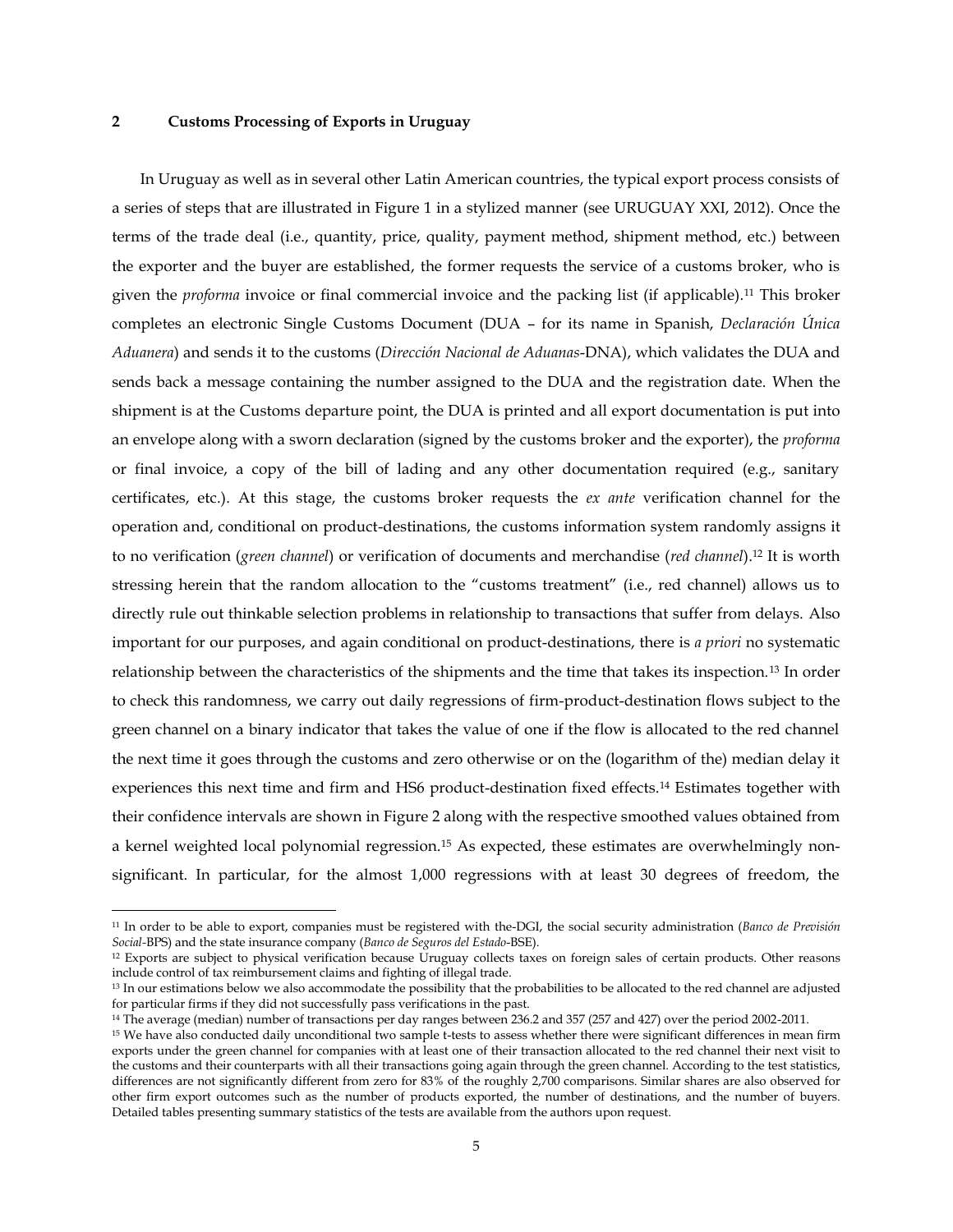estimated coefficient on the channel allocation indicator is insignificant in more than 90% of the times, whereas that on the delay is insignificant in approximately 85% of the cases.<sup>16</sup>

After the verification, if any, has taken place, the customs sends the DUA with the clearance of the shipment. The merchandise is then loaded at the port, airport, or border crossing. Afterwards, the customs broker sends an electronic message to complete the transaction, based on information that will be sent to the DNA in the third and last electronic message with definitive shipping data (i.e., weight, quantity, number of packages, value).<sup>17</sup> Finally, the DNA completes the export in its information system and carries out an ex post documentation verification against the third message sent by the customs broker.<sup>18</sup>

In this paper we measure the customs clearance time as the time elapsed between the request of verification channel and release of the goods by the customs (see Figure 1). This precisely corresponds to the time it takes for the customs to carry out the verifications, if any, and hence, to the exact time this public entity adds to transit between origin and destination, and it therefore excludes the time required for previous documentation preparation and inland transportation as well as that for port or airport handling. The reason is threefold. First, there is virtually no delay between the initial submission of the DUA by the customs broker and its registration by the customs. Second, exporters may begin work on documentation while production is underway, so that it appears convenient to also exclude this portion from the time to trade (see Hummels, 2007). Third, there may be several factors affecting the schedule of the domestic transportation of the goods to the exit point and that these factors are generally out of the control of the customs (see WCO, 2011).

#### **3 Dataset and Descriptive Evidence**

 $\overline{\phantom{a}}$ 

Our main dataset consists of transaction level export data from 2002 to 2011 from the Uruguayan customs DNA. Specifically, each record includes the firm's tax ID, the product code (10-digit HS), the customs through which the shipment exits Uruguay, the destination country, the foreign buyer (coded), the transport mode, the export value in US dollars, the quantity (weight) in kilograms, the channel through which the transaction was processed (either green or red), the date in which the customsprocessing of the shipment was requested (channel request) and date in which the shipment was authorized to leave the customs (release date) (see Figure 1). We should mention herein that the sum of

<sup>16</sup> Proportions are virtually identical when regressions with degrees of freedom between 20 and 30 are also considered. Detailed tables reporting estimates and summary statistics are available from the authors upon request.

<sup>17</sup> In this instance, if exports involve raw wool, live cattle, dried and salted hides, leather and split, or pickled and wet-blue leather, a 5% export tax must be paid to the state bank BROU, which officially acts as collection agent.

 $18$  An export refund is then requested from the DGI, which goes into effect starting in the  $12<sup>th</sup>$  month following the shipment.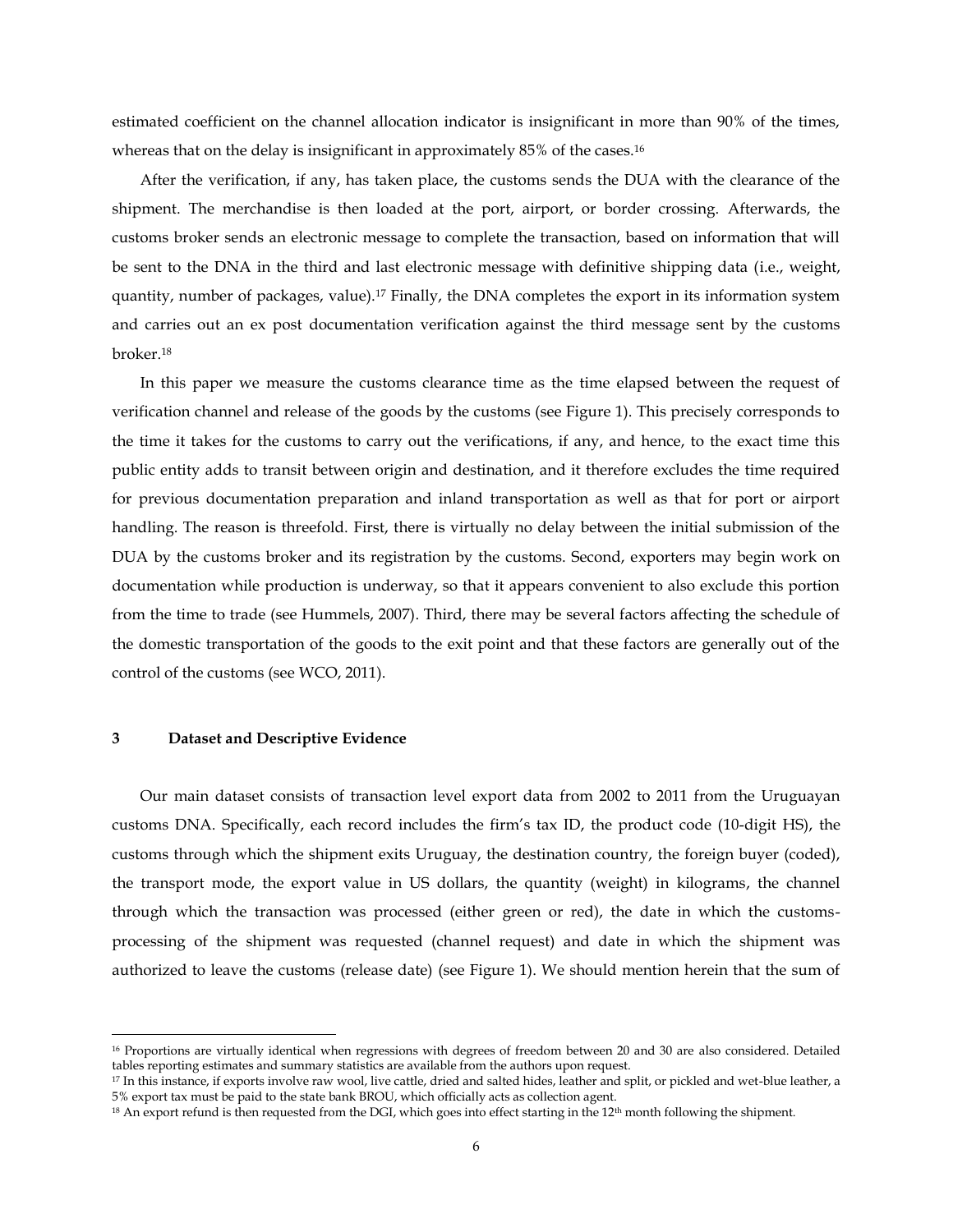these firms' exports virtually adds up to the total merchandise exports as reported by the Uruguayan Central Bank, with the annual difference being always less than 1.0%.

Table 1 reports Uruguay's total exports in 2002 and 2011 along with key aggregate extensive margin indicators and customs processing patterns, namely, the portion of transactions going through red channel and the median time spent in customs conditional on this channel. Exports grew more than 300% between these years to reach 8 billion US dollars in 2011. These foreign sales expanded along the firm, destination, and product extensive margins. Thus, the number of firms, destination countries, and product exported, increased by 27.1%, 27.4%, and 20.5% from 2002 to 2011, respectively. Yet, most of the expansion is accounted for by a larger intensive margin on the product-country dimension, i.e., larger average exports by product and country. This was the result of both larger average shipments and a larger number of shipments, which raised nearly 75.3%. This is evident in Figure 3, which presents kernel density estimates of firms' total exports, average exports, average number of shipments, and average shipment size by good and destination for each sample year.

Exports exit the country through 16 customs. Figure 4 shows the evolution over time of total foreign sales and total number of transactions along with that corresponding to those processed under red channel from 2002 to 2011. Roughly 15.2% of the transactions go through this channel and were accordingly subject to material inspection over these years, and this portion declined in more recent years. It is worth noticing that shipments going through the green channel are always cleared within one day (i.e., the same day the broker requests the channel), whereas release of goods whose exports were subject to red channel can take one day or substantially longer.<sup>19</sup> This can be clearly seen in Figure 5, which presents a kernel density estimate of the distribution of number of days spent in the customs over all transactions allocated to red channel in 2011. Thus, the 2-days processing time recorded by the Doing Business Indicators for Uruguay in 2011 would correspond to the 95th percentile of the respective entire distribution and to the 31<sup>st</sup> percentile of the distribution of those export flows that were verified.<sup>20</sup> This highlights that such a single dimensional figure hides an ample variability of administrative-driven delays, which may potentially have potentially significant and heterogeneous implications for firm export outcomes and their dynamics. Further, customs delays can substantially change over time. In fact, the median clearance time for those transactions subject to red channel increased from 2 to 5 days between 2003 and 2011. More generally, as illustrated by Figure 6, the distribution of these delays experienced a substantial shift to the right between these years, particularly in its upper part.<sup>21</sup>

 $\overline{\phantom{a}}$ 

<sup>&</sup>lt;sup>19</sup> Some of the delays we observe in the data are unreasonably high (several hundred days) likely due to entry error. To address this problem we drop the highest 0.5 percentile of the delays from the dataset.

<sup>&</sup>lt;sup>20</sup> Customs delays specifically observed in textile yarns and fabrics; clothing accessories; and coffee, tea, and species significantly differ from those registered in other product categories. Figures and test statistics are available from the authors upon request.

<sup>&</sup>lt;sup>21</sup> The absolute number of transactions subject to material inspection slightly declined in most recent years, which suggests that increased delays cannot be traced back to the expansion in exports registered over this period (see Figure 4). Instead, this development can be considered the result of the reduction in the number of employees that carry out the verifications of export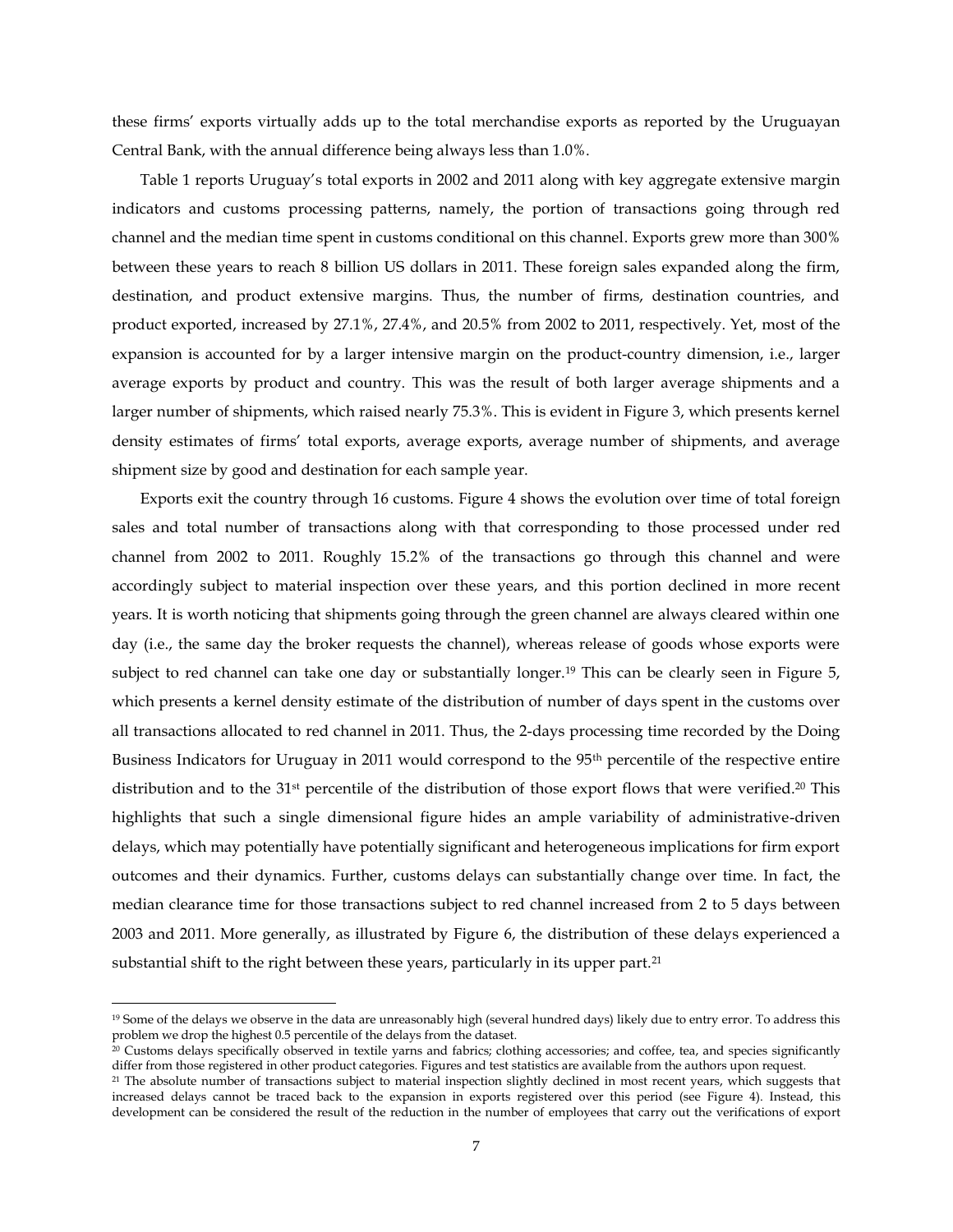Table 2 characterizes the average Uruguayan exporter in these years. On average, the exporting firms sell 4.4 products to 6.6 buyers in 3.1 countries for approximately 4.2 million US dollars. In so doing, each of these firms makes 59.6 annual shipments through 1.8 customs. Do customs delays affect these firms export outcomes? A naïve approach to answer this question would be to compare firms' exports at the product- destination level processed under the green channel and thus released within the same day with that of their counterparts processed under the red channel and subject to actual delays, i.e., released in more than one day. This is done in Figure 7 for the year 2011. This figure presents kernel density estimates of the distribution of both non-inspected exports and exports physically inspected and facing increased transit times. The density of the former exports is clearly to the right to that corresponding to the latter exports, which indicates that exports experiencing delays were smaller than the non-delayed ones. More specifically, according to the Kolmogorov-Smirnov test-based procedure proposed by Delgado et al. (2002), the former distribution stochastically dominates the latter. Of course, this comparison may yield a poor measure of the impact of the administrative procedures because such differences in exports might stem from systematic differences between firms or product-destinations across the groups being compared. In the next section we formally estimate the effects of customs delays on firms' export outcomes while accounting for these potential systematic differences.

#### **4 Empirical Methodology**

l

We aim at estimating the effects time spent in customs on exports. Clearly, factors other than customs procedures may affect firms' exports. Thus, exports may have decreased because lower firm productivity or lower foreign demand. Failure to properly account for these other factors would result in biased impact estimates. A possible strategy to isolate these potential confounders consists of using disaggregated export data and including appropriate sets of fixed effects in the equation estimated on these data (see, e.g., Paravisini et al., 2011). We adopt this approach here. In particular, our empirical model of exports is as follows:

$$
lnX_{fpct} = \alpha lnD_{fpct} + \lambda_{fpc} + \delta_{ft} + \rho_{\tilde{p}ct} + \varepsilon_{fpct}
$$
\n
$$
\tag{1}
$$

where f denotes firm,  $p(\tilde{p})$  stands for product at the HS-10 (HS-6) digit-level, c indicates country, and t indexes time. The main variables are  $X$  and  $D$ . The former represents export value.<sup>22</sup> The latter is the median delay experienced by all transactions of product  $p$  that firm  $f$  ships to destination country  $c$  in

shipments. This number decreased from 96 in 2003 to 76 in 2011. Two factors explain this decrease, namely, the pensioning of employees who reached the retirement age and the fact that there were no incorporations of personnel due to the 1995 public administration law that froze hiring of public employees.

<sup>22</sup> The presentation hereafter focuses on firms' exports values, but *mutatis mutandis* also applies to other export outcomes along the extensive margin (e.g., number of shipments and number of buyers) and the intensive margin (e.g., average exports per shipment and average exports per shipment).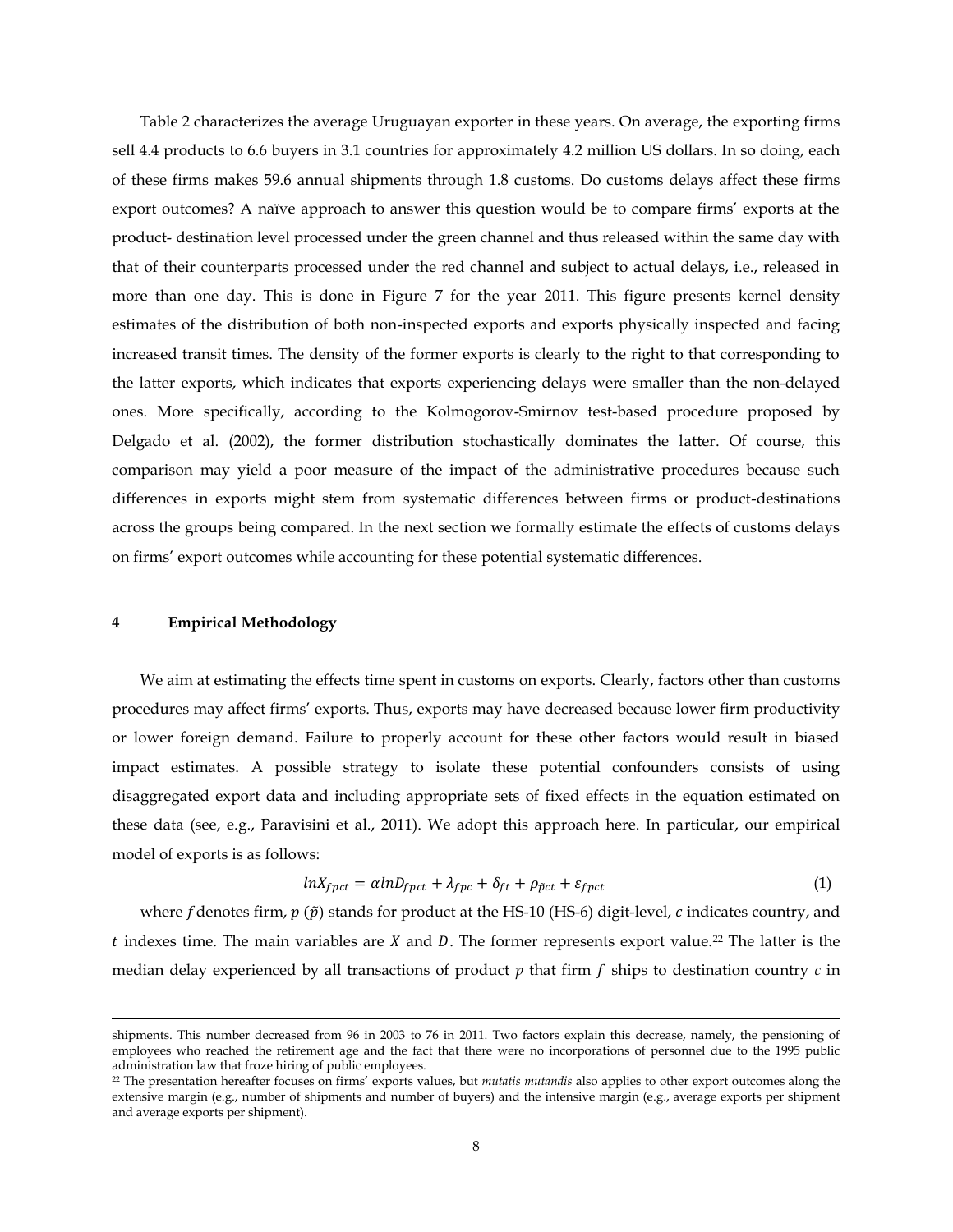year  $t^{23}$ . The coefficient on the indicator variable D,  $\alpha$ , is accordingly our parameter of interest. If  $0 \, (\alpha = 0)$ , then increased delays associated with longer customs processing times have a negative (no) impact on exports. The remaining terms of Equation (1) correspond to control variables. Thus,  $\lambda_{fpc}$  is a set of firm-product-country fixed effects that captures, for instance, the firm knowledge of the market for a given product in a given country;  $\delta_{ft}$  is a set of firm-year fixed effects that accounts for time-varying firm characteristics (e.g., size), competences (e.g., delivery of goods according to the specifications agreed upon), overall performance (e.g., productivity), and firm-level public policies (e.g., export promotion) as well as the companies' changing probabilities of being selected for material inspection (which we assume might potentially occur if a firm fails a verification in the past), and abilities to comply with customs regulations;  $\rho_{\tilde{p}ct}$  is a set of product-destination fixed effects that controls for potentially different probabilities across product-destination pairs of being allocated to the red channel; for time-varying customs and other administrative procedures and trade costs associated therewith in the various destinations; and for product-destination shocks such as changes in tariffs applied on products across importing countries, specific variations in international transport costs, and fluctuations in demand for goods across markets; and  $\varepsilon$  is the error term.

In estimating Equation (1), we use first-differencing to eliminate the firm-product-destination fixed effects. We therefore estimate the following baseline equation:

$$
\Delta ln X_{fpt} = \alpha \Delta ln D_{fpt} + \delta'_{ft} + \rho'_{\tilde{p}ct} + \varepsilon'_{fpt} \tag{2}
$$

where  $\Delta$ ln $D_{fpt}$  =  $ln D_{fpt}$  –  $ln D_{fpt-t}$ ;  $\delta_{ft}' = \delta_{ft} - \delta_{ft-1}$  accounts for firm heterogeneity;  $\rho_{\tilde{p}ct} = \rho_{\tilde{p}ct}$  $\rho_{\text{c}}_{\text{pct}-1}$  absorbs all product-country shocks; and  $\varepsilon_{\text{pct}}^{'} = \varepsilon_{\text{pct}} - \varepsilon_{\text{pct}-1}$ .

Notice that, by comparing changes over time in exports that virtually suffer from no delay (i.e., goods are released within one day) and those for exports that experienced larger delays, we are controlling for observed and unobserved time-invariant factors as well as time-varying ones common to both groups that might be correlated with being exposed to the customs treatment and exports. In addition, Equation (2) includes fixed effects that account for systematic differences across firms and product-destination shocks, thus substantially reducing the risk of omitted variable biases and particularly of heterogeneity in export dynamics. Further in this sense, given the mechanism of allocation to the verification channel (see Section 2) and that firms might be aware of its main criteria, these fixed effects can be considered to also at least partially account for their expectations on time-in-customs over time. Under this assumption, we are primarily identifying the effects of deviations from these expected delays. Such deviations can be costly in terms of trade. More specifically, uncertainty in time to complete customs procedures makes it

 $\overline{a}$ 

<sup>&</sup>lt;sup>23</sup> We use the median delay because it is more representative of the central tendency of the data. The media, instead, can strongly affected by extreme delays (see, e.g., Greene, 1997).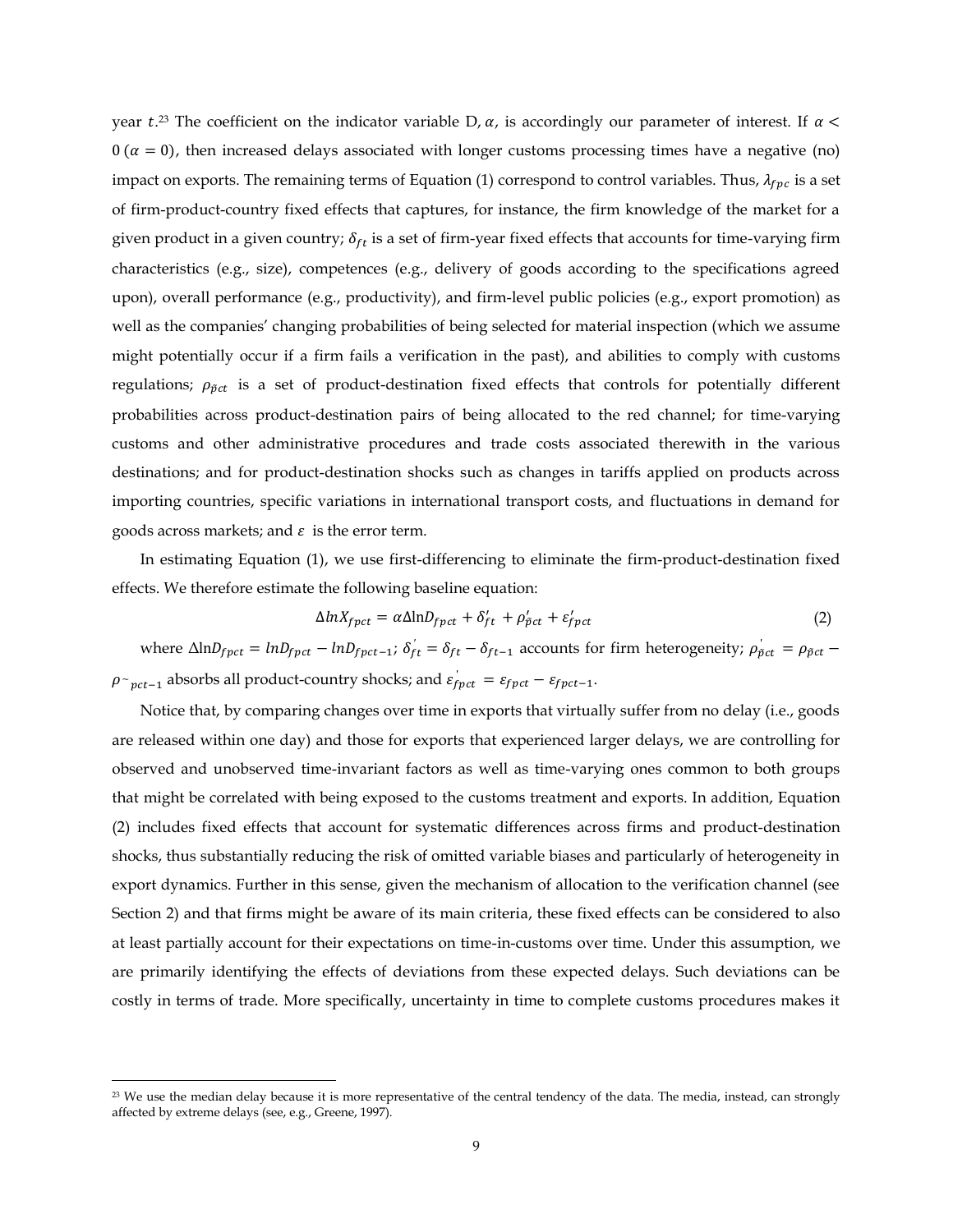harder to meet delivery deadlines and can thereby negatively affect exports (see, e.g., Freund and Rocha, 2011).

Estimation of Equation (2) can be potentially affected by severe serial correlation problems because it relies on non-trivial time series. In our baseline estimation, we therefore allow for an unrestricted covariance structure over time within firm-product-destinations, which may differ across them (see Bertrand et al., 2004).

The baseline equation assumes that the effect of customs delays on exports is symmetric across firms, products, and destinations. There are, however, reasons to believe that these effects may differ among groups of companies and goods, in which case such a restriction would not hold. Thus, for instance, impacts can be larger for time-sensitive products (see, e.g., Djankov et al., 2010) or in destinations with tougher competition (see, e.g., Mayer et al., 2011; and Carballo et al., 2013). Hence, we also generalize this equation to explore the existence of heterogeneous effects across those groups as follows:

$$
\Delta ln X_{fpct} = \sum_{i=1}^{I} \alpha_i \Theta_i \Delta ln D_{fpct} + \delta'_{ft} + \rho'_{\tilde{p}c} + \varepsilon'_{fpc}
$$
\n(3)

where *i* indexes the groups of firms, products, or countries, and their combinations; and  $\Theta$  is the corresponding group indicator.<sup>24</sup>

#### **5 Estimation Results**

 $\overline{\phantom{a}}$ 

In this section we implement the empirical approach outlined in Section 4 to estimate the impact of delays associated with customs procedures on firms' exports at the product-destination level. We first present the baseline results and then assess their robustness to changes in the specification of the estimating equation such as using an alternative functional form or the inclusion of alternative sets of fixed effects to account for potential remaining unobserved heterogeneity. Second, we investigate the channels through which observed effects on export values take place. More specifically, we examine whether and how customs clearance times influenced the quantity shipped, the unit values, the shipment extensive and intensive margins, and the buyer extensive and intensive margins. Finally, we explore whether there are heterogeneous effects across groups of exporters (small vs. large), products (time sensitive vs. time-insensitive), destinations (markets with stronger competition vs. markets with weaker competition and countries experiencing banking crises vs. countries not experiencing banking crises), product-destination pairs (high-volatility of demand vs. low volatility of demand), transport modes (airshipping, ocean shipping, and others), and buyers (main vs. secondary).

<sup>&</sup>lt;sup>24</sup> The non-conditional effects of the variables that form the interaction terms are already accounted for by the sets of fixed effects.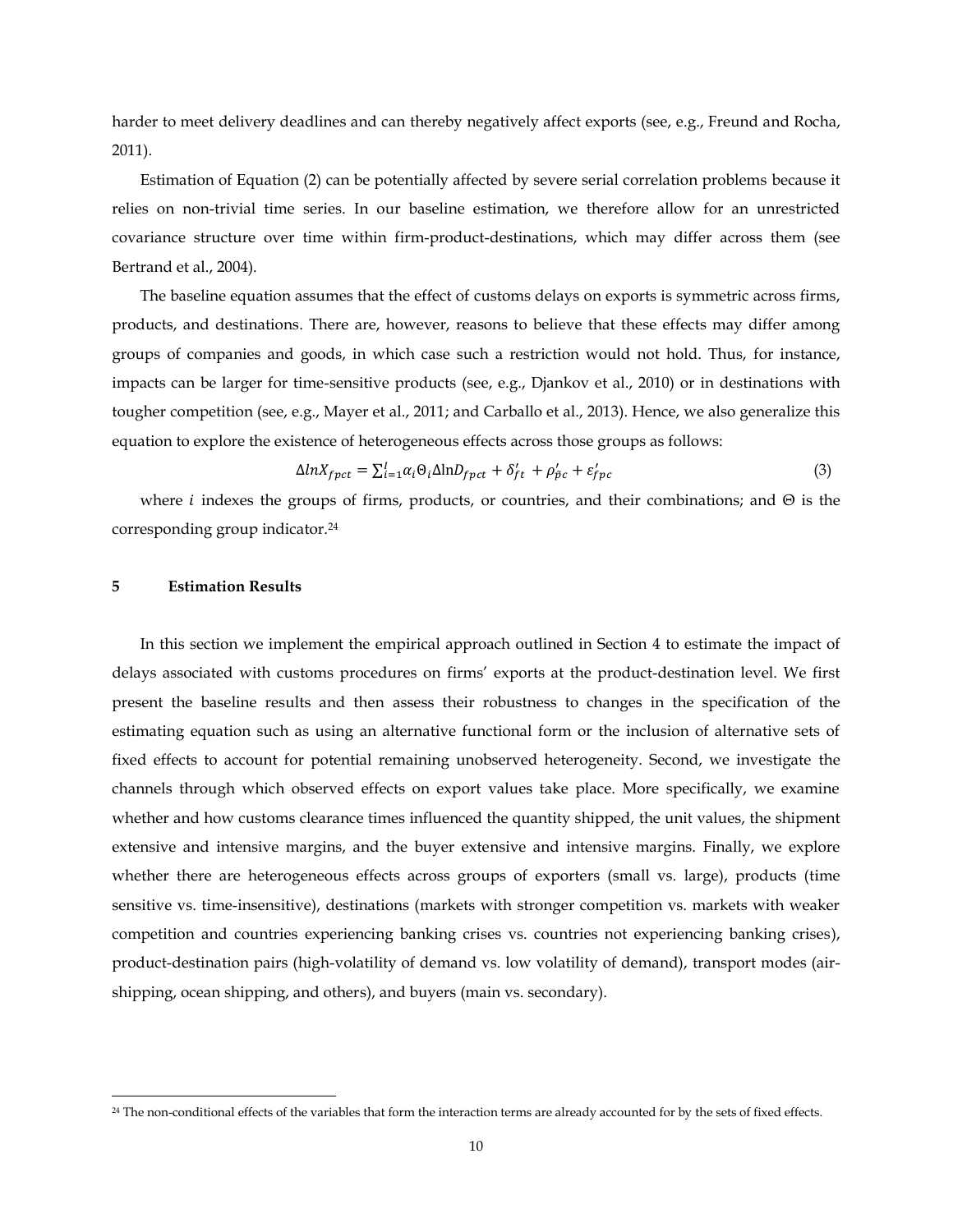## *5.1 Baseline Results*

l

The first column of Table 3 presents estimates of Equation (2). These estimates suggest that customsdriven delays have a significant negative effect on exports. In this case, the estimated coefficient informs us the respective elasticity. This estimated elasticity suggests that the export growth rates decline by 18.4% in response to a 10% increase in customs delays. In the second column of Table 3 we report the estimates of a variant of Equation (2) where the main explanatory variable is the absolute change in the time it takes for customs to release the goods instead of its logarithmic change. In particular, the estimated coefficient on the variable of interest indicates that an increase of one day in the time spent has translated in a reduction of 2.8% in the export growth rate. <sup>25</sup> In assessing the significance of these effects, we use standard errors clustered by firm-product-destination. Admittedly, exports may be potentially correlated across other dimensions, e.g., across products or destinations for given firms or across firms in given products, or destinations. Hence, we have also re-estimated Equation (2) using alternative clustered errors to account for these potential correlations. More specifically, we also consider standard errors clustered at the firm, product, destination, product-destination, firm-destination, and firm-product levels. The results are robust to these alternative clusterings.

A simple back-of-the- envelope calculation reveals that, if all exports that were subject to the read channel and spent more than two days in customs would have been released within two days as suggested by the Doing Business, total exports in 2011 would have been 1.4% larger than they actually were. Further, if these shipments would have been authorized to leave customs within one day as those processed under the green channel were, exports would have been approximately 2% larger. This latter export response is far from negligible as, for instance, corresponds to more than 2.2 times the annual budget allocated to Uruguay's national customs DNA and to almost 50 times the annual budget of Uruguay's national export promotion organization URUGUAY XXI, but is substantially smaller than those estimated from aggregated data (see, e.g., Djankov et al., 2010). 26

A superficial reading of our results might create the impression that there is a tradeoff between monitoring and exports. More precisely, there is a relevant policy question that needs to be addressed, namely, whether the observed negative impact comes from how frequently shipments are subject to merchandise verification or from the delays that they sometimes cause. In order to answer this question, we exploit the fact that an increase in the share of shipments allocated to the red channel does not mechanically imply longer delays. We accordingly estimate a modified version of Equation (2) where the main explanatory variable is the change in the share of shipments going through the red channel. The

 $25$  Effects are slightly larger when Equation (2) is estimated using only data for the years in which our randomness tests are estimated more precisely, i.e., 2004-2008 (see Figure 2). These estimation results are available from the authors upon request.

<sup>26</sup> According to the estimates reported in Djankov et al. (2010), a 10% increase in country's delay is associated with a 4% reduction in its exports under the assumption that only own delays matter.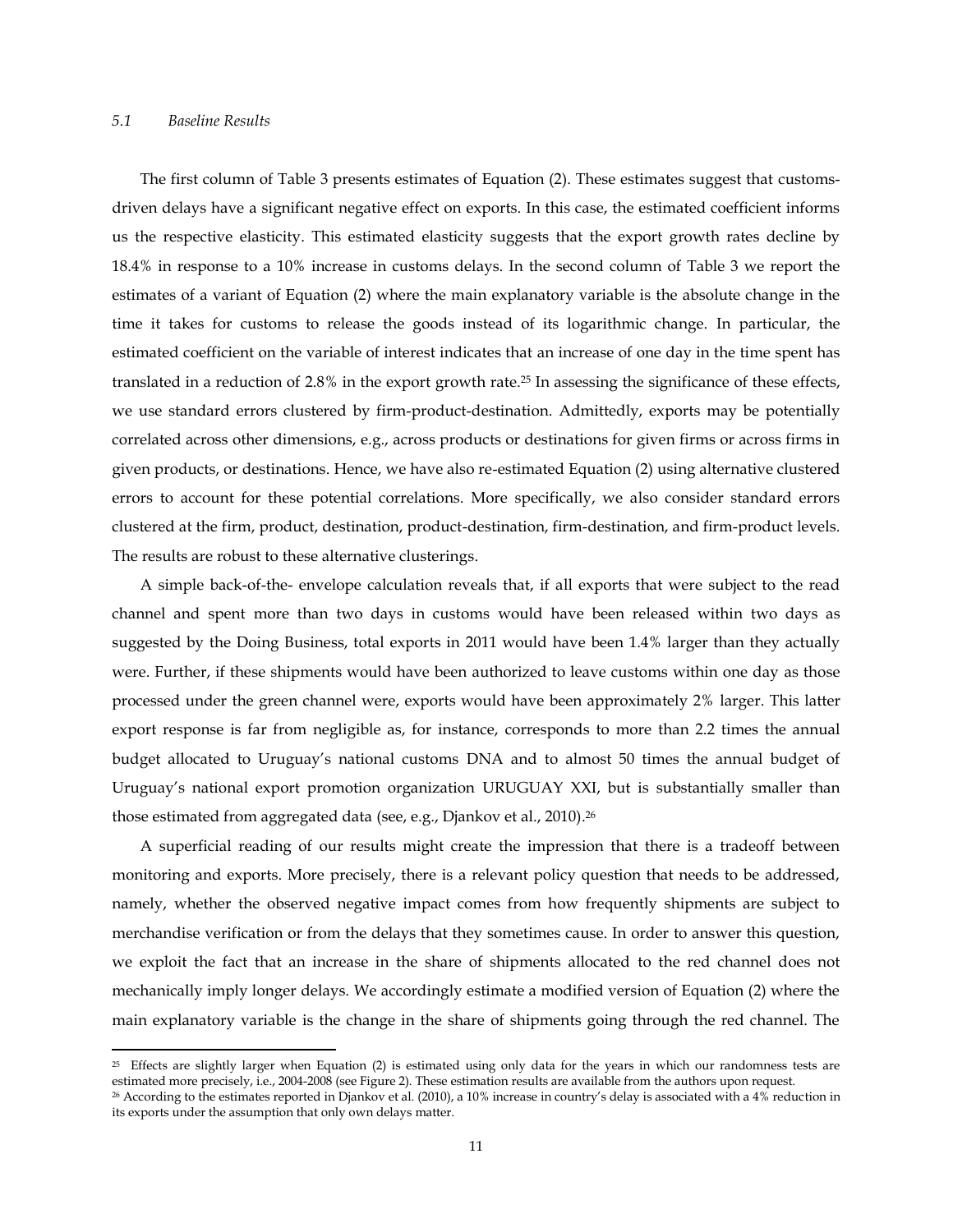third column of Table 3 presents the estimation results. These results reveal that inspections *per se* do not make a significant difference for export outcomes. The is not surprising as these inspections do not need to add transit time relative to that of shipments processed through the green channel. In fact, 30.5% of the red channel-transactions are cleared within one day, i.e., exactly like their green-channel counterparts (see Figure 3).

### *5.2 Robustness*

 $\overline{\phantom{a}}$ 

While we have included comprehensive sets of fixed effects that allow us to control for unobserved firm and product-destination shocks, there might potentially be space for remaining heterogeneity that contaminates our estimates. Thus, for instance, tariffs or transport costs may have caused heterogeneous demand shifts across countries at narrower product-levels than those accounted for by our HS 6-digit product-destination year fixed effects. Furthermore, firms more affected by delays may have received support from URUGUAY XXI to participate in trade missions and international marketing events leading to foreign sales in specific sectors or destinations, in which case we would be underestimating the effect of interest (see, e.g., Volpe Martincus and Carballo, 2010). Similarly, there might have occurred shocks to input provision that might have differential effects on production across goods or changes in firms' competencies across them. Moreover, in our baseline estimations we do not distinguish across the 16 customs operating in Uruguay. It might be the case that our results are driven by a specific subset of branches. We have therefore also estimated alternative specifications of Equation (2) in which productdestination-year fixed effects are defined at the HS 10 digit-level, we include firm-country-year or firmproduct-year fixed effects instead of merely firm fixed-year effects, and we add main customs-year or individual customs-year fixed effects. Estimates of these alternative specifications along with those of variants based on subsets of fixed effects are reported in the first row of the first panel of Table 4. These estimates essentially corroborate our initial findings. <sup>27</sup>

Unfortunately, previous estimation cannot control for potential remaining unobserved confounding factors, i.e., idiosyncratic firm-specific market developments that are correlated with customs delays. In order to minimize the risk of biased estimates due to these unobservables, we exploit our transactionlevel information in which we estimate another variant of Equation (2) that incorporates firm-productdestination-year fixed effects, this time on semester-frequency data and on data at the firm-product-

<sup>&</sup>lt;sup>27</sup> On the other hand, larger set of fixed effects impose larger restrictions on the estimation sample. However, this does not seem to drive our results. Estimates based on specifications that do not include fixed effects or just include firm fixed effects, product fixed effects, destination effects or their alternative pairwise combination at a time also confirm that customs delays have a significant negative impact on export growth although smaller in absolute value. These estimation results are available from the authors upon request.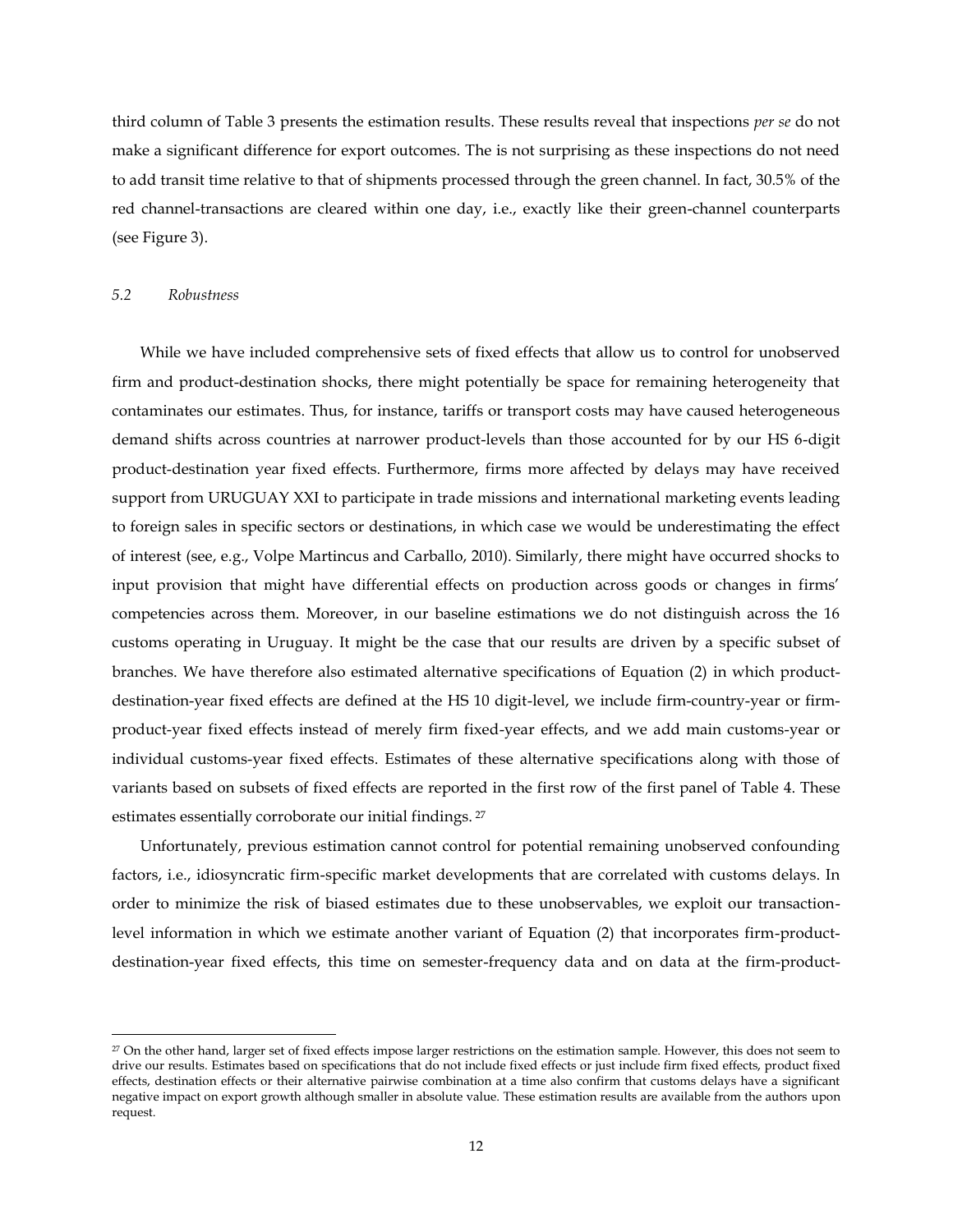destination-buyer level. Estimation results, which are shown in the second panel of Table 4, are also in line with the baseline.<sup>28</sup>

If shipments are ordered several months in advance, trade can only respond sluggishly to changes in clearance times. In other words, increased customs delays can potentially have lagged effects on export growth. If this is the case and these effects are not properly accounted for, our estimates would suffer from an omitted variable bias. We therefore control for these impacts by incorporating up to three lags of the change in time-in-customs variable in the estimating equation.<sup>29</sup> The results, which are shown in the third panel of Table 4, do not substantially differ from our baseline, thus providing additional evidence in their favor.<sup>30</sup>

Finally, we carry out a placebo test as an additional robustness check. More specifically, administrative delays in particular periods should not cause any gap in export growth rates registered by flows subject to material verification and their counterparts exempted thereof in previous periods. The plausibility of this identifying assumption can be assessed by artificially allocating the change in the clearance times faced by export flows that went through the red channel (or that in the share of the respective transactions that were red-channeled) to the previous two years or to the previous two years conditional on having been assigned to the green channel in these years and re-estimating Equation (2) on these and the remaining flows processed under the latter channel. In short, we are regressing current export changes in future changes in allocation to red channel or their associated delays. Estimates are shown in the lower panel of Table 4. Reassuringly, none of these estimated coefficients are significantly different from zero.

Hence, there is robust evidence suggesting that customs delays can have a significant negative effect on exports. Importantly, this effect is primarily related to the actual time that verifications take, but not to their occurrence or frequency.

#### *5.3 Channels and Heterogeneous Effects*

 $\overline{a}$ 

In this subsection we first explore the channels through which this effect arises. In particular, we estimate the impact of customs delays on the quantity (weight) shipped, the unit values, the number of shipments, the average value and quantity per shipment, the number of buyers, the average value and quantity per buyer, and the average number of shipments per buyer, based on Equation (2). Estimation

<sup>28</sup> We have also estimated this variant of Equation (2) on firm-product-destination-custom level data as well as on four-month frequency data. Both confirm our main findings. In this regard, it is worth noticing that, as expected, point estimates are smaller when these higher frequency data are used. These estimation results are available from the authors upon request.

<sup>29</sup> Including these lagged delays requires that the firm-product-destination be present in the data continuously over the respective period to enter the estimation. This causes the estimation sample to reduce.

<sup>&</sup>lt;sup>1</sup><br><sup>30</sup> Notice that the estimated effect on our baseline explanatory variable increases as we introduce additional lags of this variable. We should mention herein that the same holds if we estimate Equation (2) on the same observations. This suggests that such a pattern of results is primarily driven by the samples on which the equation is actually estimated.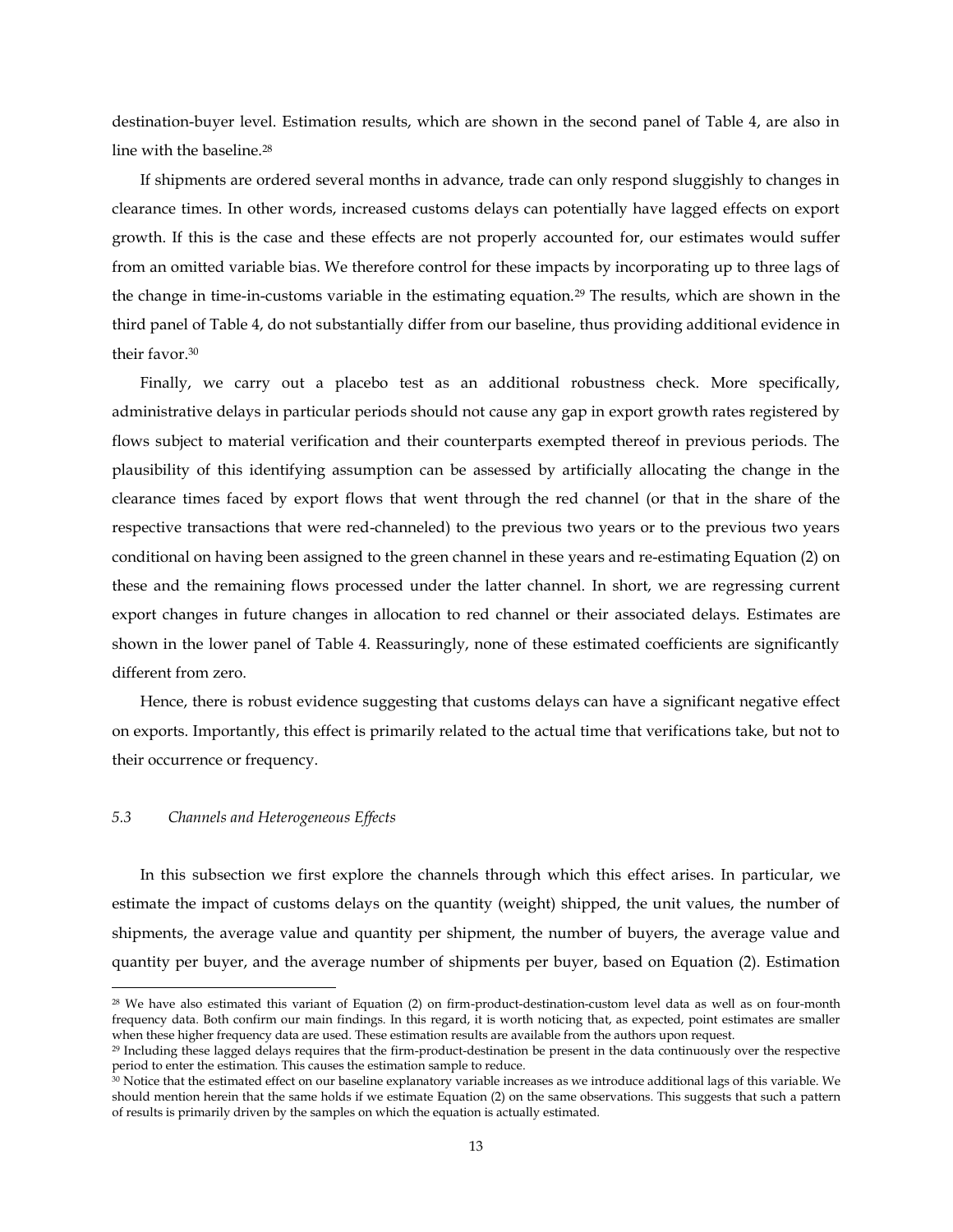results are presented in Table 5. These results reveal that these administrative delays have mainly affected the number of shipments and thereby the quantity shipped as well as the number of buyers and the number of transactions per buyer, and therewith the average value and quantity of exports per buyer. Thus, a 10% increase in the number of days spent in customs reduces the rate of growth of the number of shipments by 1.3% and those of the number of buyers and exports per buyer by 0.6% and 1.3%, respectively. Nevertheless, they have neither influenced the unit values nor the size of the shipments in terms of value or quantity.

Second, we investigate whether there are heterogeneous effects across groups of exporters, products, destinations, and buyers. This is done by estimating alternative specifications of Equation (3), in which we allow for different impacts across these groups. More specifically, we first distinguish between small exporters (i.e., firm with initial exports up to the sample median) and large exporters (i.e., firms whose initial exports were larger than the sample median). Estimates are shown in Table 6. These estimates indicate that exports from larger firms appear to suffer more from the increased transit times associated with customs delays. On average, spending 10% more time in customs is associated with a reduction in these firms' export growth of 1.9%. The sources of this negative impact are those identified above on the entire sample. A possible reason for this finding is that large firms are present in many markets, in some of which only a few of their peers are also active –the so-called "less popular" destinations-. These firms tend therefore to be more regularly affected by changes in trade costs (and demand) across a range of markets and can accordingly be expected to have more dynamic trade patterns (see, e.g., Lawless, 2009). 31 We will explicitly come back to the destination dimension below.

Time matters for trade particularly when goods are subject to rapid depreciation. This loss of value may be driven by spoilage (e.g., fresh produce), fashion cycles (e.g., shoes and garment), and technological obsolescence (e.g., consumer electronics) (see Hummels, 2007).<sup>32</sup> It can therefore be expected that delays have stronger effects on these goods. In order to ascertain whether this is the case, we discriminate across goods according to their time-sensitiveness using the estimation results from Hummels (2001), who analyzes how ocean shipping times and air freight rates affect the probability that air transport is chosen. <sup>33</sup> Products classified as time sensitive based on these results include several in those categories referred to above such as meat and meat preparations; travel goods and handbags; telecommunications and sound recording apparatuses; and professional, scientific, and controlling

 $\overline{\phantom{a}}$ 

<sup>&</sup>lt;sup>31</sup> Interestingly, more developed countries (i.e., OECD countries) and time-sensitive products account for 21% and 27.9% of the exports by large exporters and for 23.6% and 31.5% of those of smaller peers, respectively. Similar cross-groups patterns are also observed in terms of the number of export flows.

<sup>32</sup> According to Egan and Mody (1992), bicycles for sale during the US summer season must be in the warehouses of wholesalers by April. If delivery is delayed by even a month, then the season peak may be missed and product prices may have to be substantially marked down. In the case of fashion goods, a difference of a few days in the delivery may be critical.

<sup>&</sup>lt;sup>33</sup> We use the estimated effect of shipping times on the probability of selecting air transport. In particular, goods are identified as time-sensitive if the estimated coefficient on shipping time (i.e., days/rate ratio) of the respective 2 digit SITC is positive and significant.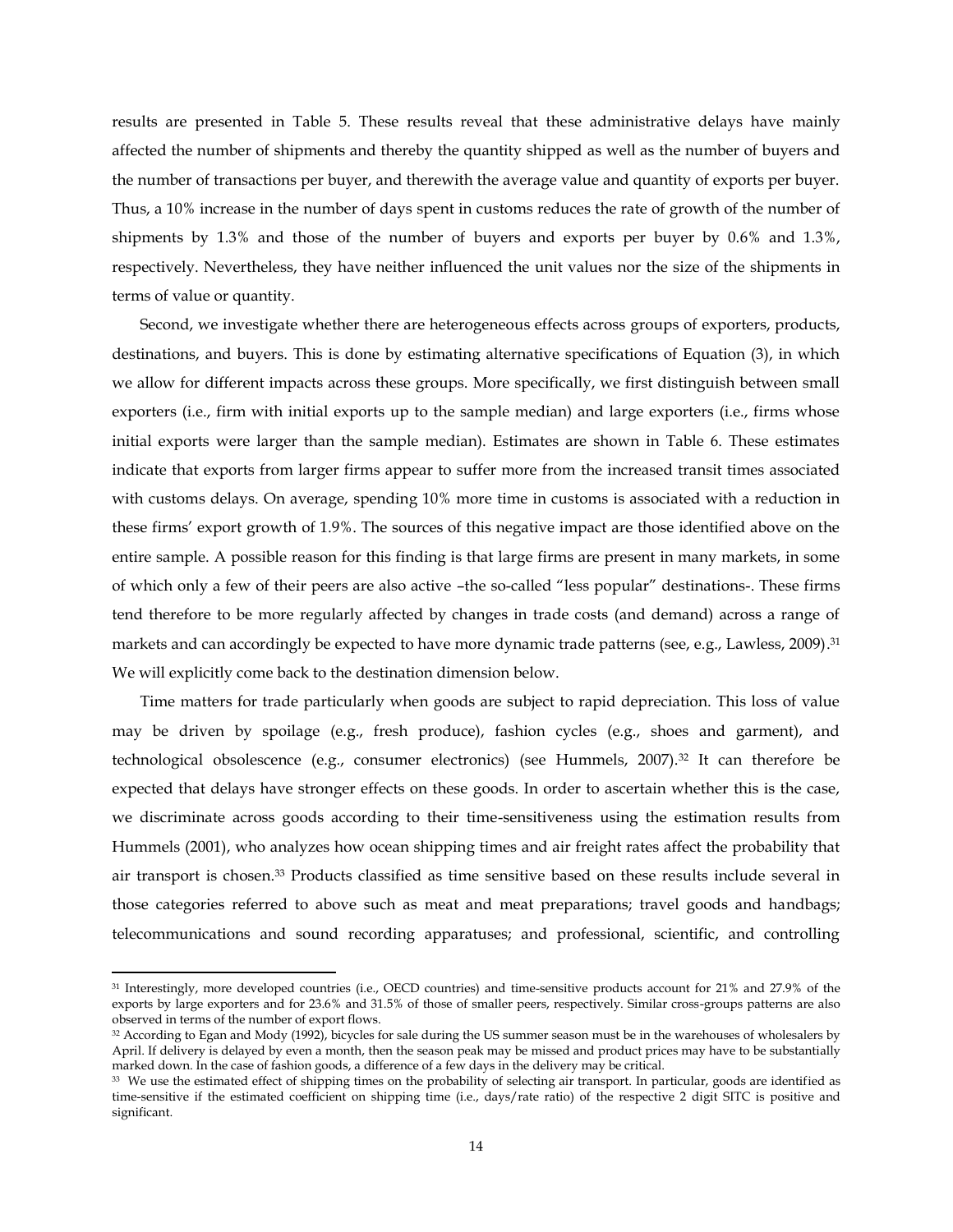instruments. The respective estimates of Equation (3) are reported in Table 7. These estimates confirm that the negative effects of increased transit times are generally stronger on sales of time-sensitive goods. This is particularly the case with food and textile (clothing) products (see right panel of Table 7).

Heterogeneous effects can also arise across destinations. Thus, longer customs delays are likely to hurt more exports to markets subject to more intense competition. In the left panel of Table 8, we examine whether this holds in our data by distinguishing, first, between OECD countries, and, second, between destinations whose supply access as computed following Redding and Venables (2004) and Mayer et al. (2011) is high (at or above the median) and low (below the median). <sup>34</sup> Evidence presented in this table consistently suggests that, as anticipated, the negative response of foreign sales to increased customs processing times is larger in markets with tougher competition.<sup>35</sup>

Not only toughness of competition, but also financial conditions in the destination countries interact with the customs delays in shaping export behavior. Berman et al. (2012) show that, during financial crisis, the transit time between origin and destination amplifies the negative impact of a higher probability of default on trade. In other words, time to ship increases the elasticity of exports to the expected cost of default. The rationale is that exporters react by increasing their price and decreasing their export quantities and values more for importers at larger shipping times because, during banking crisis, the probability that these importers default on their payment obligations rises as time passes and hence with shipping time, and also because the opportunity costs of funds increases with transit lags and the interest rate, which can jump upward suddenly during those episodes. Similarly, Levchenko et al. (2011) argue that, if trade finance needs are positively related to the time it takes for shipments to reach their destination, trade finance costs can be expected to increase with delivery delays and accordingly, in those cases, trade in sectors with longer lags to fall the most. Here, we examine the role played by financial factors by differentiating between destinations that suffer from a banking crisis in the year in question and those destinations that do not. In making this distinction, we follow Berman et al. (2012) in using the Reinhart and Rogoff (2011)'s dataset on financial crises over the period 1800-2010. In addition, we utilize

 $\overline{\phantom{a}}$ 

<sup>&</sup>lt;sup>34</sup> Supply access is defined as the aggregate predicted exports to a destination based on a bilateral trade gravity equation (in logs) with both exporter and importer fixed effects and the standard bilateral measures of trade barriers/enhancers. These measures have been computed for 2000 using country-level trade data from COMTRADE and data on trade barriers/enhancers from CEPII and the WTO.

<sup>&</sup>lt;sup>35</sup> Building on these previous results, we have also explored whether the impacts of longer time-in-customs vary across products categories in the different destinations by combining the time-sensitive/time-insensitive and OECD/non-OECD breakdowns used before. From the estimates of this variant of Equation (3), we can conclude that the negative effects of increased transit times are generally stronger on sales of time-sensitive goods to OECD countries. Specifically, the effect of customs delays is the strongest for exports of time-sensitive goods to OECD countries. In this case, a 10% increase in the number of days spent in customs costs a 2.8% reduction in the export growth rate and this primarily comes from a decline in the growth of the number of shipments, the number of buyers, and average exports per buyer. In this regard, it is worth mentioning that miscellaneous manufactured articles; chemical materials and products; power generating machinery and equipment; electrical machinery, apparatus, and appliances; other transport equipment; and fundamentally meat and meat preparations are among the time-sensitive goods exported by Uruguayan firms to the OECD countries. These products jointly account for 98.2% of these exports. In contrast, there is virtually no impact on exports of time-insensitive goods to non-OECD countries. These results are available from the authors upon request.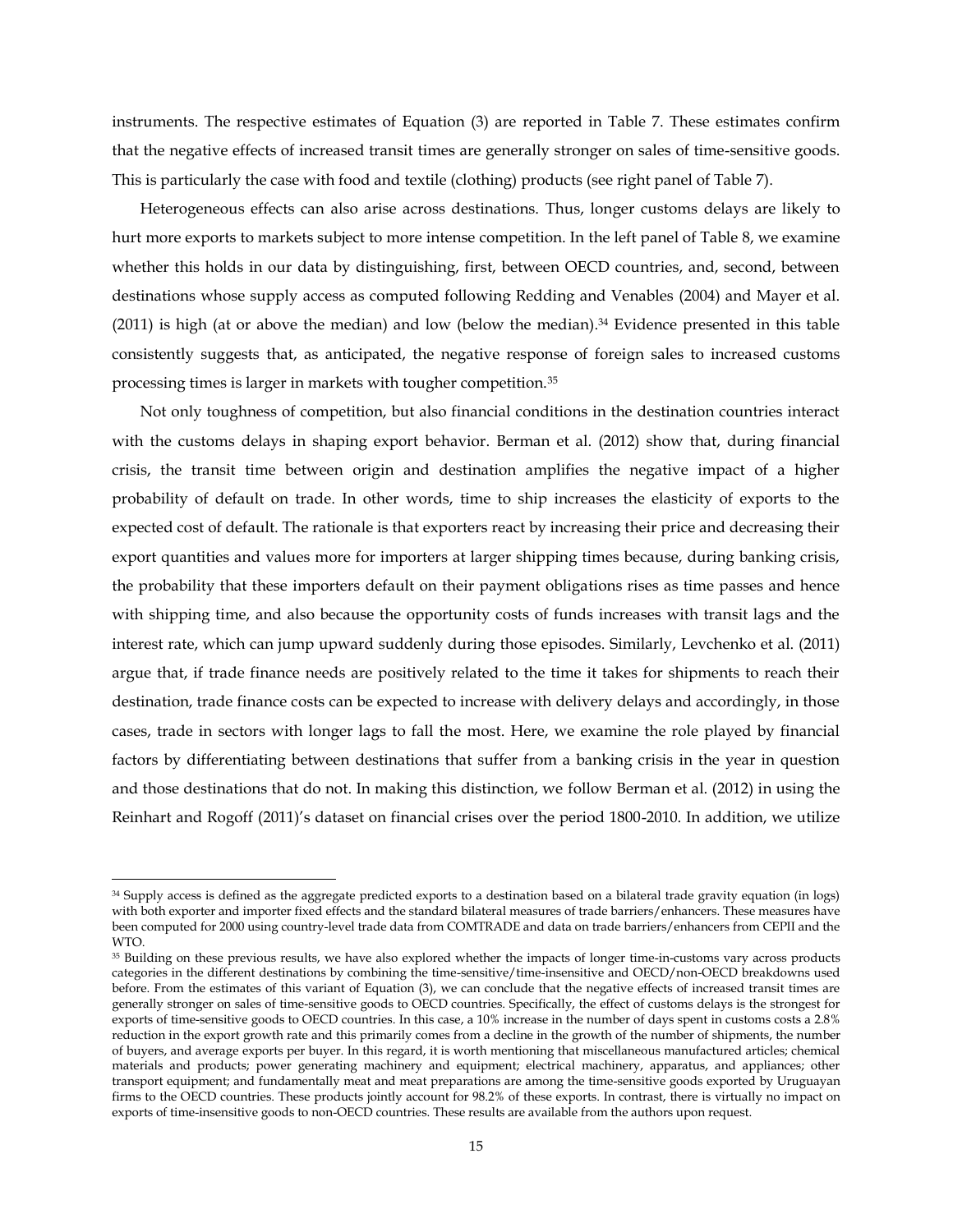the Laeven and Valencia (2012)'s database on systemic banking crises over the period 1970-2011.<sup>36</sup> The binary indicators taken from these databases are then interacted with our measure of change in time-incustoms.<sup>37</sup> Estimation results of this version of Equation (3) are presented in the right panel of Table 8. Consistent with previous findings, these results reveal that longer customs clearance times have a stronger impact on exports to countries experiencing banking crises.

Time also makes a difference when demand is uncertain, i.e., consumers prefer certain good varieties over others and their preferences change quickly overt time (see, e.g., Deardorff, 2001). If the time elapsed between ordering and delivery is long enough, the volume and composition of shipments must be decided well before the resolution of demand uncertainty, in which case forecasting errors will result in lost profitability because of inventory-holding costs or forgone business opportunities derived from overor undersupplying the market or mismatch between varieties offered and demanded (see Hummels and Schaur, 2012). These costs can be transmitted throughout the value chains and will accordingly be higher when spatial fragmentation of production prevails. Further, in this particular case, delayed delivery of critical inputs can hold up the entire production process and can generate costs that are higher than the market value of the components in question (see Nordas et al., 2006). A series of papers precisely analyze how the interplay between timeliness and demand uncertainty affects trade, location, and modal choice (e.g., Aizenman, 2004; Evans and Harrigan, 2005; Harrigan and Venables, 2006; Hummels and Schaur, 2010; and Harrigan, 2010). The main messages that come out of these papers is that, when timely delivery is important, firms tend to rely more on closer providers the higher is their products' restocking rate; resort more to air shipping the more volatile is the demand for their products and the lighter these products (i.e., the higher their value to weight ratios) are; and co-agglomerate in the presence of vertical linkages.

This literature highlights that exports from firms facing volatile demand are likely to be particularly affected by long transit lags because these delays create an important barrier to ex-post adjustments to shocks (see Hummels and Schaur, 2010). In our case, this implies that the negative effect of customs clearance times on exports would be magnified when demand is volatile. We investigate whether this is observed in our data. In so doing, we first calculate a volatility measure following Hummels and Schaur (2010). In particular, for each product-destination pair, we compute the median of the coefficient of variation of the quantities sold by each firm in the different transactions within a given year, averaged

 $\overline{a}$ 

<sup>36</sup> Reinhart and Rogoff (2011) consider that a country experiences a banking crisis if the following events are observed: "(i) bank runs that lead to the closure, merging, or takeover by the public sector of one or more financial institutions; and (ii) if there are no bank runs, closure, merging, takeover, or large-scale government assistance of an important financial institution (or group of institutions) that makes the start of a string of similar outcomes for other financial institutions". Laeven and Valencia (2012) identify as (systemic) banking crises those episodes characterized by two conditions: "(i) significant signs of financial distress in the banking system as indicated by significant bank runs, losses in the banking system, and/or bank liquidations: (ii) significant banking policy intervention measures in response to significant losses in the banking system".

<sup>37</sup> Notice that the direct impact of financial crisis is accounted for by the product-destination-year fixed effects.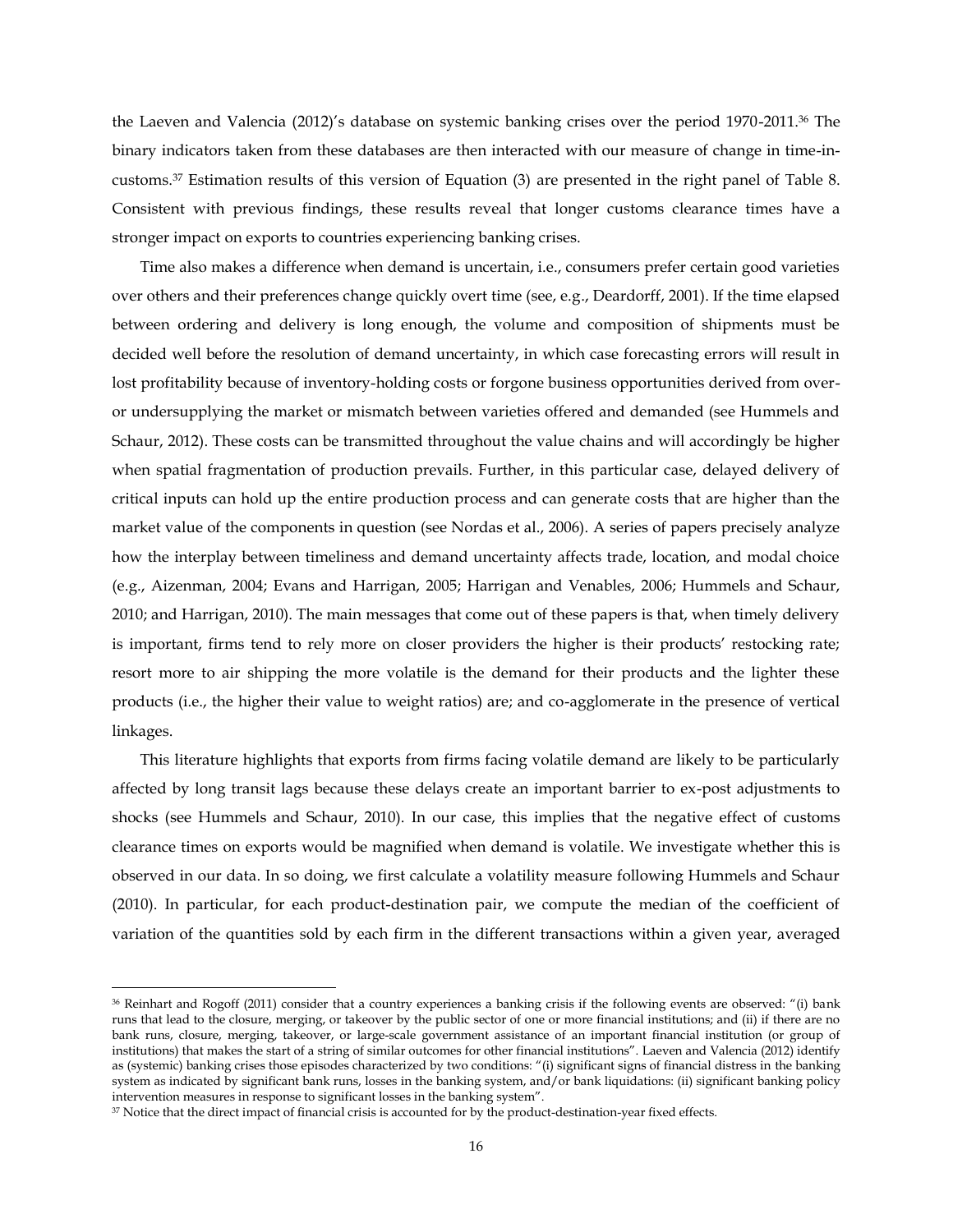over the period 2000-2002.<sup>38</sup> Second, we estimate a variant of Equation (3) whereby the change in the median number of days spent in customs is interacted by a binary indicator that takes the value of one if the volatility of the demand in a particular product-destination combination computed as indicated above is at or above the median and zero otherwise. Estimates of this equation are shown in the left panel of Table 9, both when considering all product-destination combinations existing in 2000-2002 or only those for which firms register more than 10 transactions in the year in question. These estimates confirm that the negative impact of increased administrative-driven delays on export growth is larger for product-destinations with more volatile demand. In fact, their impact is only statistically different from zero when the volatility of demand is relatively high.

As mentioned above, firms tend to rely more on air-shipping the more volatile is the demand (see Hummels and Schaur, 2010). If we breakdown exports by transport mode, we consistently find that the impact of increased time-in-customs is larger on those flows that are air-shipped (see the right panel of Table 9). Notice, further, that if we take transport mode as a proxy for the length of time-to-ship overseas with air-shipping taking less time than ocean-shipping, these results also indicate that the effect of longer delays is greater the shorter is the international shipping time, i.e., the higher is the importance of the time spent in customs relative to the total transit time.<sup>39</sup>

The impact of time lags can also vary depending on how important or well-established the buyerseller relationships are. Our database notably includes information on the specific foreign companies Uruguayan exporters sell to and hence allows us to explore the existence of such heterogeneous effects along the buyer dimension.<sup>40</sup> More specifically, we first differentiate between main buyers (i.e., the importing company that accounts for the largest share of exports) and secondary buyers (i.e., remaining importing companies) in a given product-destination market. In this case, results, which are reported in the upper panel of Table 10, suggest that the effect of longer clearance times is significantly larger on exports to relatively less important customers.<sup>41</sup> Second, we also find that the impact of customs delays varies depending on how well-established is the buyer-seller relationship. In particular, their negative impact is greater on exports to new buyers (i.e., importing companies that bought for the first time from the exporting firm in the years in question) than on exports to older buyers (i.e., importing companies that were already buying from the exporting firm before).<sup>42</sup>

l

<sup>38</sup> We use data for 2000-2001 and 2002 –in which all transactions were processed under the green channel- to avoid contamination, because, as we have seen, customs delays affect the number of transactions.

<sup>&</sup>lt;sup>39</sup> Caution, however, should be exercised when interpreting these results. The reason is that, while the firm-year and the productdestination fixed effects account for firm-level characteristics, volatility of demand, and other relevant factors over time that can influence the modal choice, this is an endogenous decision.

<sup>40</sup> In so doing, we restrict the sample to those firm-product-destinations exports with two or more buyers.

<sup>&</sup>lt;sup>41</sup> Results presented in Table 10 are based on estimations in which the main explanatory variable is the change in the median customs delays specific for the groups of buyer being considered. Estimates are similar when using instead the change in exporters' overall median delays for the product-destination in question.

<sup>&</sup>lt;sup>42</sup> These estimation results are available from the authors upon request.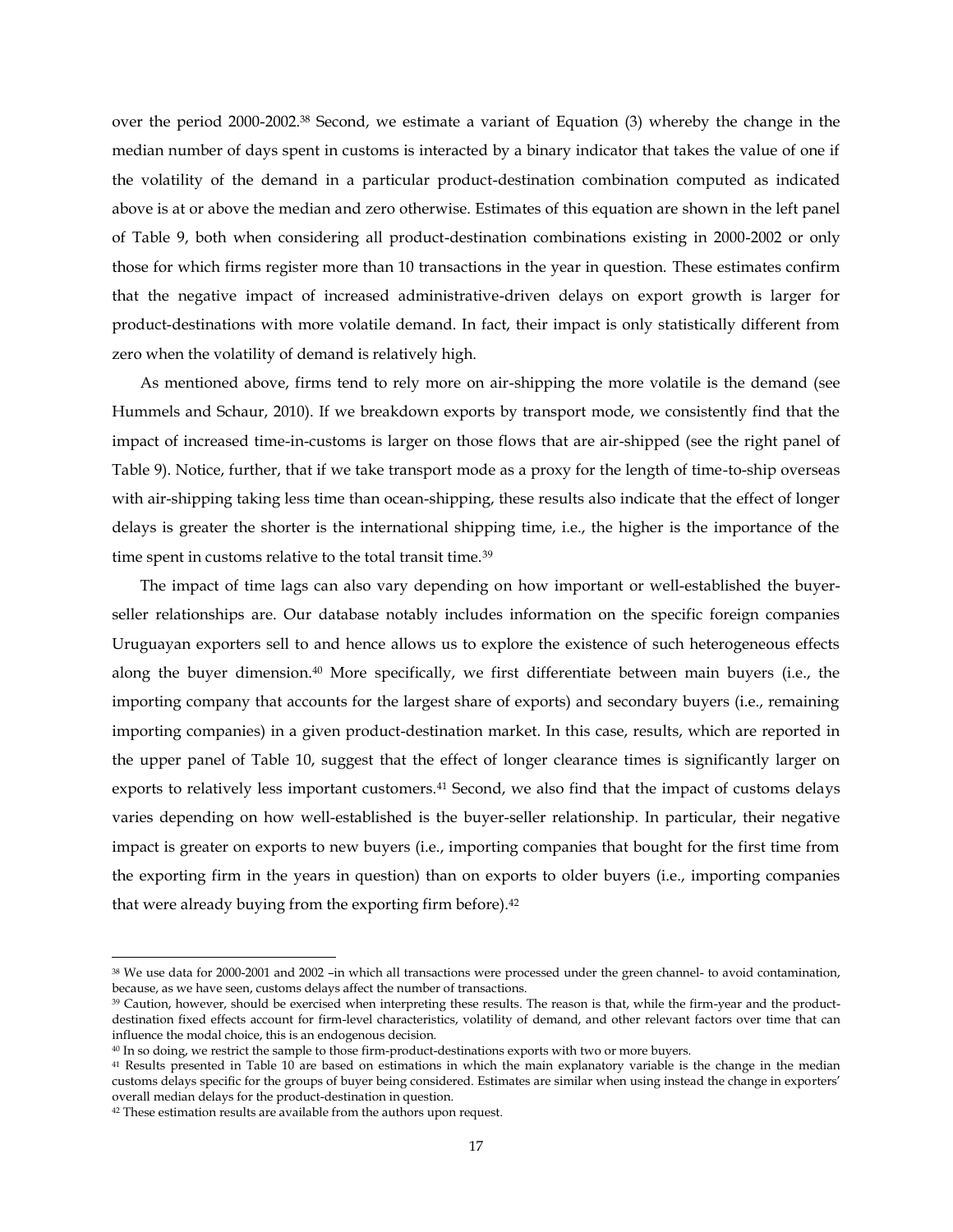According to the model developed by Carballo et al. (2013), these results, whereby higher trade costs would lead firms to skew their export sales towards their main business partners, hold primarily in markets where tougher competition prevails. In the same vein, this stronger response of exports to secondary buyers to increased time-in-customs can be more or less pronounced depending on the sensitiveness of the products involved or the degree of the volatility of their demand. Similarly, Berman et al. (2012) argue that, during banking crisis, exporters can discriminate among importers according to their trustworthiness. We accordingly provide evidence thereon in Table 11. The estimation results presented therein consistently indicate that longer customs processing times have a larger negative impact on exports of time-sensitive goods, to destinations with tougher competition (OECD countries) or experiencing a banking crisis, or whose demand is more volatile to secondary buyers than to primary buyers.

So far the analysis has focused on the effect of longer times spent in customs on the export intensive margin (i.e., continuing flows). In addition, these delays may have caused some exports to disappear. Hence, we also examine the effects of changes in customs clearance times on the firm-product-destination and firm extensive margins. Thus, we estimate of variant of Equation (2) where the dependent variable is a binary indicator that takes the value of one if an export flow is present in the year in question and zero otherwise and the main explanatory variable is the change in the median customs processing times between the two previous years. In addition, we estimate another variant of this equation at the productdestination level in which the dependent variable is the change in the number of firms exporting a given product to a given destination and the main explanatory variable is the change in the respective median clearance times, and which includes alternative sets of fixed effects (i.e., destination-year fixed effects and product-year fixed effects) to account for unobserved factors. Estimates of these equations are shown in Table 12. According to these estimates, increased time in transit due to customs procedures has had a significant negative effect on both the firm-product-destination and the firm export extensive margins.

Summing up, our estimation results indicate that delays caused by customs procedures seem to have particularly affected large firms' exports of time-sensitive goods to non-core buyers in more developed countries and appear to have even induced some firms to stop exporting certain products to certain destinations.

### **6 Concluding Remarks**

Time matters for trade, probably more now than ever, and its importance is likely to continue to grow because of increasingly segmented production chains and rising lean retailing, among other reasons. In this context, which is also characterized by relatively low traditional trade barriers such as tariffs, the effectiveness of public entities affecting the transit time between origin and destination becomes critical.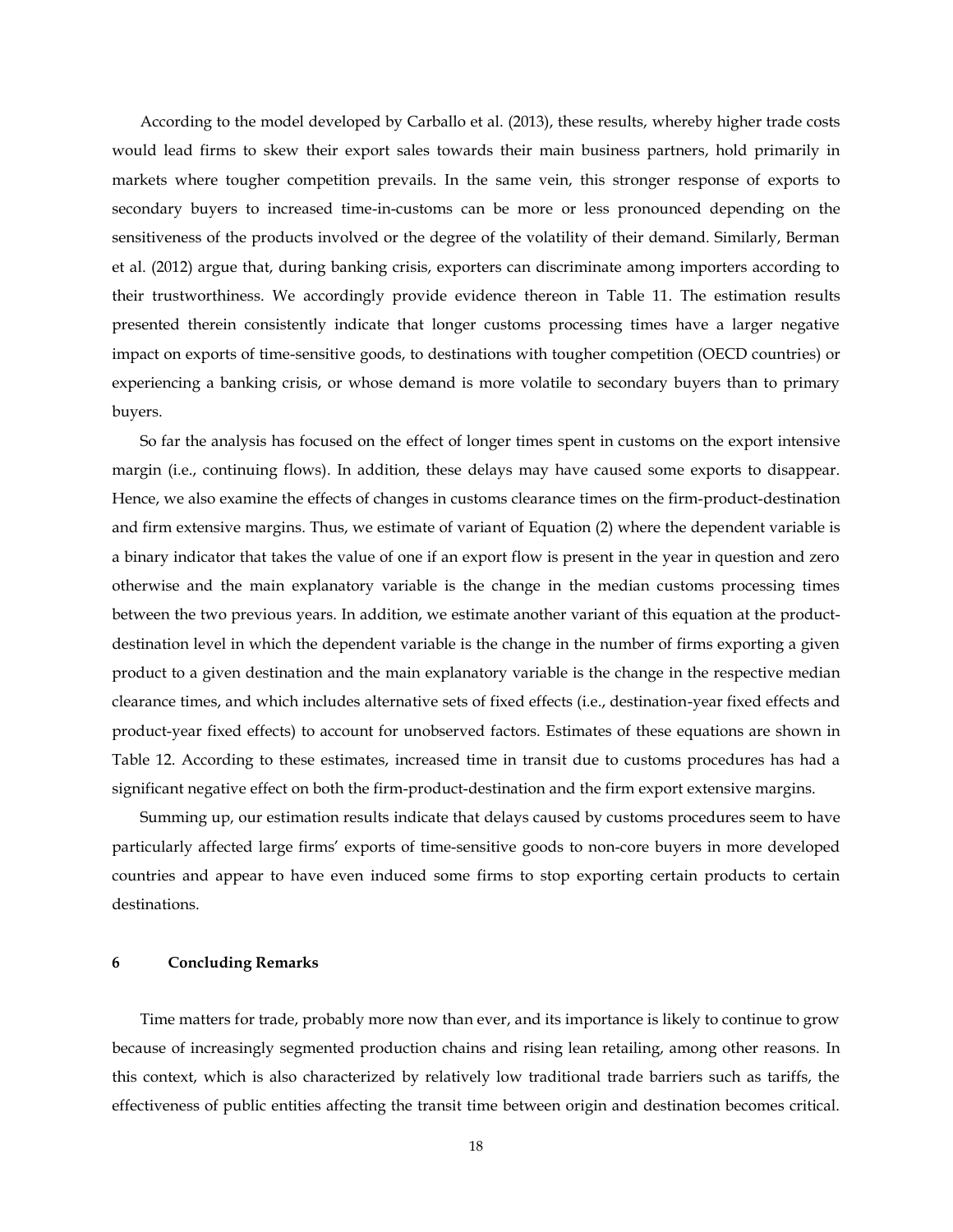This is particularly the case with the customs, which process all trade flow entering and leaving the countries. While a number of studies have analyzed the impact of time to trade on trade, our understanding of the effects of delays specifically associated with customs procedures has been so far limited because of the absence of precise measures of these delays and the virtual lack of evidence on firm-level responses based on comprehensive samples.

This paper fills these gaps in the previous literature. We investigate how increased transit times caused by customs processing of shipments affect firms' exports outcomes by exploiting a unique database that contains export transaction and actual customs clearance time data and covers the entire universe of export transactions in Uruguay over the period 2002-2011. We find that customs-driven delays have a significant negative effect on firms' foreign sales. In particular, an increase of 10% in the median time spent in customs is associated with an average reduction of 1.8% in the export growth rate. This impact is even more pronounced for sales to non-core buyers, of time-sensitive goods, and to OECD countries. These effects can be traced back to reduced growth of the number of transactions, the number of buyers, and exports per buyer, in terms of both value and quantity. Estimates further suggest that some firms may have been forced to cease to exports to certain markets. Importantly, the frequency of material verification does not seem to influence exports.

These results convey a clear message to customs of developing countries. Monitoring can and should be done as it does not hurt trade, as long as it is carried out in an expedite manner, so that no substantial increase in transit time occurs relative to those shipments exempted from physical control. Caution, however, is required in moving in this direction. Expediting should by no means come at the expense of the quality of the verifications. In other words, the time that controls take should be minimized whenever possible, but always subject to the condition that their goals are actually achieved. We should mention in closing that our findings can serve as a basis for further theoretical developments on time as a trade barrier, which will be the subject of future research.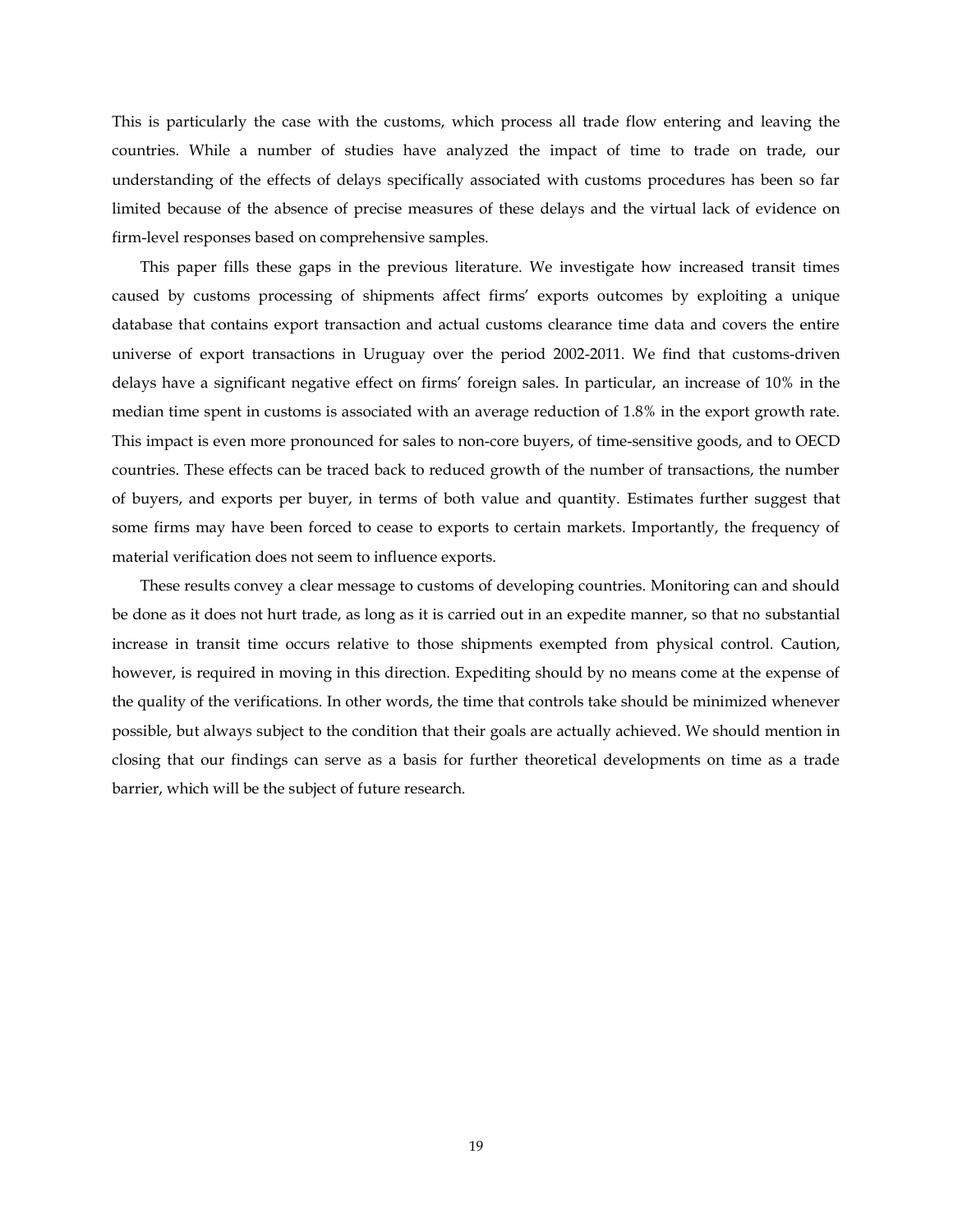# **References**

- Aizenman, J., 2004. Endogenous pricing to market and financing costs. Journal of Monetary Economics, 51, 4.
- Berman, N.; de Souza, J.; Martin, P.; and Mayer, T., 2012. Time to ship during financial crises. Graduate Institute Geneva and Science Po, mimeo.
- Bernard, A. and Jensen, B., 2004. Why some firms export? Review of Economics and Statistics, 86, 2.
- Bertrand, M.; Duflo, E.; and Mullainathan, S., 2004. How much should we trust difference-in-differences estimates? Quarterly Journal of Economics, 119, 1.
- Bourdet, Y. and Persson, M., 2010. Completing the EU customs union. The effects of trade procedure harmonization. IFN Working Paper 848, Research Institute for Industrial Economics,
- Carballo, J.; Ottaviano, G.; and Volpe Martincus, C., 2013. The buyer margins of firms' exports. LSE and IDB, mimeo.
- Deardorff, A., 2001. Time and trade: The role of time in determining the structure and effects of international trade, with an application to Japan. Paper prepared for the conference "Analytical Issues in the Trade, Foreign Direct Investment, and Macro/Financial Relations of the United States and Japan".
- Delgado, M.; Fariñas, J.; and Ruano, S., 2002. Firm productivity and export markets: A nonparametric approach. Journal of International Economics, 57.
- Doing Business, 2012. Doing business in a more transparent world. World Bank.
- Dollar, D; Hallward-Driemeier, M.; and Mengistae, T., 2006. Investment climate and international integration. World Development, 34, 9.
- Djankov, S.: Freund, C.; and Pham, C., 2010. Trading on time. Review of Economics and Statistics, 92, 1.
- Egan, M. and Mody, A., 1992. Buyer-seller links in export development. World Development, 20, 3.
- Engman, M., 2005. The economic impact of trade facilitation. OECD Trade Policy Working Paper 21.
- Evans, C. and Harrigan, J., 2005. Distance, time, and specialization: Lean retailing in general equilibrium. American Economic Review, 95, 1.
- Feyrer, J., 2011. Distance, trade, and income The 1967 closing of the Suez Canal as a natural experiment. Dartmouth College, mimeo.
- Freund, N. and Rocha, N., 2011. What constrain Africa's exports? World Bank Economic Review, 26, 1.
- Greene, W., 1997. Econometric analysis. Prentice Hall.
- Harrigan, J., 2010. Airplanes and comparative advantage. Journal of International Economics, 82, 2.
- Harrigan, J. and Venables, T., 2006. Timeliness and agglomeration. Journal of Urban Economics, 59, 2.
- Hornok, C., 2011. Need for speed: Is faster trade in the EU trade creating? CEPR Discussion Paper 8451.
- Hornok, C. and Koren, M., 2011. Administrative barriers and the lumpiness of trade. Central European University, mimeo.
- Hummels, D., 2001. Time as a trade barrier. Purdue University, mimeo.
- Hummels, D. 2007. Calculating tariff equivalents for time in trade. USAID.
- Hummels, D. and Schaur, G., 2010. Hedging price volatility using fast transport. Journal of International Economics, 82, 1.
- Hummels, D. and Schaur, G., 2012. Time as a trade barrier. NBER Working Paper 17758.
- IEG (Independent Evaluation Group), 2008. Doing Business: An independent evaluation. World Bank, Washington DC.
- Laeven, L. and Valencia, F., 2012. Systemic banking crises database: An update. IMF Working Paper 12/163.
- Lawless, M., 2009. Firm export dynamics and the geography of trade. Journal of International Economics, 77, 2.
- Levchenko, A.; Lewis, L.; and Tesar, L., 2011. The role of trade finance in the US trade collapse: A skeptic's view, in Chauffour and Malouche (eds.), "Trade finance during the great trade collapse".
- Li, Y. and Wilson, J., 2009a. Time as a determinant of comparative advantage. World Bank Policy Research Working Paper 5128.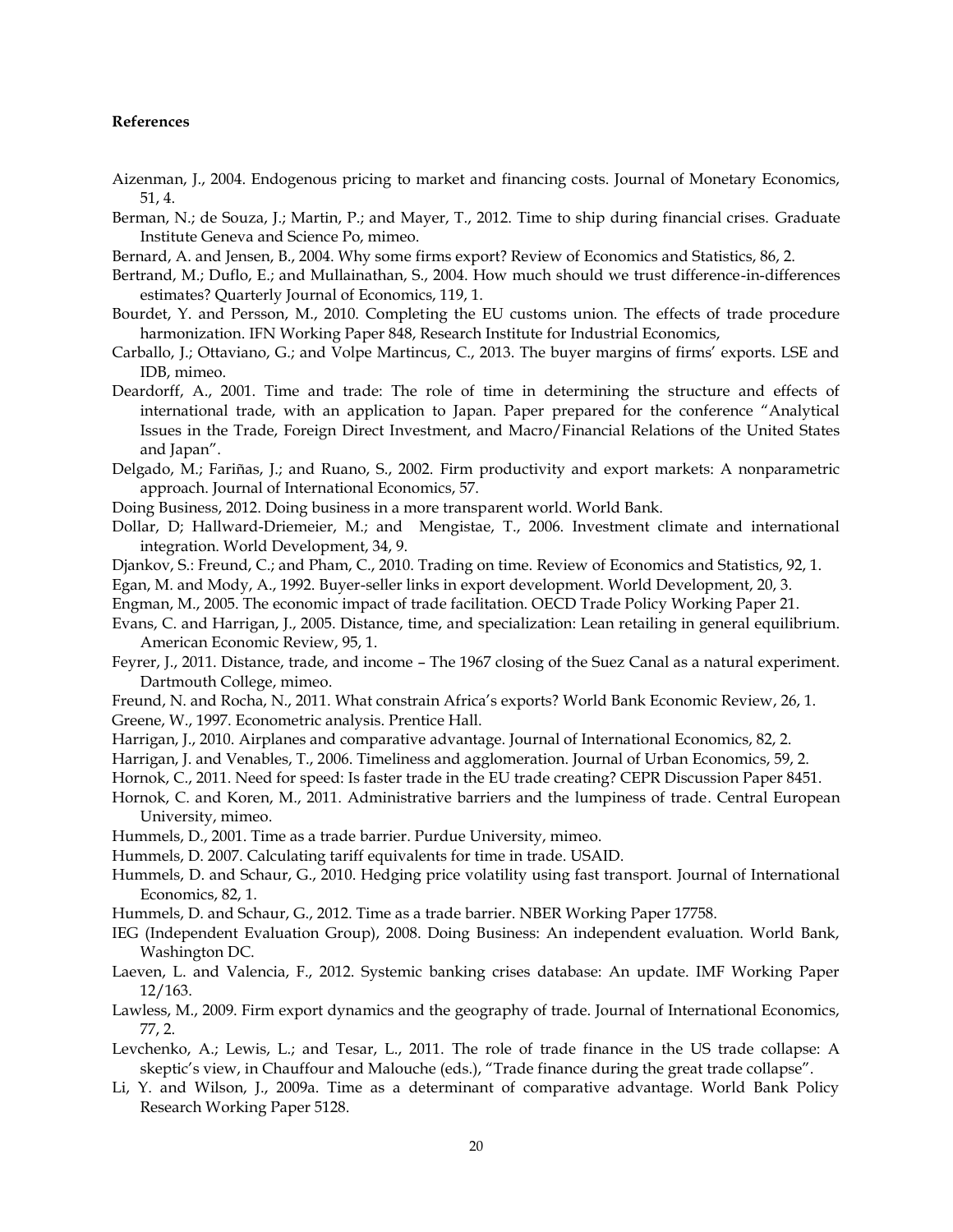- Li, Y. and Wilson, J., 2009b. Trade facilitation and expanding the benefits of trade: Evidence from firm level data. Asia-Pacific Research and Training Network on Trade Working Paper 71.
- Martínez-Zarzoso, I. and Márquez-Ramos, L., 2008. The effect of trade facilitation on sectoral trade. The B.E. Journal of Economic Analysis & Policy, 8, 1.
- Mayer, T.; Melitz, M.; and Ottaviano, G., 2011. Market size, competition, and the product mix of exporters. NBER Working Paper 16959.
- Milner, C.; Morrissey, O.; and Zgovu, E., 2008. Trade facilitation in developing countries. CREDIT Working Paper 08/05, University of Nottingham.
- Nathan Associates, 2007. The "Doing Business" methodology for rating Mozambique on time to trade. USAID/Mozambique Trade and Investment Project.
- Nordas, H., 2006. Time as a trade barrier: Implications for low-income countries. OECD Economic Studies 42.
- Nordas, H.; Pinali, E.; and Geloso Grosso, M., 2006. Logistics and time as a trade barrier. OECD Trade Policy Working Papers 35.
- Paravisini, D.; Rappoport, V.; Wolfenzon, D.; and Schnabl, P., 2011. Dissecting the effect of credit supply on trade: Evidence from matched credit-export data. Columbia University, mimeo.
- Persson, M., 2010. Trade facilitation and the extensive margin. IFN Working Paper 828, Research Institute in Industrial Economics.
- Portugal-Perez, A. and Wilson, J., 2010. Export performance and trade facilitation reform: Hard and soft infrastructure. World Bank Policy Research Working Paper 5261.
- Redding, S. and Venables, A., 2004. Economic geography and international inequality. Journal of International Economics, 62.
- Reinhart, C. and Rogoff, K., 2011. From financial crash to debt crisis. American Economic Review, 101, 5.
- Roberts, M. and Tybout, J., 1997. The decision to export in Colombia: An empirical model of entry with sunk costs. American Economic Review, 87, 4.
- URUGUAY XXI, 2012. Export requirements and taxes. Montevideo, Uruguay.
- Volpe Martincus, C. and Carballo, J., 2010. Entering new country and product markets: Does export promotion help? Review of World Economics, 146, 3.
- Rauch, J. and Watson, J., 2003. Starting small in an unfamiliar environment. International Journal of Industrial Organization.
- Wilson, J.; Mann, C.; and Otsuki, T., 2005. Assessing the benefits of trade facilitation: A global perspective. World Economy, 28, 6.
- Wooldridge, J., 2002. Econometric analysis of cross section and panel data. The MIT Press, Cambridge, Massachusetts.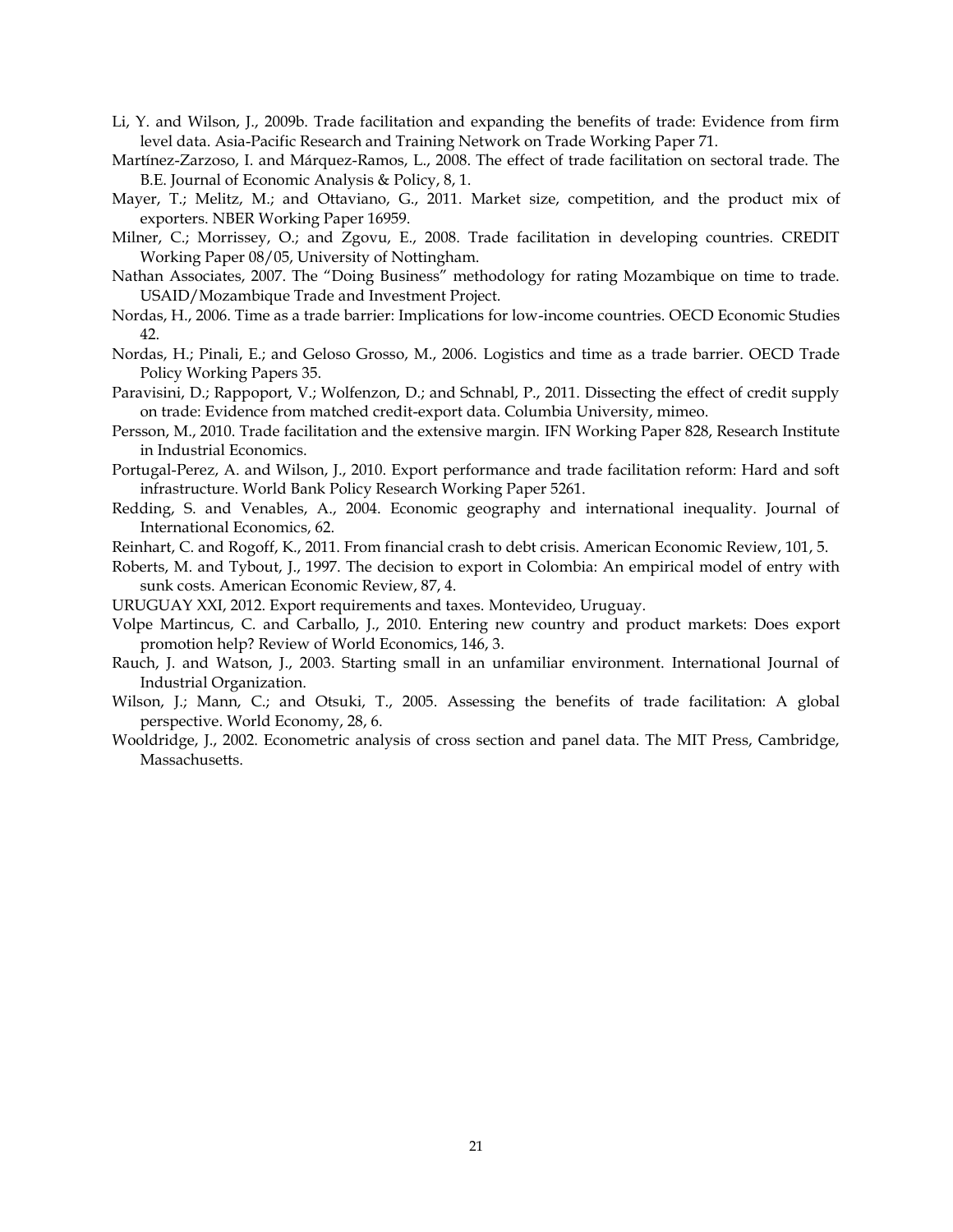**Table 1**

| <b>Aggregate Export Indicators</b>      |         |                |  |  |  |  |
|-----------------------------------------|---------|----------------|--|--|--|--|
| <b>Indicators</b>                       | 2002    | 2011           |  |  |  |  |
| <b>Export Value</b>                     | 1,855.0 | 8,011.5        |  |  |  |  |
| <b>Number of Transactions</b>           | 64,747  | 113,533        |  |  |  |  |
| <b>Number of Exporters</b>              | 1.498   | 1.904          |  |  |  |  |
| <b>Number of Products</b>               | 2.464   | 2.969          |  |  |  |  |
| <b>Number of Destinations</b>           | 146     | 186            |  |  |  |  |
| <b>Number of Buyers</b>                 | 4.902   | 6,410          |  |  |  |  |
| <b>Number of Customs</b>                | 15      | 16             |  |  |  |  |
| <b>Transactions through Red Channel</b> | 00      | 0 <sub>1</sub> |  |  |  |  |
| Median Delay in Red Channel             | N/A     | 5.0            |  |  |  |  |

Export values are expressed in millions of US dollars.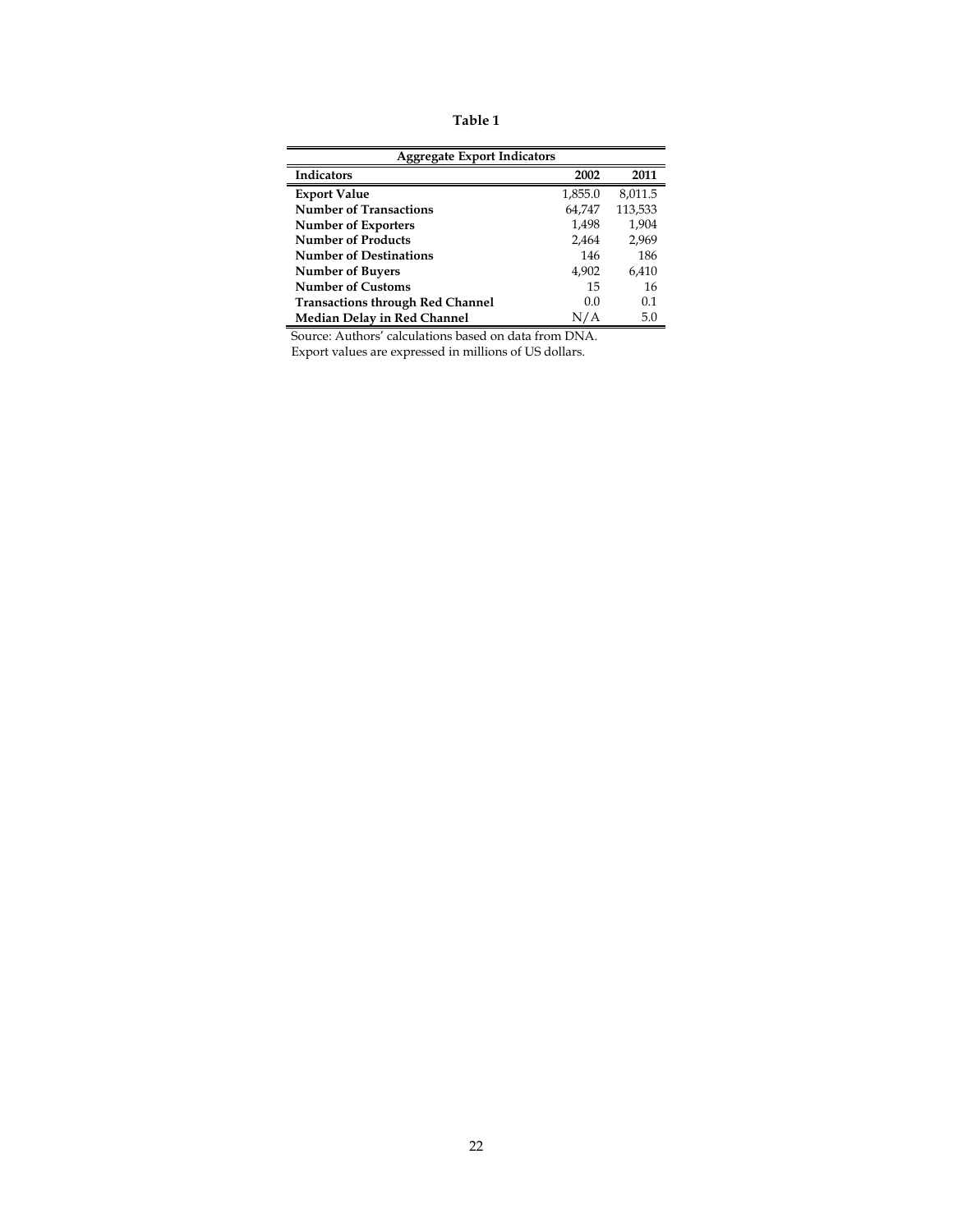**Table 2**

| <b>Average Exporter</b>                         |        |         |  |  |  |  |
|-------------------------------------------------|--------|---------|--|--|--|--|
| Indicators                                      | 2002   | 2011    |  |  |  |  |
| <b>Export Value</b>                             | 1238.3 | 4207.7  |  |  |  |  |
| <b>Number of Transactions</b>                   | 43.2   | 59.6    |  |  |  |  |
| <b>Exports per Transaction</b>                  | 28.7   | 70.6    |  |  |  |  |
| <b>Number of Products</b>                       | 4.3    | 4.4     |  |  |  |  |
| <b>Exports per Product</b>                      | 238.5  | 981.7   |  |  |  |  |
| <b>Number of Destination</b>                    | 2.9    | 3.3     |  |  |  |  |
| <b>Exports per Destination</b>                  | 207.6  | 837.3   |  |  |  |  |
| <b>Number of Buyers</b>                         | 6.4    | 7.0     |  |  |  |  |
| <b>Exports per Buyer</b>                        | 234.9  | 781.7   |  |  |  |  |
| <b>Number of Customs</b>                        | 1.8    | 1.8     |  |  |  |  |
| <b>Exports per Customs</b>                      | 385.1  | 1398.3  |  |  |  |  |
| <b>Exports per Product and Destination</b>      | 254.2  | 776.4   |  |  |  |  |
| Number of Shipments per Product and Destination | 5.7    | 7.1     |  |  |  |  |
| Number of Buyers per Product and Destination    | 2.3    | 2.4     |  |  |  |  |
| Number of Customs per Product and Destination   | 1.1    | $1.1\,$ |  |  |  |  |

Export values are expressed in thousands of US dollars.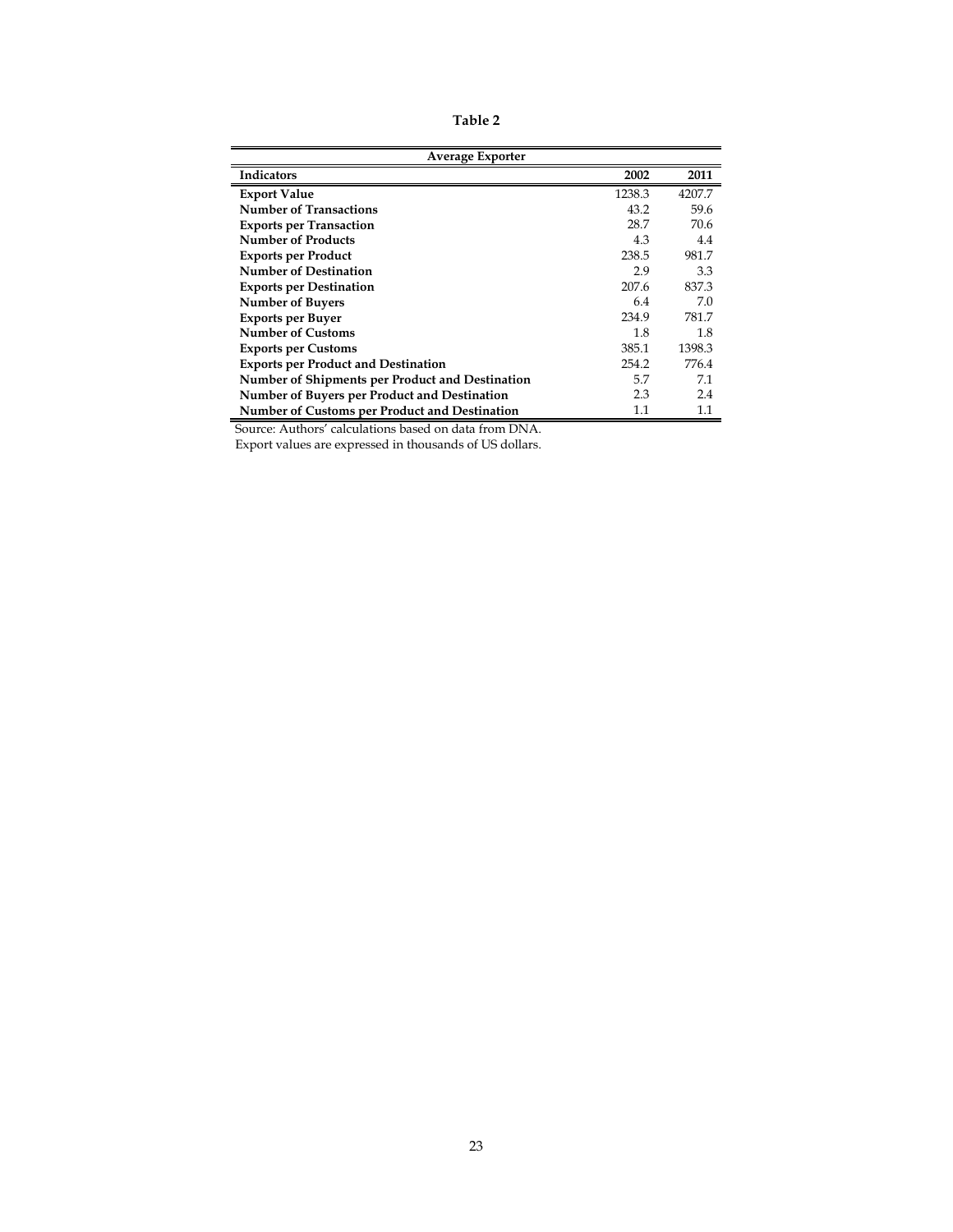| l able l |  |
|----------|--|
|----------|--|

| The Impact of Customs Delay on Firms' Export Growth<br><b>Baseline Specification</b> |               |               |          |  |  |  |  |  |
|--------------------------------------------------------------------------------------|---------------|---------------|----------|--|--|--|--|--|
| ΔD<br>$\triangle$ RC<br>$\Delta \ln D$                                               |               |               |          |  |  |  |  |  |
| <b>Customs Delay</b>                                                                 | $-0.184$      | $-0.028$      | $-0.041$ |  |  |  |  |  |
| Heteroscedasticity-Consistent                                                        | $(0.028)$ *** | $(0.006)$ *** | (0.045)  |  |  |  |  |  |
| Cluster Firm-Product-Destination                                                     | $(0.030)$ *** | $(0.006)$ *** | (0.049)  |  |  |  |  |  |
| Cluster Firm                                                                         | $(0.037)$ *** | $(0.008)$ *** | (0.053)  |  |  |  |  |  |
| Cluster Product                                                                      | $(0.041)$ *** | $(0.008)$ *** | (0.052)  |  |  |  |  |  |
| <b>Cluster Destination</b>                                                           | $(0.059)$ *** | $(0.013)$ **  | (0.044)  |  |  |  |  |  |
| Cluster Product-Destination                                                          | $(0.033)$ *** | $(0.007)$ *** | (0.051)  |  |  |  |  |  |
| Cluster Chapter HS2-Destination                                                      | $(0.044)$ *** | $(0.010)$ *** | (0.058)  |  |  |  |  |  |
| Cluster Firm-Product                                                                 | $(0.031)$ *** | $(0.006)$ *** | (0.050)  |  |  |  |  |  |
| Cluster Firm-Chapter HS2                                                             | $(0.037)$ *** | $(0.008)$ *** | (0.055)  |  |  |  |  |  |
| Cluster Firm-Destination                                                             | $(0.034)$ *** | $(0.007)$ *** | (0.053)  |  |  |  |  |  |
| <b>Firm-Year Fixed Effect</b>                                                        | Yes           | Yes           | Yes      |  |  |  |  |  |
| Product-Destination-Year Fixed Effect                                                | Yes           | Yes           | Yes      |  |  |  |  |  |
| <b>Observations</b>                                                                  | 63,471        | 63,471        | 63.471   |  |  |  |  |  |

The table reports estimates of Equation (2). The dependent variable is the change in the natural logarithm of export value at the firm-product-destination level. The main explanatory variables are the logarithmic change in the median number of days spent in customs ( $\Delta \ln D$ ), the absolute change in the median number of days spent in customs ( $\Delta D$ ), and the change in the share of transactions allocated to the red channel ( $\Delta RC$ ). Firm-year fixed effects and product-destination-year fixed effects are included (not reported). Robust standard errors reported in parentheses below the estimated coefficient. Standard errors clustered at alternative levels are shown next. \* significant at the 10% level; \*\* significant at the 5% level; \*\*\* significant at the 1% level. The significance indicator is along with the respective standard errors.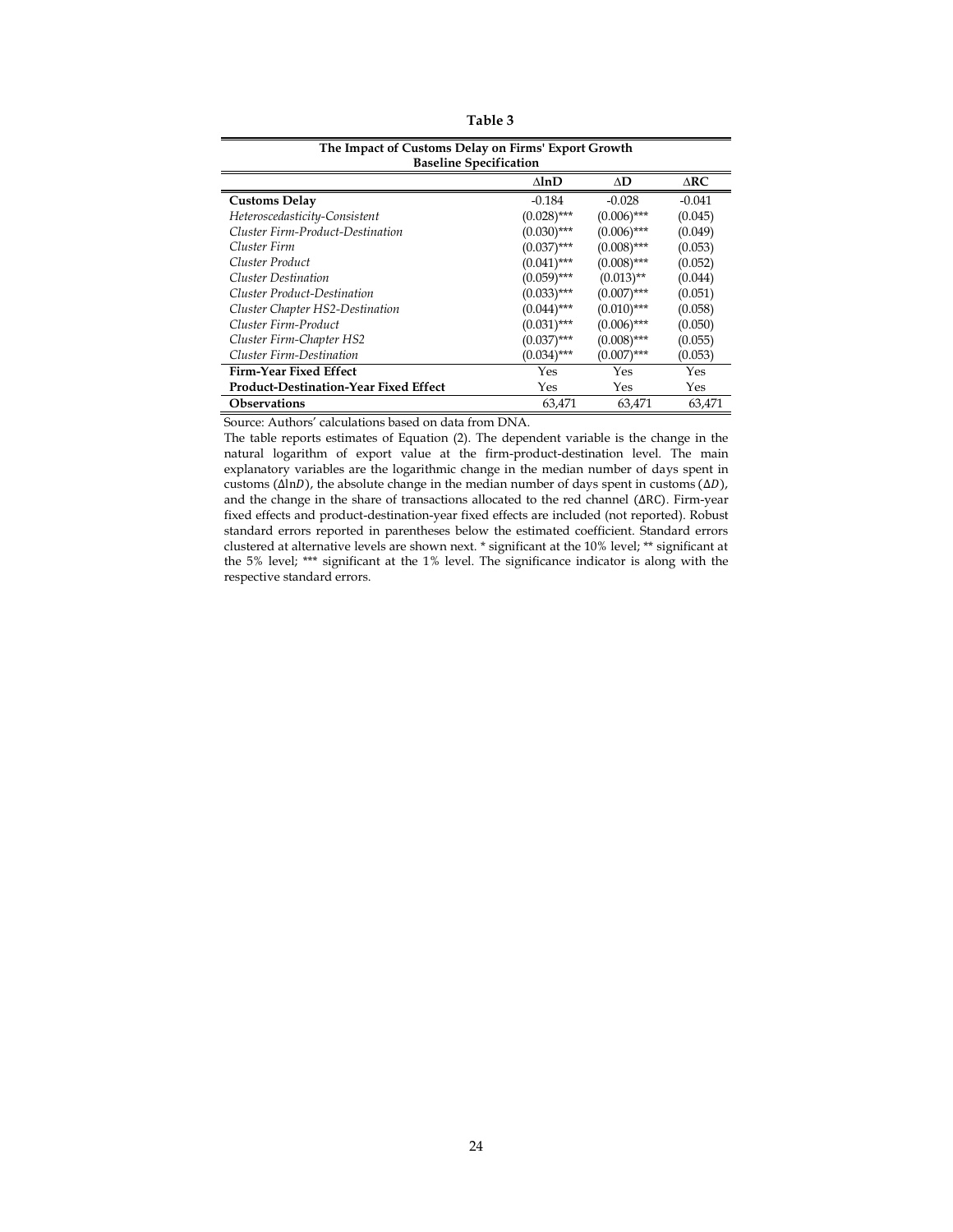| anıe<br>п. |  |
|------------|--|
|------------|--|

| The Impact of Customs Delay on Firms' Export Growth<br><b>Alternative Specifications</b> |                |                              |                      |             |                      |                      |             |             |
|------------------------------------------------------------------------------------------|----------------|------------------------------|----------------------|-------------|----------------------|----------------------|-------------|-------------|
|                                                                                          |                | Year to Year Changes         |                      |             |                      |                      |             |             |
| $\Delta$ ln $D$                                                                          | $-0.158***$    | $-0.144***$                  | $-0.184***$          | $-0.197***$ | $-0.191***$          | $-0.193***$          | $-0.185***$ | $-0.180***$ |
|                                                                                          | (0.017)        | (0.026)                      | (0.030)              | (0.042)     | (0.035)              | (0.044)              | (0.030)     | (0.030)     |
| Firm-Year Fixed Effect                                                                   | Yes            | No                           | Yes                  | Yes         | No                   | No                   | Yes         | Yes         |
| <b>Product-Destination-Year Fixed Effect</b>                                             | No             | Yes                          | Yes                  | No          | Yes                  | Yes                  | Yes         | Yes         |
| <b>Product HS10-Destination-Year Fixed Effect</b>                                        | No             | No                           | No                   | Yes         | No                   | No                   | No          | No          |
| Firm-Product-Year Fixed Effect                                                           | No             | No                           | N <sub>0</sub>       | No          | Yes                  | No                   | No          | No          |
| Firm-Country-Year Fixed Effect                                                           | N <sub>o</sub> | No                           | No                   | No          | No                   | Yes                  | No          | No          |
| Main Customs-Year Fixed Effect                                                           | No             | No                           | No                   | No          | N <sub>o</sub>       | No                   | Yes         | No          |
| <b>Customs-Year Fixed Effect</b>                                                         | No             | No                           | No                   | No          | No                   | No                   | No          | Yes         |
| <b>Observations</b>                                                                      | 63,471         | 63,471                       | 63,471               | 63,471      | 63,471               | 63,471               | 63,471      | 63,471      |
|                                                                                          |                | Semester-to-Semester Changes |                      |             |                      | <b>Buyer Changes</b> |             |             |
| $\Delta lnD$                                                                             | $-0.056***$    | $-0.053***$                  | $-0.059***$          | $-0.057***$ | $-0.119***$          | $-0.152***$          | $-0.114***$ | $-0.163**$  |
|                                                                                          | (0.017)        | (0.017)                      | (0.014)              | (0.014)     | (0.025)              | (0.043)              | (0.034)     | (0.079)     |
| Firm-Product-Destination-Year Fixed Effect                                               | Yes            | Yes                          | No                   | No          | Yes                  | Yes                  | No          | No          |
| Firm-HS10 Product-Destination-Year Fixed Effect                                          | No             | No                           | Yes                  | Yes         | No                   | No                   | Yes         | Yes         |
| Semester/Four Month Fixed Effect                                                         | No             | Yes                          | No                   | Yes         | No                   | Yes                  | No          | Yes         |
| <b>Observations</b>                                                                      | 87,482         | 87,482                       | 87,482               | 87,482      | 79,365               | 79,365               | 79,365      | 79,365      |
|                                                                                          |                | <b>Lagged Effects</b>        |                      |             |                      |                      |             |             |
| $\Delta lnD$                                                                             |                |                              | $-0.184***$          | $-0.252***$ | $-0.246***$          | $-0.313***$          |             |             |
|                                                                                          |                |                              | (0.030)              | (0.046)     | (0.059)              | (0.072)              |             |             |
| $\Delta$ lnD $(-1)$                                                                      |                |                              |                      | $-0.006$    | 0.032                | $-0.021$             |             |             |
|                                                                                          |                |                              |                      | (0.040)     | (0.056)              | (0.074)              |             |             |
| $\Delta$ lnD $(-2)$                                                                      |                |                              |                      |             | $-0.012$             | $-0.050$             |             |             |
|                                                                                          |                |                              |                      |             | (0.047)              | (0.066)              |             |             |
| $\Delta$ lnD $(-3)$                                                                      |                |                              |                      |             |                      | $-0.053$             |             |             |
|                                                                                          |                |                              |                      |             |                      | (0.056)              |             |             |
| <b>Firm-Year Fixed Effect</b>                                                            |                |                              | Yes                  | Yes         | Yes                  | Yes                  |             |             |
| <b>Product-Destination-Year Fixed Effect</b>                                             |                |                              | Yes                  | Yes         | Yes                  | Yes                  |             |             |
| <b>Observations</b>                                                                      |                |                              | 63,471               | 39,301      | 26,183               | 17,801               |             |             |
|                                                                                          |                | <b>Placebo Tests</b>         |                      |             |                      |                      |             |             |
|                                                                                          |                |                              | No Conditioning on   |             | Conditioning on      |                      |             |             |
|                                                                                          |                |                              | <b>Green Channel</b> |             | <b>Green Channel</b> |                      |             |             |
| $-0.077$<br>$-0.153$<br>$\Delta lnD$                                                     |                |                              |                      |             |                      |                      |             |             |
|                                                                                          |                |                              | (0.050)              |             | (0.124)              |                      |             |             |
| <b>Firm-Year Fixed Effect</b>                                                            |                |                              | Yes                  |             | Yes                  |                      |             |             |
| <b>Product-Destination-Year Fixed Effect</b>                                             |                |                              | Yes                  |             | Yes                  |                      |             |             |
| <b>Observations</b>                                                                      |                |                              | 26,183               |             | 7.911                |                      |             |             |

The first panel of the table report estimates of Equation (2). The dependent variable is the change in the natural logarithm of export value at the firm-productdestination level. The main explanatory variable is the logarithmic change in the median number of days spent in customs  $(\Delta lnD)$  In the first panel, changes are computed across years. Firm-year fixed effects are included in the first column; product-destination-year fixed effects are included in the second column; firmyear fixed effects and product-destination-year fixed effects are included in the third column; firm-year fixed effects and HS 10-digit product-destination-year fixed effects are included in the fourth column; firm-product-year fixed effects and product-destination-year fixed effects are included in the fifth column; firmcountry-year fixed effects and product-destination-year fixed effects are included in the sixth column; firm-year fixed effects, product-destination-year fixed effects, and main customs-year fixed effects are included in the seventh column; firm-year fixed effects, product-destination-year fixed effects, and customs-year fixed effects are included in the eighth column (not reported). The second panel shows estimates of Equation (2) based on data at the firm-product-destinationsemester level (left) and at the firm-product-destination-buyer level (right). Firm-product-destination-year fixed effects are included in the first column; firmproduct-destination-year fixed effects and semester fixed effects are included in the second columns; firm-HS10 product-destination-year fixed effects are included in the third column; firm-HS10 product-destination-year fixed effects and semester fixed effects are included in the fourth column; firm-productdestination-year fixed effects are included in the fifth column; firm-product-destination-year fixed effects and four-month period fixed effects are included in the sixth columns; firm-HS10 product-destination-year fixed effects are included in the seventh column; and firm-HS10 product-destination-year fixed effects and four-month period fixed effects are included in the eight column (not reported).The third panel of the table reports estimates of a modified version of Equation (2) that incorporates up to three lags of the main explanatory variable. Firm-year and production-destination-year fixed effects are included (not reported).The fourth panel of the table presents the results of placebo exercises, whereby the logarithmic change of export between any two years (in general or conditional on having been assigned to the green channel) is regressed on the change in the frequency of allocation to the red channel or that of the associated delay that these exports experience in the following two years. Firm-year and production-destination-year fixed effects are included (not reported). Standard errors clustered by firm-product-destination are reported in parentheses below the estimated coefficient. \* significant at the 10% level; \*\* significant at the 5% level; \*\*\* significant at the 1% level.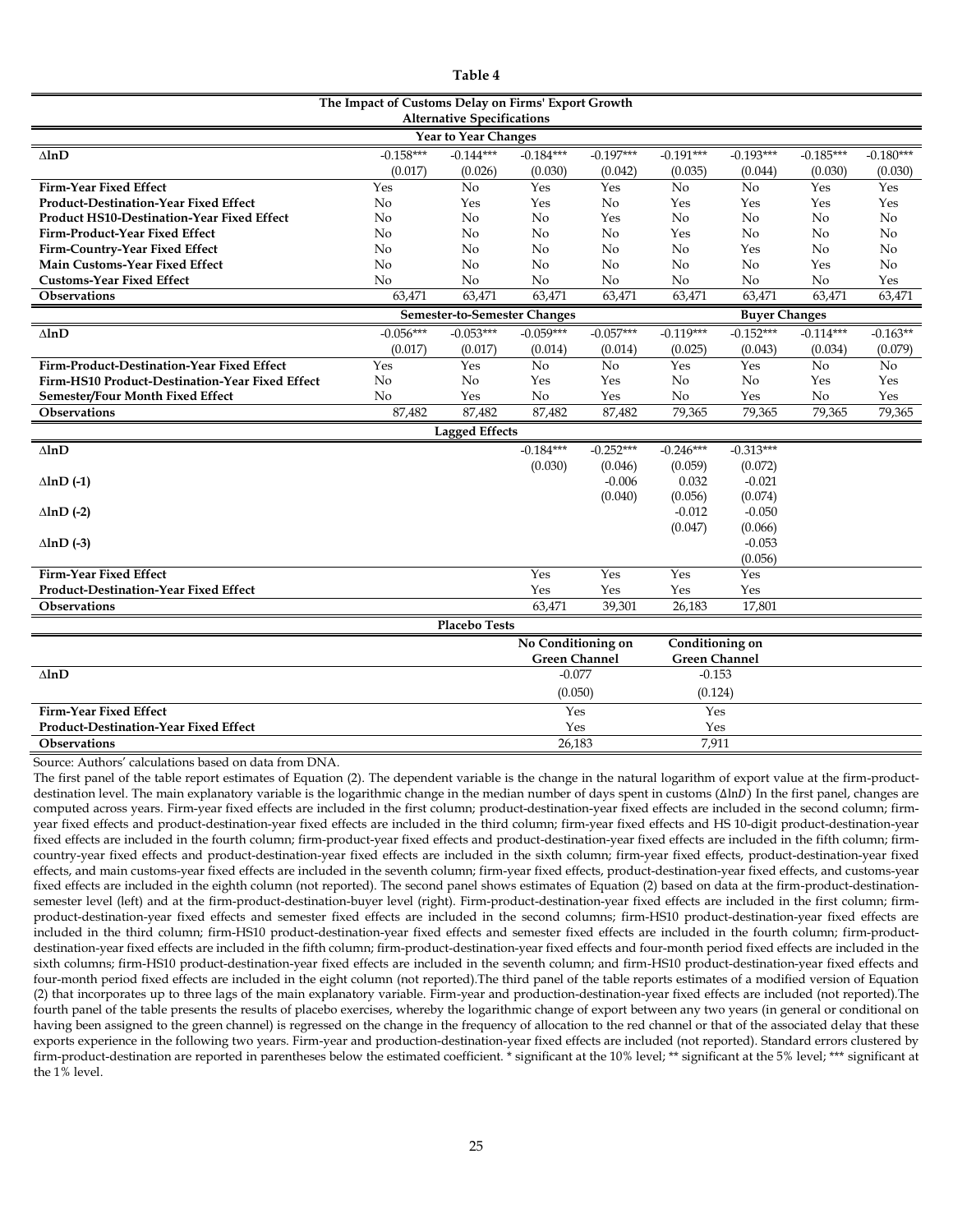| The Impact of Customs Delay on Firms' Export Growth |                 |  |  |  |  |
|-----------------------------------------------------|-----------------|--|--|--|--|
| <b>Channels</b>                                     |                 |  |  |  |  |
| <b>Export Outcomes</b>                              | $\Delta$ ln $D$ |  |  |  |  |
| <b>Export Value</b>                                 | $-0.184***$     |  |  |  |  |
|                                                     | (0.030)         |  |  |  |  |
| <b>Export Quantity</b>                              | $-0.178***$     |  |  |  |  |
|                                                     | (0.030)         |  |  |  |  |
| <b>Unit Value</b>                                   | $-0.006$        |  |  |  |  |
|                                                     | (0.007)         |  |  |  |  |
| <b>Number of Shipments</b>                          | $-0.160***$     |  |  |  |  |
|                                                     | (0.022)         |  |  |  |  |
| <b>Export Value per Shipment</b>                    | $-0.024$        |  |  |  |  |
|                                                     | (0.020)         |  |  |  |  |
| <b>Export Quantity per Shipment</b>                 | $-0.019$        |  |  |  |  |
|                                                     | (0.020)         |  |  |  |  |
| <b>Number of Buyers</b>                             | $-0.059***$     |  |  |  |  |
|                                                     | (0.014)         |  |  |  |  |
| Number of Shipments per Buyer                       | $-0.100***$     |  |  |  |  |
|                                                     | (0.018)         |  |  |  |  |
| <b>Export Value per Buyer</b>                       | $-0.125***$     |  |  |  |  |
|                                                     | (0.026)         |  |  |  |  |
| <b>Export Quantity per Buyer</b>                    | $-0.119***$     |  |  |  |  |
|                                                     | (0.027)         |  |  |  |  |
| <b>Firm-Year Fixed Effect</b>                       | Yes             |  |  |  |  |
| <b>Product-Destination-Year Fixed Effect</b>        | Yes             |  |  |  |  |
| <b>Observations</b>                                 | 63,471          |  |  |  |  |

**Table 5**

The table reports estimates of Equation (2). The dependent variables are the change in the natural logarithm of export value, quantity (weight) shipped, unit value, number of shipments, average export value per shipment, average export quantity per shipment, number of buyers, number of shipments per buyer, average export value per buyer, and average export quantity per buyer at the firm-productdestination level. The main explanatory variable is the logarithmic change in the median number of days spent in customs ( $\Delta$ lnD). Firmyear fixed effects and product-destination-year fixed effects are included (not reported). Standard errors clustered by firm-productdestination are reported in parentheses below the estimated coefficient. \* significant at the 10% level; \*\* significant at the 5% level; \*\*\* significant at the 1% level.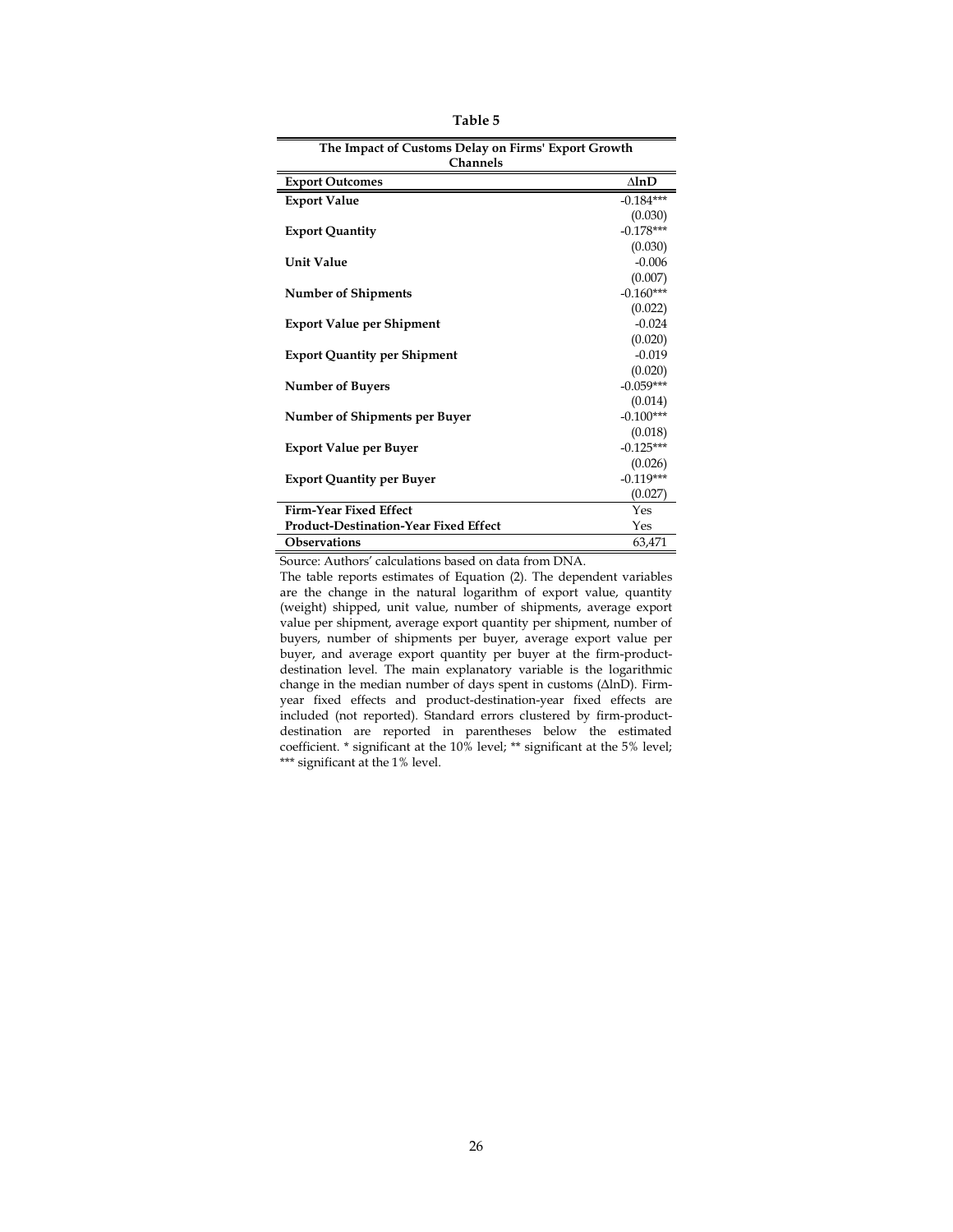| able |
|------|
|------|

| The Impact of Customs Delay on Firms' Export Growth |                        |                        |  |  |  |  |  |
|-----------------------------------------------------|------------------------|------------------------|--|--|--|--|--|
| <b>Heterogeneous Effects by Exporter Size</b>       |                        |                        |  |  |  |  |  |
| <b>Export Outcomes</b>                              | <b>Small Exporters</b> | <b>Large Exporters</b> |  |  |  |  |  |
| <b>Export Value</b>                                 | $-0.081$               | $-0.190***$            |  |  |  |  |  |
|                                                     | (0.107)                | (0.031)                |  |  |  |  |  |
| <b>Export Quantity</b>                              | $-0.083$               | $-0.184***$            |  |  |  |  |  |
|                                                     | (0.124)                | (0.031)                |  |  |  |  |  |
| <b>Unit Value</b>                                   | 0.002                  | $-0.006$               |  |  |  |  |  |
|                                                     | (0.052)                | (0.007)                |  |  |  |  |  |
| <b>Number of Shipments</b>                          | $-0.107*$              | $-0.163***$            |  |  |  |  |  |
|                                                     | (0.064)                | (0.023)                |  |  |  |  |  |
| <b>Export Value per Shipment</b>                    | 0.026                  | $-0.027$               |  |  |  |  |  |
|                                                     | (0.072)                | (0.021)                |  |  |  |  |  |
| <b>Export Quantity per Shipment</b>                 | 0.024                  | $-0.021$               |  |  |  |  |  |
|                                                     | (0.083)                | (0.021)                |  |  |  |  |  |
| <b>Number of Buyers</b>                             | $-0.015$               | $-0.062***$            |  |  |  |  |  |
|                                                     | (0.027)                | (0.015)                |  |  |  |  |  |
| <b>Number of Transactions per Buyer</b>             | $-0.093$               | $-0.101***$            |  |  |  |  |  |
|                                                     | (0.058)                | (0.018)                |  |  |  |  |  |
| <b>Export Value per Buyer</b>                       | $-0.067$               | $-0.128***$            |  |  |  |  |  |
|                                                     | (0.102)                | (0.027)                |  |  |  |  |  |
| <b>Export Quantity per Buyer</b>                    | $-0.068$               | $-0.122***$            |  |  |  |  |  |
|                                                     | (0.120)                | (0.027)                |  |  |  |  |  |
| <b>Firm-Year Fixed Effect</b>                       | Yes                    |                        |  |  |  |  |  |
| <b>Product-Destination-Year Fixed Effect</b>        | Yes                    |                        |  |  |  |  |  |
| <b>Observations</b>                                 | 63,471                 |                        |  |  |  |  |  |

The table reports estimates of a specification of Equation (3) that allow for different effects on exports from small exporters (i.e., firm with initial exports up to the sample median) and large exporters (i.e., firms whose initial exports were larger than the sample median). The dependent variables are the change in the natural logarithm of export value, quantity (weight) shipped, unit value, number of shipments, average export value per shipment, average export quantity per shipment, number of buyers, number of shipments per buyer, average export value per buyer, and average export quantity per buyer at the firm-product-destination level. The main explanatory variable is the logarithmic change in the median number of days spent in customs (ΔlnD). All relevant interacting terms and their combination are included. Firm-year fixed effects and product-destination-year fixed effects are included (not reported). Standard errors clustered by firmproduct-destination are reported in parentheses below the estimated coefficient. \* significant at the 10% level; \*\* significant at the 5% level; \*\*\* significant at the 1% level.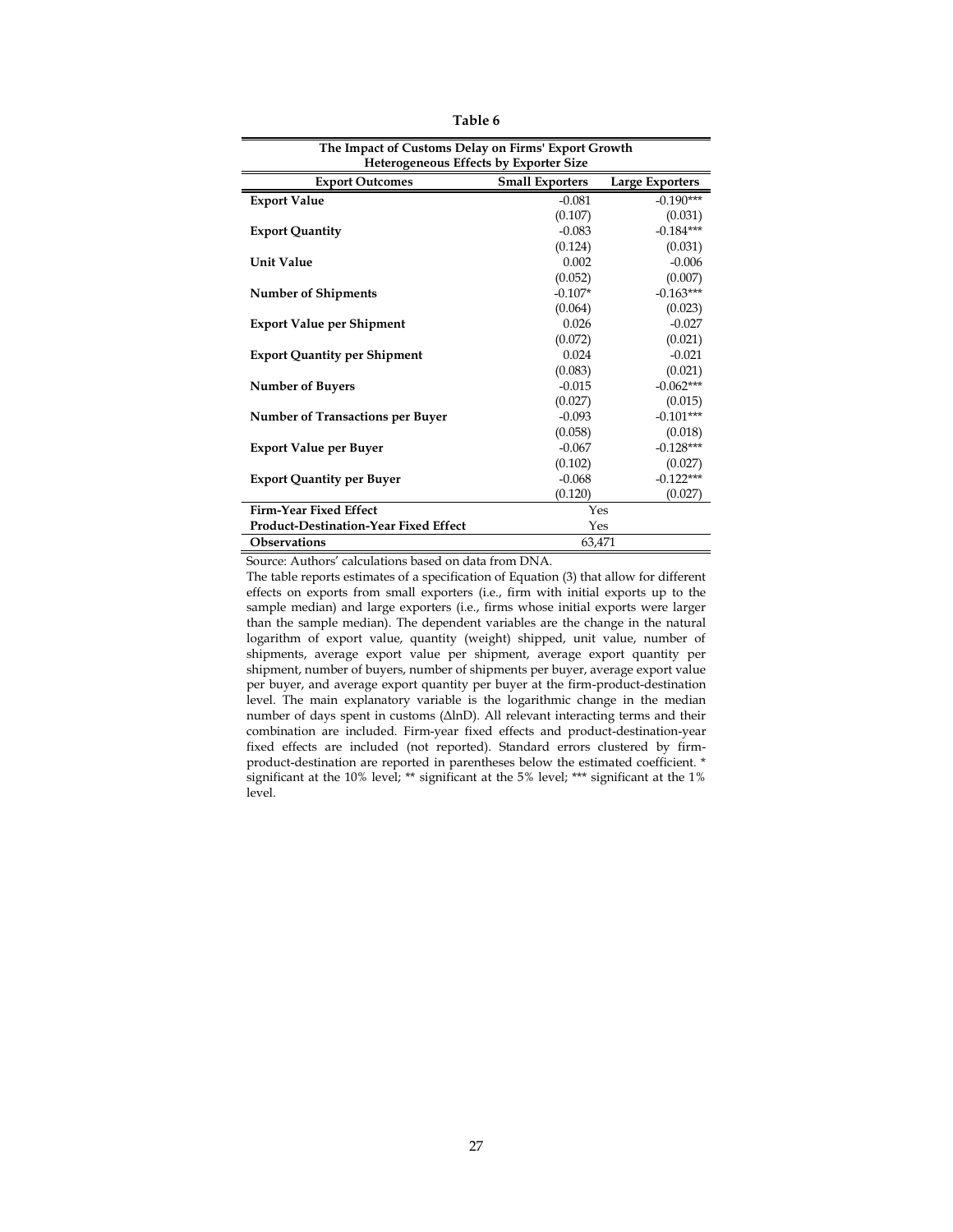| anı |
|-----|
|-----|

| The Impact of Customs Delay on Firms' Export Growth<br><b>Heterogeneous Effects by Product Categories</b> |                                   |                                   |                                |                                  |                                 |                                               |                                |                               |                             |
|-----------------------------------------------------------------------------------------------------------|-----------------------------------|-----------------------------------|--------------------------------|----------------------------------|---------------------------------|-----------------------------------------------|--------------------------------|-------------------------------|-----------------------------|
| <b>Sectoral Effects</b><br><b>Product Categories</b>                                                      |                                   |                                   |                                |                                  |                                 |                                               |                                |                               |                             |
| <b>Export Outcomes</b>                                                                                    | Time<br>Sensitive                 | Time<br>Insensitive               | Food                           | <b>Textiles</b>                  | <b>Others</b>                   | Other<br><b>Industrial</b><br><b>Supplies</b> | Capital<br>Goods               | <b>Transport</b><br>Equipment | Other<br>Consumer<br>Goods  |
| <b>Export Value</b>                                                                                       | $-0.233***$                       | $-0.148***$                       | $-0.191***$                    | $-0.239***$                      | $-0.114*$                       | $-0.086$                                      | $-1.291$                       | 0.153                         | $-0.082$                    |
| <b>Export Quantity</b>                                                                                    | (0.046)<br>$-0.226***$<br>(0.045) | (0.040)<br>$-0.141***$<br>(0.040) | (0.032)<br>$-0.181***$         | (0.085)<br>$-0.220**$<br>(0.087) | (0.069)<br>$-0.125*$<br>(0.074) | (0.094)<br>$-0.093$                           | (0.886)<br>$-1.258$            | (1.203)<br>0.072<br>(0.900)   | (0.124)<br>$-0.084$         |
| <b>Unit Value</b>                                                                                         | $-0.007$<br>(0.011)               | $-0.007$<br>(0.009)               | (0.032)<br>$-0.010$<br>(0.007) | $-0.019$<br>(0.017)              | 0.011<br>(0.025)                | (0.102)<br>0.007<br>(0.035)                   | (0.845)<br>$-0.033$<br>(0.242) | 0.081<br>(0.512)              | (0.136)<br>0.002<br>(0.049) |
| <b>Number of Shipments</b>                                                                                | $-0.176***$<br>(0.035)            | $-0.146***$<br>(0.027)            | $-0.161***$<br>(0.024)         | $-0.180***$<br>(0.054)           | $-0.139***$<br>(0.051)          | $-0.095$<br>(0.073)                           | $-0.639$<br>(0.419)            | $-0.551***$<br>(0.203)        | $-0.238***$<br>(0.076)      |
| <b>Export Value per Shipment</b>                                                                          | $-0.056*$<br>(0.032)              | $-0.002$<br>(0.026)               | $-0.030$<br>(0.022)            | $-0.059$<br>(0.053)              | 0.025<br>(0.048)                | 0.008<br>(0.057)                              | $-0.652$<br>(0.602)            | 0.704<br>(1.085)              | $0.156*$<br>(0.083)         |
| <b>Export Quantity per Shipment</b>                                                                       | $-0.050$<br>(0.032)               | 0.005<br>(0.026)                  | $-0.021$<br>(0.022)            | $-0.040$<br>(0.054)              | 0.014<br>(0.053)                | 0.002<br>(0.066)                              | $-0.619$<br>(0.543)            | 0.623<br>(0.820)              | 0.154<br>(0.094)            |
| <b>Number of Buyers</b>                                                                                   | $-0.065***$<br>(0.022)            | $-0.054***$<br>(0.018)            | $-0.058***$<br>(0.015)         | $-0.089**$<br>(0.040)            | $-0.040$<br>(0.029)             | $-0.034$<br>(0.045)                           | 0.098<br>(0.254)               | $-0.392*$<br>(0.201)          | $-0.051*$<br>(0.028)        |
| <b>Number of Transactions per Buyer</b>                                                                   | $-0.111***$<br>(0.028)            | $-0.092***$<br>(0.023)            | $-0.102***$<br>(0.019)         | $-0.091**$<br>(0.045)            | $-0.099*$<br>(0.051)            | $-0.061$<br>(0.070)                           | $-0.738*$<br>(0.406)           | $-0.159$<br>(0.184)           | $-0.187***$<br>(0.072)      |
| <b>Export Value per Buyer</b>                                                                             | $-0.167***$                       | $-0.094***$                       | $-0.133***$                    | $-0.150**$                       | $-0.074$                        | $-0.052$                                      | $-1.390*$                      | 0.545                         | $-0.031$                    |
| <b>Export Quantity per Buyer</b>                                                                          | (0.041)<br>$-0.161***$            | (0.034)<br>$-0.087**$             | (0.027)<br>$-0.123***$         | (0.072)<br>$-0.131*$             | (0.068)<br>$-0.085$             | (0.091)<br>$-0.059$                           | (0.809)<br>$-1.356*$           | (1.233)<br>0.464              | (0.119)<br>$-0.032$         |
|                                                                                                           | (0.041)                           | (0.035)                           | (0.027)                        | (0.074)                          | (0.073)                         | (0.098)                                       | (0.750)                        | (0.965)                       | (0.131)                     |
| <b>Firm-Year Fixed Effect</b>                                                                             |                                   | Yes                               | Yes                            | Yes                              | Yes                             | Yes                                           | Yes                            | Yes                           | Yes                         |
| <b>Product-Destination-Year Fixed Effect</b>                                                              |                                   | Yes                               | Yes                            | Yes                              | Yes                             | Yes                                           | Yes                            | Yes                           | Yes                         |
| <b>Observations</b>                                                                                       |                                   | 63,096                            | 22,669                         | 14,328                           | 26,473                          | 13,669                                        | 3,505                          | 737                           | 8,266                       |

The left panel of table reports estimates of a specification of Equation (3) that allow for different effects on exports of time-sensitive goods and time-insensitive goods. Goods are classified using estimation results reported in Hummels (2001). We use the estimated effect of shipping times on the probability of selecting air transport. In particular, goods are identified as time-sensitive if the estimated coefficient on shipping time (i.e., days/rate ratio) of the respective 2 digit SITC is positive and significant. The right panel of the table presents estimates of Equation (2) for different product categories (subsamples): food products, textile products, and other products, which are then disaggregated in other industrial supplies, capital goods, transport equipment, and other consumer goods. The dependent variables are the change in the natural logarithm of export value, quantity (weight) shipped, unit value, number of shipments, average export value per shipment, average export quantity per shipment, number of buyers, number of shipments per buyer, average export value per buyer, and average export quantity per buyer at the firm-product-destination level. The main explanatory variable is the logarithmic change in the median number of days spent in customs ( $\Delta$ lnD). All relevant interacting terms and their combination are included. Firm-year fixed effects and product-destination-year fixed effects are included (not reported). Standard errors clustered by firm-product-destination are reported in parentheses below the estimated coefficient. \* significant at the 10% level; \*\* significant at the 5% level; \*\*\* significant at the 1% level.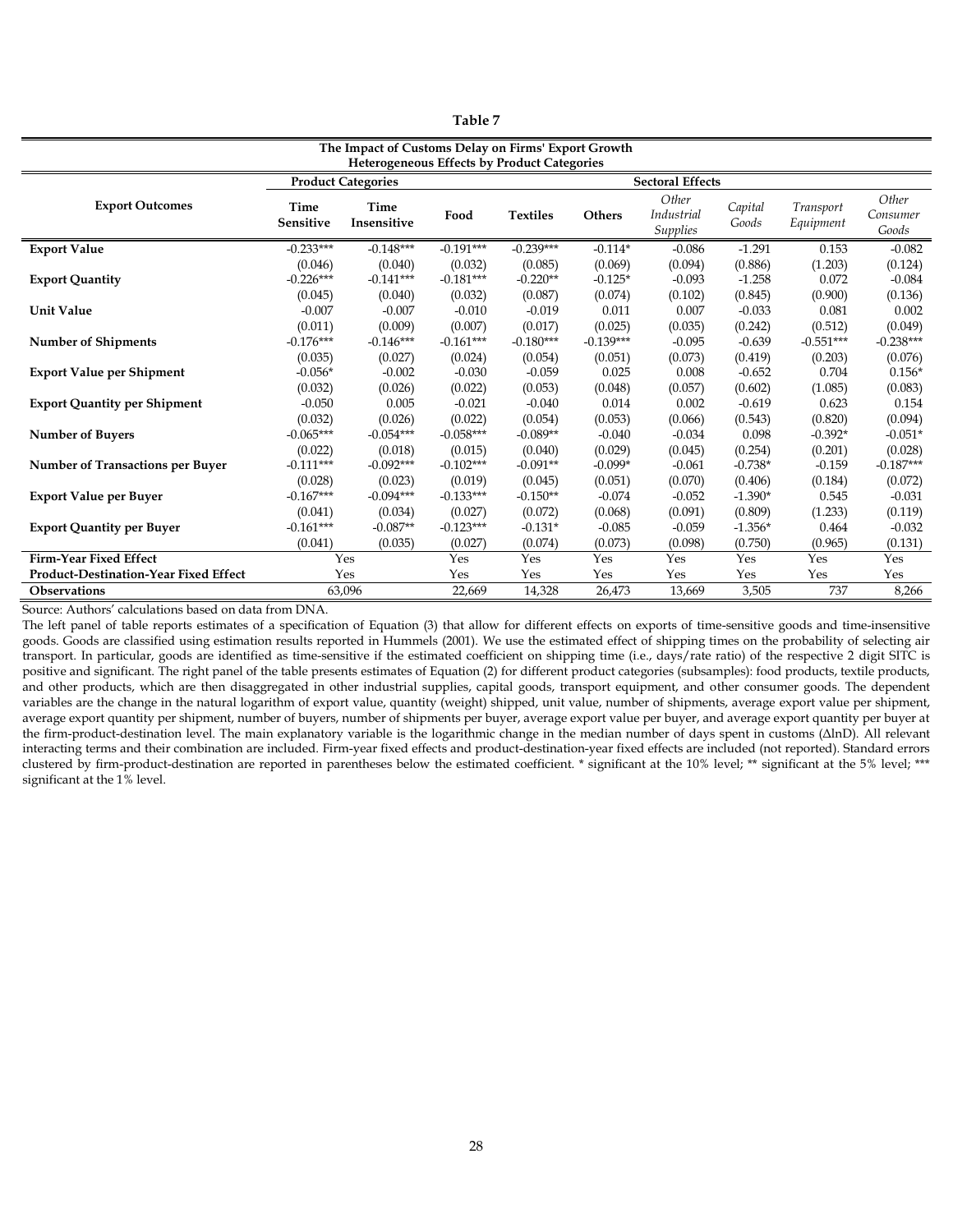| able |  |
|------|--|
|------|--|

| The Impact of Customs Delay on Firms' Export Growth<br><b>Heterogeneous Effects by Destinations</b> |                                   |                                   |                                   |                                 |                                   |                                   |                                   |                                   |
|-----------------------------------------------------------------------------------------------------|-----------------------------------|-----------------------------------|-----------------------------------|---------------------------------|-----------------------------------|-----------------------------------|-----------------------------------|-----------------------------------|
|                                                                                                     | <b>Toughness of Competition</b>   |                                   |                                   |                                 | <b>Banking Crises</b>             |                                   |                                   |                                   |
| <b>Export Outcomes</b>                                                                              | <b>OECD</b>                       | <b>N-OECD</b>                     | High<br>Supply<br>Access          | Low<br>Supply<br>Access         | <b>Banking</b><br>Crisis<br>(LV)  | N-Banking<br>Crisis<br>(LV)       | <b>Banking</b><br>Crisis<br>(RR)  | N-Banking<br>Crisis<br>(RR)       |
| <b>Export Value</b>                                                                                 | $-0.276***$                       | $-0.117***$                       | $-0.259***$                       | $-0.022$                        | $-0.327***$                       | $-0.162***$                       | $-0.332***$                       | $-0.169***$                       |
| <b>Export Quantity</b>                                                                              | (0.049)<br>$-0.263***$<br>(0.049) | (0.037)<br>$-0.117***$<br>(0.037) | (0.038)<br>$-0.250***$<br>(0.038) | (0.050)<br>$-0.021$<br>(0.051)  | (0.076)<br>$-0.316***$<br>(0.078) | (0.038)<br>$-0.159***$<br>(0.038) | (0.082)<br>$-0.327***$<br>(0.084) | (0.038)<br>$-0.164***$<br>(0.038) |
| <b>Unit Value</b>                                                                                   | $-0.013$<br>(0.012)               | $-0.000$<br>(0.009)               | $-0.009$<br>(0.009)               | $-0.001$<br>(0.012)             | $-0.011$<br>(0.017)               | $-0.003$<br>(0.009)               | $-0.004$<br>(0.020)               | $-0.005$<br>(0.009)               |
| <b>Number of Shipments</b>                                                                          | $-0.201***$                       | $-0.130***$                       | $-0.185***$                       | $-0.099***$                     | $-0.197***$                       | $-0.165***$                       | $-0.194***$                       | $-0.168***$                       |
|                                                                                                     | (0.034)                           | (0.028)                           | (0.027)                           | (0.037)                         | (0.052)                           | (0.028)                           | (0.056)                           | (0.027)                           |
| <b>Export Value per Shipment</b>                                                                    | $-0.075**$                        | 0.012                             | $-0.074***$                       | $0.077**$                       | $-0.130**$                        | 0.003                             | $-0.138**$                        | $-0.002$                          |
| <b>Export Quantity per Shipment</b>                                                                 | (0.034)<br>$-0.062*$<br>(0.034)   | (0.024)<br>0.013<br>(0.025)       | (0.026)<br>$-0.065**$<br>(0.026)  | (0.032)<br>$0.078**$<br>(0.033) | (0.053)<br>$-0.119**$<br>(0.055)  | (0.025)<br>0.006<br>(0.025)       | (0.058)<br>$-0.134**$<br>(0.059)  | (0.025)<br>0.004<br>(0.025)       |
| <b>Number of Buyers</b>                                                                             | $-0.067***$                       | $-0.054***$                       | $-0.077***$                       | $-0.025$                        | $-0.054$                          | $-0.071***$                       | $-0.049$                          | $-0.072***$                       |
| <b>Number of Transactions per Buyer</b>                                                             | (0.022)<br>$-0.135***$<br>(0.028) | (0.018)<br>$-0.076***$<br>(0.022) | (0.017)<br>$-0.173***$<br>(0.034) | (0.025)<br>0.003<br>(0.044)     | (0.035)<br>$-0.142***$<br>(0.041) | (0.018)<br>$-0.094***$<br>(0.023) | (0.037)<br>$-0.145***$<br>(0.045) | (0.018)<br>$-0.096***$<br>(0.022) |
| <b>Export Value per Buyer</b>                                                                       | $-0.210***$                       | $-0.063**$                        | $-0.108***$                       | $-0.074**$                      | $-0.273***$                       | $-0.091***$                       | $-0.283***$                       | $-0.098***$                       |
|                                                                                                     | (0.044)                           | (0.031)                           | (0.022)                           | (0.031)                         | (0.067)                           | (0.032)                           | (0.075)                           | (0.032)                           |
| <b>Export Quantity per Buyer</b>                                                                    | $-0.196***$                       | $-0.063**$                        | $-0.182***$                       | 0.003                           | $-0.262***$                       | $-0.088***$                       | $-0.279***$                       | $-0.093***$                       |
|                                                                                                     | (0.044)                           | (0.032)                           | (0.033)                           | (0.043)                         | (0.069)                           | (0.033)                           | (0.078)                           | (0.032)                           |
| <b>Firm-Year Fixed Effect</b>                                                                       | Yes                               |                                   | Yes                               |                                 | Yes                               |                                   | Yes                               |                                   |
| <b>Product-Destination-Year Fixed Effect</b>                                                        | Yes                               |                                   |                                   | Yes                             |                                   | Yes                               |                                   | Yes                               |
| <b>Observations</b>                                                                                 | 63,471                            |                                   | 62,163                            |                                 | 51,529                            |                                   | 51,635                            |                                   |

The left panel of table reports estimates of a specification of Equation (3) that allow for different effects on exports to OECD countries (excluding Chile and Mexico, which are regional partners for Uruguay) and non-OECD countries and for countries with high (at or above the median) and low (below the median) supply access. Supply access is defined as the aggregate predicted exports to a destination based on a bilateral trade gravity equation (in logs) with both exporter and importer fixed effects and the standard bilateral measures of trade barriers/enhancers (see Redding and Venables, 2004; and Mayer et al., 2011). These measures have been computed for 2000 using country-level trade data from COMTRADE and data on trade barriers/enhancers from CEPII and the WTO. The right panel of table reports estimates of a specification of Equation (3) that allow for different effects on exports to countries that are experiencing a banking crisis and countries that are not experiencing a banking crisis. Banking crisis episodes are identified using the datasets constructed by Reinhart and Rogoff (2011) –RR- and Laeven and Valencia (2012) –LV-. The dependent variables are the change in the natural logarithm of export value, quantity (weight) shipped, unit value, number of shipments, average export value per shipment, average export quantity per shipment, number of buyers, number of shipments per buyer, average export value per buyer, and average export quantity per buyer at the firm-product-destination level. The main explanatory variable is the logarithmic change in the median number of days spent in customs (AlnD). All relevant interacting terms and their combination are included. Firm-year fixed effects and product-destination-year fixed effects are included (not reported). Standard errors clustered by firm-product-destination are reported in parentheses below the estimated coefficient. \* significant at the 10% level; \*\* significant at the 5% level; \*\*\* significant at the 1% level.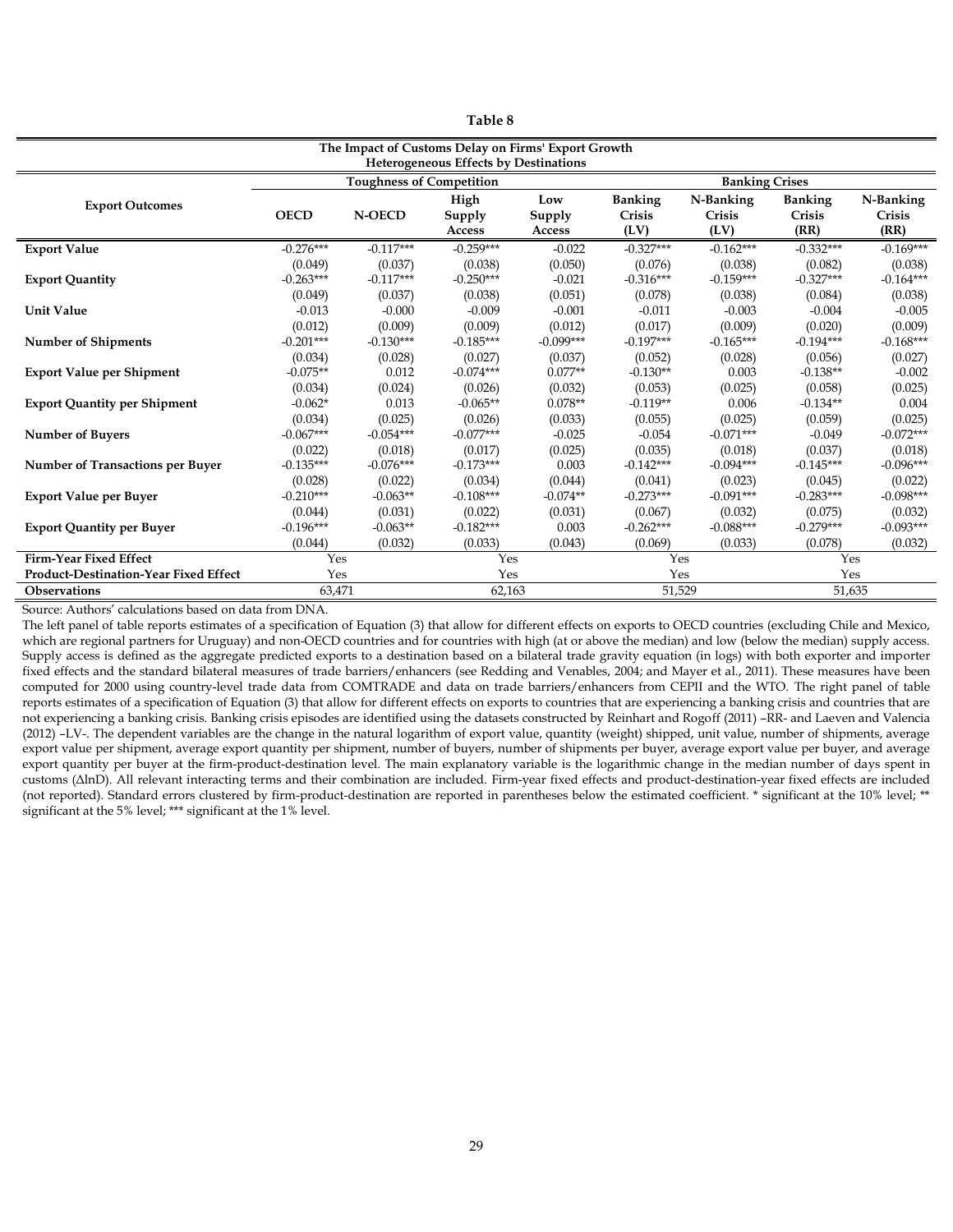| able |  |
|------|--|
|------|--|

| The Impact of Customs Delay on Firms' Export Growth                      |                         |                          |                           |                        |             |             |               |  |
|--------------------------------------------------------------------------|-------------------------|--------------------------|---------------------------|------------------------|-------------|-------------|---------------|--|
| Heterogeneous Effects by Levels of Demand Volatility and Transport Modes |                         |                          |                           |                        |             |             |               |  |
|                                                                          |                         | <b>Demand Volatility</b> |                           | <b>Transport Modes</b> |             |             |               |  |
| <b>Export Outcomes</b>                                                   | <b>All Observations</b> |                          | More than 10 Transactions |                        |             |             |               |  |
|                                                                          | High                    | Low                      | High                      | Low                    | Sea         | Air         | <b>Others</b> |  |
|                                                                          | Volatility              | Volatility               | Volatility                | Volatility             |             |             |               |  |
| <b>Export Value</b>                                                      | $-0.243***$             | $-0.163***$              | $-0.237***$               | $-0.162***$            | $-0.211***$ | $-0.642***$ | $-0.016$      |  |
|                                                                          | (0.055)                 | (0.044)                  | (0.061)                   | (0.060)                | (0.031)     | $-0.236$    | (0.074)       |  |
| <b>Export Quantity</b>                                                   | $-0.224***$             | $-0.162***$              | $-0.221***$               | $-0.161***$            | $-0.212***$ | $-0.623***$ | $-0.016$      |  |
|                                                                          | (0.056)                 | (0.043)                  | (0.061)                   | (0.058)                | (0.031)     | (0.210)     | (0.078)       |  |
| <b>Unit Value</b>                                                        | $-0.019$                | $-0.001$                 | $-0.016$                  | $-0.002$               | 0.001       | $-0.018$    | 0.000         |  |
|                                                                          | (0.014)                 | (0.009)                  | (0.013)                   | (0.012)                | (0.007)     | (0.063)     | (0.014)       |  |
| <b>Number of Shipments</b>                                               | $-0.174***$             | $-0.154***$              | $-0.199***$               | $-0.147***$            | $-0.161***$ | $-0.246***$ | $-0.135***$   |  |
|                                                                          | (0.041)                 | (0.032)                  | (0.050)                   | (0.044)                | (0.022)     | (0.085)     | (0.048)       |  |
| <b>Export Value per Shipment</b>                                         | $-0.069*$               | $-0.009$                 | $-0.038$                  | $-0.015$               | $-0.050**$  | $-0.396*$   | $0.119**$     |  |
|                                                                          | (0.037)                 | (0.028)                  | (0.045)                   | (0.036)                | (0.021)     | (0.204)     | (0.051)       |  |
| <b>Export Quantity per Shipment</b>                                      | $-0.050$                | $-0.008$                 | $-0.022$                  | $-0.014$               | $-0.050**$  | $-0.378**$  | $0.119**$     |  |
|                                                                          | (0.039)                 | (0.027)                  | (0.047)                   | (0.034)                | (0.021)     | (0.180)     | (0.055)       |  |
| <b>Number of Buyers</b>                                                  | $-0.086***$             | $-0.049**$               | $-0.055*$                 | $-0.063**$             | $-0.056***$ | $-0.096*$   | $-0.053*$     |  |
|                                                                          | (0.024)                 | (0.022)                  | (0.030)                   | (0.028)                | (0.014)     | (0.055)     | (0.030)       |  |
| <b>Number of Transactions per Buyer</b>                                  | $-0.088***$             | $-0.105***$              | $-0.144***$               | $-0.084***$            | $-0.105***$ | $-0.150*$   | $-0.082**$    |  |
|                                                                          | (0.033)                 | (0.025)                  | (0.044)                   | (0.032)                | (0.017)     | (0.080)     | (0.039)       |  |
| <b>Export Value per Buyer</b>                                            | $-0.157***$             | $-0.114***$              | $-0.182***$               | $-0.099**$             | $-0.155***$ | $-0.546**$  | 0.037         |  |
|                                                                          | (0.048)                 | (0.037)                  | (0.059)                   | (0.047)                | (0.027)     | (0.219)     | (0.065)       |  |
| <b>Export Quantity per Buyer</b>                                         | $-0.138***$             | $-0.113***$              | $-0.166***$               | $-0.097**$             | $-0.156***$ | $-0.528***$ | 0.037         |  |
|                                                                          | (0.050)                 | (0.036)                  | (0.059)                   | (0.046)                | (0.027)     | (0.192)     | (0.069)       |  |
| Firm-Year Fixed Effect                                                   | Yes                     |                          | Yes                       |                        | Yes         |             |               |  |
| <b>Product-Destination-Year Fixed Effect</b>                             | Yes                     |                          | Yes                       |                        | Yes         |             |               |  |
| <b>Observations</b>                                                      | 39,743<br>21,761        |                          |                           |                        | 66,099      |             |               |  |

The left panel of table reports estimates of a specification of Equation (3) that allow for different effects on exports facing high volatility of demand (at or above the median) and low volatility of demand (below the median). Volatility is measured as the median of the coefficient of variation of the quantities sold by each firm in the different transactions in each product-destination pair within a given year, averaged over the period 2000-2002. In the first two columns all product-destination combinations existing in 2000-2002 are considered, whereas in the third and fourth columns only those for which firms register more than 10 transactions in the year in question are taken into account. The right panel of the table presents estimates of a specification of Equation (3) that allow for different effects on exports depending on the transport mode (air-shipping, ocean-shipping, and others). This equation has been estimated on data at the firm-product-destination-transport mode level. The dependent variables are the change in the natural logarithm of export value, quantity (weight) shipped, unit value, number of shipments, average export value per shipment, average export quantity per shipment, number of buyers, number of shipments per buyer, average export value per buyer, and average export quantity per buyer at the firm-product-destination level (left panel) and at the firm-product-destination-transport mode level (right panel). The main explanatory variable is the logarithmic change in the median number of days spent in customs ( $\Delta$ lnD). All relevant interacting terms and their combination are included. Firm-year fixed effects and productdestination-year fixed effects are included (not reported). Standard errors clustered by firm-product-destination are reported in parentheses below the estimated coefficient. \* significant at the 10% level; \*\* significant at the 5% level; \*\*\* significant at the 1% level.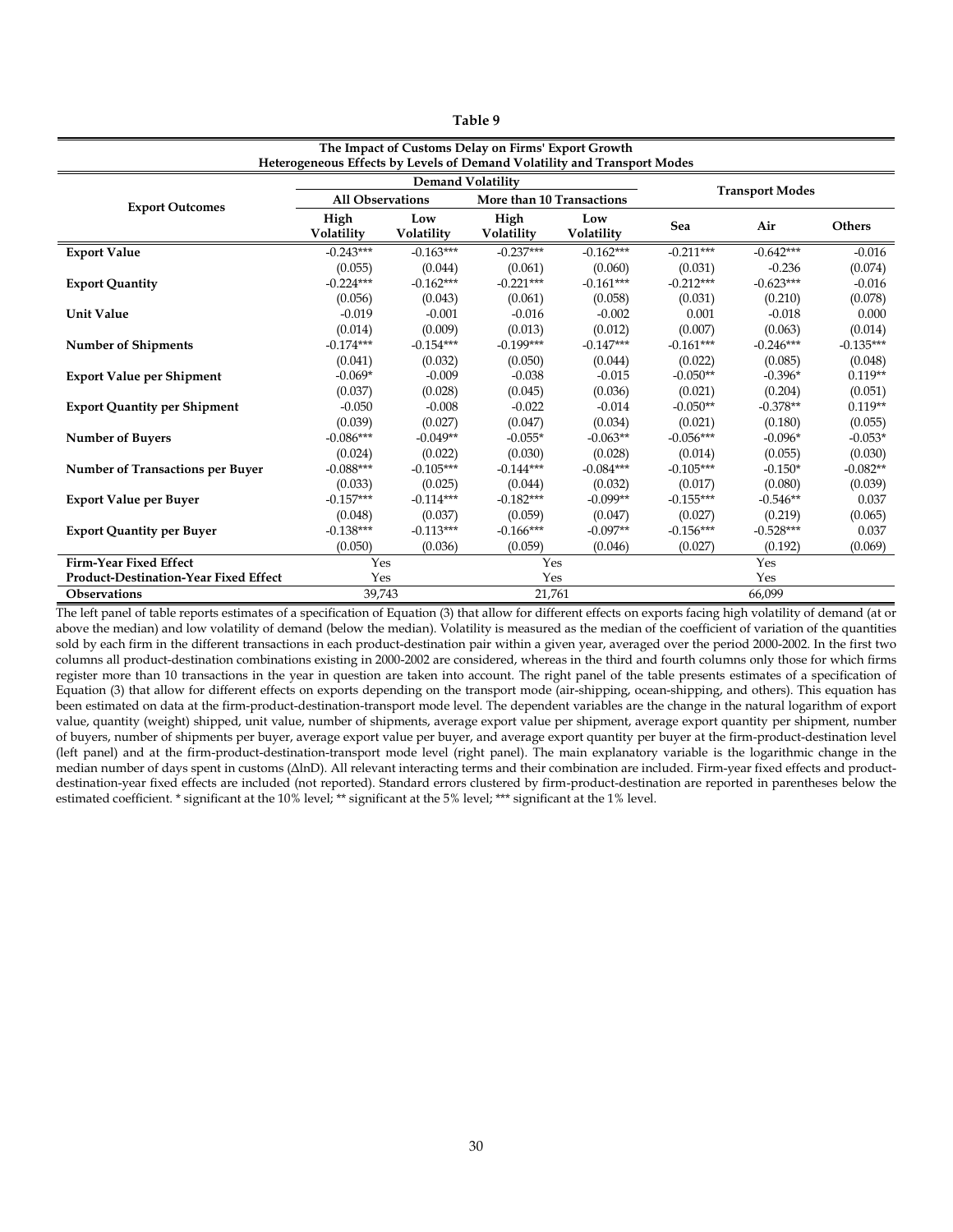| Table 10 |
|----------|
|----------|

| The Impact of Customs Delay on Firms' Export Growth<br><b>Heterogeneous Effects by Buyers</b> |               |                    |  |  |  |  |
|-----------------------------------------------------------------------------------------------|---------------|--------------------|--|--|--|--|
| <b>Export Outcomes</b>                                                                        | Main<br>Buyer | Secondary<br>Buyer |  |  |  |  |
| <b>Export Value</b>                                                                           | $-0.073***$   | $-0.114***$        |  |  |  |  |
|                                                                                               | (0.021)       | (0.03)             |  |  |  |  |
| <b>Export Quantity</b>                                                                        | $-0.084***$   | $-0.108***$        |  |  |  |  |
|                                                                                               | (0.022)       | (0.031)            |  |  |  |  |
| <b>Unit Value</b>                                                                             | 0.012         | $-0.006$           |  |  |  |  |
|                                                                                               | (0.007)       | (0.007)            |  |  |  |  |
| <b>Number of Shipments</b>                                                                    | $-0.090***$   | $-0.116***$        |  |  |  |  |
|                                                                                               | (0.021)       | (0.022)            |  |  |  |  |
| <b>Export Value per Shipment</b>                                                              | 0.018         | 0.001              |  |  |  |  |
|                                                                                               | (0.018)       | (0.022)            |  |  |  |  |
| <b>Export Quantity per Shipment</b>                                                           | 0.006         | 0.008              |  |  |  |  |
|                                                                                               | (0.018)       | (0.023)            |  |  |  |  |
| <b>Firm-Year Fixed Effect</b>                                                                 | Yes           |                    |  |  |  |  |
| Product-Destination-Year Fixed Effect                                                         |               | Yes                |  |  |  |  |
| <b>Observations</b>                                                                           | 37,309        |                    |  |  |  |  |

Source: Authors' calculations based on data from DNA.

The upper panel of the table reports estimates of a specification of Equation (3) that allow for different effects on exports to main buyers (i.e., the importing company that accounts for the largest share of exports) and secondary buyers (i.e., remaining importing companies. The dependent variables are the change in the natural logarithm of export value, quantity (weight) shipped, unit value, number of shipments, average export value per shipment, and the average export quantity per shipment at the firm-product-destination-buyer group level. The main explanatory variable is the logarithmic change in the median number of days spent in customs ( $\Delta$ lnD). All relevant interacting terms and their combination are included. Firmyear fixed effects and product-destination-year fixed effects are included (not reported). Standard errors clustered by firm-product-destination are reported in parentheses below the estimated coefficient. \* significant at the 10% level; \*\* significant at the 5% level; \*\*\* significant at the 1% level.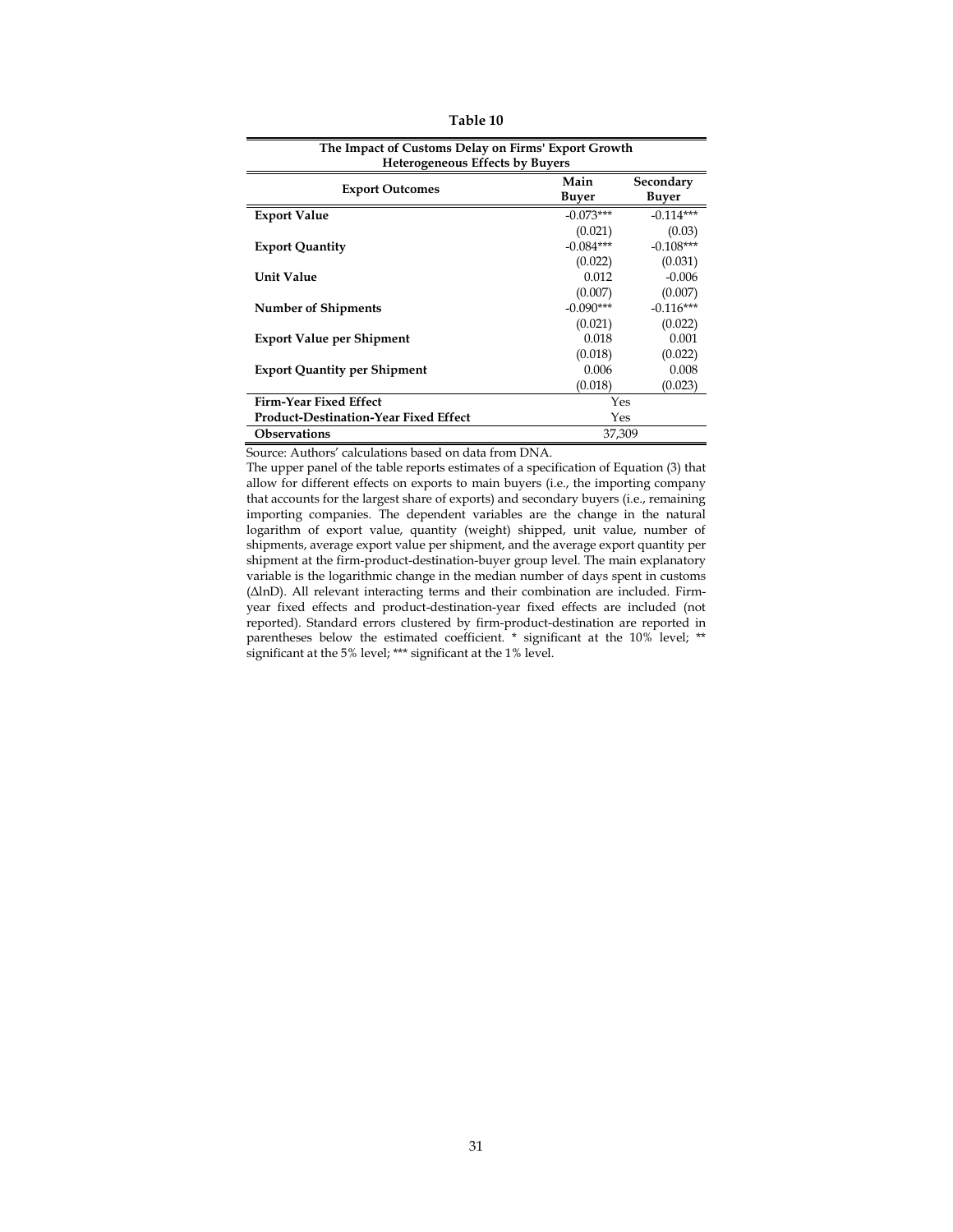| The Impact of Customs Delay on Firms' Export Growth<br>Heterogeneous Effects by Buyers, Products, and Destinations |                           |             |             |               |                |                                 |                       |                 |  |
|--------------------------------------------------------------------------------------------------------------------|---------------------------|-------------|-------------|---------------|----------------|---------------------------------|-----------------------|-----------------|--|
|                                                                                                                    | <b>Time-Sensitiveness</b> |             |             |               |                | <b>Toughness of Competition</b> |                       |                 |  |
| <b>Export Outcomes</b>                                                                                             | MB-TS                     | SB-TS       | MB-TI       | <b>SB-TI</b>  | <b>MB-OECD</b> | <b>SB-OECD</b>                  | $MB-$<br><b>NOECD</b> | <b>SB-NOECD</b> |  |
| <b>Export Value</b>                                                                                                | $-0.107***$               | $-0.133***$ | $-0.054$    | $-0.093**$    | $-0.122***$    | $-0.182***$                     | $-0.048**$            | $-0.075**$      |  |
|                                                                                                                    | (0.033)                   | (0.051)     | (0.028)     | (0.038)       | (0.041)        | (0.057)                         | (0.024)               | (0.034)         |  |
| <b>Export Quantity</b>                                                                                             | $-0.117***$               | $-0.119**$  | $-0.071**$  | $-0.093**$    | $-0.139***$    | $-0.168***$                     | $-0.058**$            | $-0.074**$      |  |
|                                                                                                                    | (0.034)                   | (0.052)     | (0.029)     | (0.038)       | (0.043)        | (0.058)                         | (0.026)               | (0.035)         |  |
| <b>Unit Value</b>                                                                                                  | 0.010                     | $-0.014$    | $0.016*$    | 0.000         | 0.016          | $-0.015$                        | 0.010                 | $-0.001$        |  |
|                                                                                                                    | (0.011)                   | (0.013)     | (0.01)      | (0.008)       | (0.012)        | (0.014)                         | (0.009)               | (0.008)         |  |
| <b>Number of Shipments</b>                                                                                         | $-0.073**$                | $-0.088**$  | $-0.114***$ | $-0.129***$   | $-0.094**$     | $-0.106***$                     | $-0.088***$           | $-0.122***$     |  |
|                                                                                                                    | (0.032)                   | (0.037)     | (0.027)     | (0.027)       | (0.036)        | (0.039)                         | (0.025)               | (0.027)         |  |
| <b>Export Value per Shipment</b>                                                                                   | $-0.034$                  | $-0.046$    | $0.059**$   | 0.036         | $-0.028$       | $-0.077**$                      | $0.041*$              | $0.047*$        |  |
|                                                                                                                    | (0.026)                   | (0.039)     | (0.024)     | (0.026)       | (0.031)        | (0.038)                         | (0.022)               | (0.026)         |  |
| <b>Export Quantity per Shipment</b>                                                                                | $-0.044$                  | $-0.032$    | $0.043*$    | 0.037         | $-0.045$       | $-0.062$                        | 0.031                 | $0.048*$        |  |
|                                                                                                                    | (0.027)                   | (0.041)     | (0.024)     | (0.027)       | (0.032)        | (0.041)                         | (0.023)               | (0.027)         |  |
| <b>Firm-Year Fixed Effect</b>                                                                                      |                           | Yes         | Yes         |               |                |                                 |                       |                 |  |
| Product-Destination-Year Fixed Effect                                                                              | Yes<br>Yes                |             |             |               |                |                                 |                       |                 |  |
| Observations                                                                                                       |                           | 37,099      |             |               |                | 37,099                          |                       |                 |  |
| <b>Export Outcomes</b>                                                                                             | <b>Banking Crises</b>     |             |             |               |                | <b>Demand Volatility</b>        |                       |                 |  |
|                                                                                                                    | MB-BC                     | SB-BC       | MB-NBC      | <b>SB-NBC</b> | <b>MB-HDV</b>  | <b>SB-HDV</b>                   | <b>MB-LDV</b>         | <b>SB-LDV</b>   |  |
| <b>Export Value</b>                                                                                                | $-0.116$                  | $-0.255***$ | $-0.074***$ | $-0.068$      | $-0.070**$     | $-0.160***$                     | $-0.085**$            | $-0.132***$     |  |
|                                                                                                                    | (0.066)                   | (0.085)     | (0.024)     | (0.036)       | (0.031)        | (0.050)                         | (0.034)               | (0.046)         |  |
| <b>Export Quantity</b>                                                                                             | $-0.126*$                 | $-0.220**$  | $-0.091***$ | $-0.074**$    | $-0.098***$    | $-0.138***$                     | $-0.08**$             | $-0.135***$     |  |
|                                                                                                                    | (0.066)                   | (0.089)     | (0.026)     | (0.037)       | (0.034)        | (0.052)                         | (0.034)               | (0.046)         |  |
| <b>Unit Value</b>                                                                                                  | 0.009                     | $-0.035*$   | $0.018**$   | 0.006         | $0.027**$      | $-0.022$                        | $-0.004$              | 0.004           |  |
|                                                                                                                    | (0.018)                   | (0.02)      | (0.009)     | (0.009)       | (0.013)        | (0.014)                         | (0.009)               | (0.008)         |  |
| <b>Number of Shipments</b>                                                                                         | $-0.078$                  | $-0.090$    | $-0.107***$ | $-0.125***$   | $-0.062**$     | $-0.155***$                     | $-0.100***$           | $-0.114***$     |  |
|                                                                                                                    | (0.06)                    | (0.055)     | (0.023)     | (0.027)       | (0.03)         | (0.036)                         | (0.032)               | (0.033)         |  |
| <b>Export Value per Shipment</b>                                                                                   | $-0.038$                  | $-0.165***$ | 0.033       | $0.057**$     | $-0.008$       | $-0.004$                        | 0.015                 | $-0.017$        |  |
|                                                                                                                    | (0.05)                    | (0.061)     | (0.02)      | (0.026)       | (0.027)        | (0.041)                         | (0.025)               | (0.029)         |  |
| <b>Export Quantity per Shipment</b>                                                                                | $-0.047$                  | $-0.130*$   | 0.015       | $0.051*$      | $-0.035$       | 0.018                           | 0.020                 | $-0.021$        |  |
|                                                                                                                    | (0.049)                   | (0.066)     | (0.021)     | (0.027)       | (0.029)        | (0.044)                         | (0.026)               | (0.03)          |  |
| Firm-Year Fixed Effect                                                                                             |                           | Yes         |             |               |                | Yes                             |                       |                 |  |
| Product-Destination-Year Fixed Effect                                                                              |                           | Yes         |             |               |                | Yes                             |                       |                 |  |
| Observations                                                                                                       |                           | 30.934      |             |               |                | 29.782                          |                       |                 |  |

The upper panel of the table reports estimates of a specification of Equation (3) that allow for different effects on exports to main buyers (i.e., the importing company that accounts for the largest share of exports) and secondary buyers (i.e., remaining importing companies) depending on the degree of time-sensitiveness of the products involved in the relationship, the toughness of the competition in the destination (OECD vs. Non-OECD), the existence or not of a banking crisis in the destination (based on Laeven and Valencia, 2012), and the level of volatility of demand. Breakdowns are those used in the respective previous tables. The dependent variables are the change in the natural logarithm of export value, quantity (weight) shipped, unit value, number of shipments, average export value per shipment, and the average export quantity per shipment at the firm-product-destination-buyer group level. The main explanatory variable is the logarithmic change in the median number of days spent in customs ( $\Delta$ lnD). All relevant interacting terms and their combination are included. Firm-year fixed effects and product-destinationyear fixed effects are included (not reported). Standard errors clustered by firm-product-destination are reported in parentheses below the estimated coefficient. \* significant at the 10% level; \*\* significant at the 5% level; \*\*\* significant at the 1% level.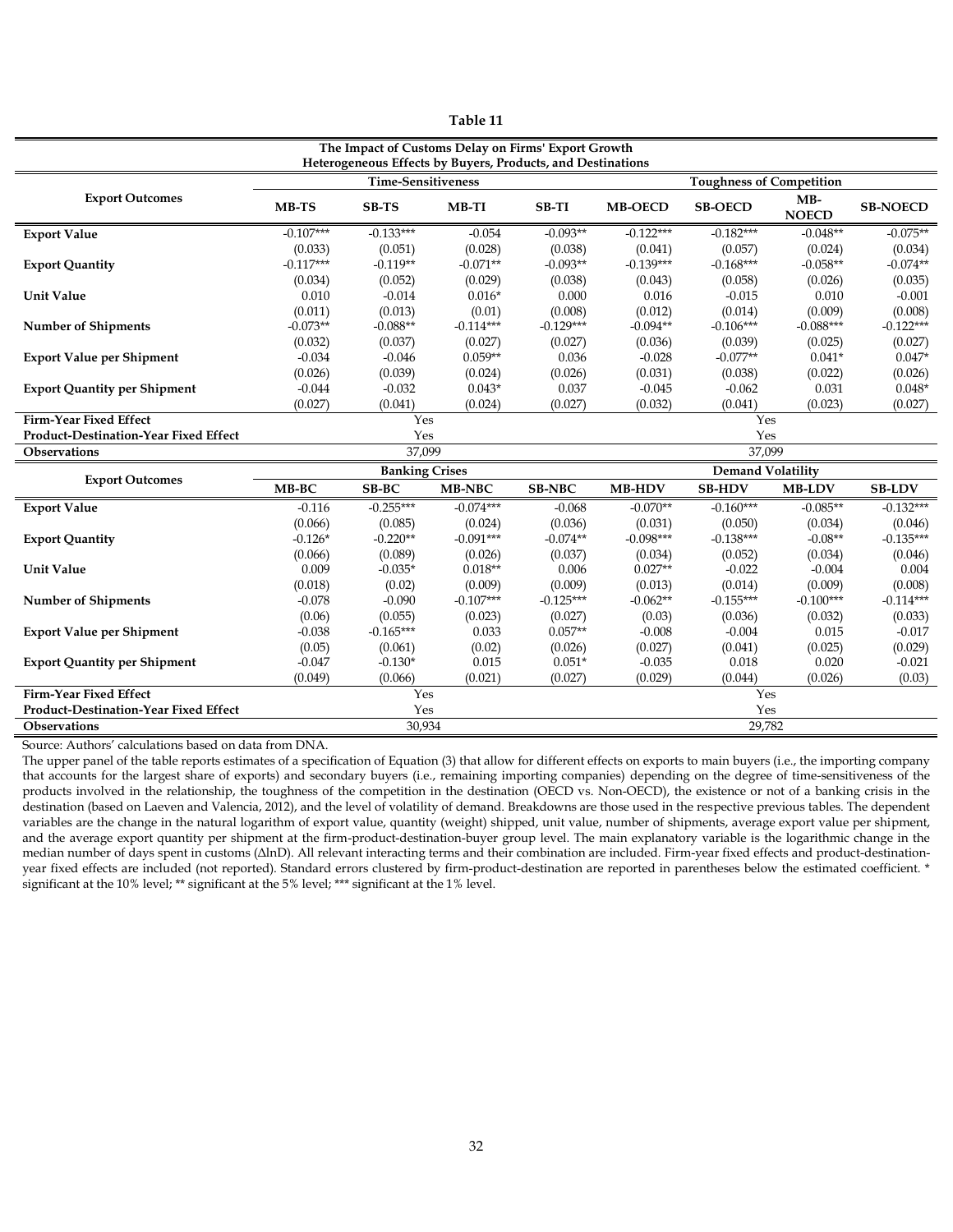| Table 12 |  |
|----------|--|
|----------|--|

| The Impact of Customs Delay on Firms' Exports<br><b>Extensive Margin</b> |            |                    |  |  |  |  |
|--------------------------------------------------------------------------|------------|--------------------|--|--|--|--|
|                                                                          | Presence   | Number of<br>Firms |  |  |  |  |
| $\Lambda$ ln $D$                                                         | $-0.024**$ | $-0.028***$        |  |  |  |  |
|                                                                          | (0.010)    | (0.007)            |  |  |  |  |
| Firm-Year Fixed Effect                                                   | Yes        | No                 |  |  |  |  |
| <b>Product-Destination-Year Fixed Effect</b>                             | Yes        | No                 |  |  |  |  |
| Product-Year Fixed Effect                                                | No         | Yes                |  |  |  |  |
| <b>Country-Year Fixed Effect</b>                                         | No         | Yes                |  |  |  |  |
| <b>Observations</b>                                                      | 55,561     | 46.812             |  |  |  |  |

The table reports estimates of modified versions of Equation (2). In the first column, results correspond to an equation estimated on data at the firmproduct-destination level. The dependent variables is a binary indicator that takes the value of one if the export flow is present in the year in question and zero otherwise and the main explanatory variable is the logarithmic change in the median customs processing times between the two previous years. In the second column, results correspond to an equation estimated on data at the product-destination level. The dependent variable is the change in the number of firms exporting a given product to a given destination and the main explanatory variable is the logarithmic change in the respective median clearance times. Firm-year fixed effects and product-destination-year fixed effects are included (not reported). Standard errors clustered by firm-product-destination are reported in parentheses below the estimated coefficient in the first column, whereas standard errors clustered by product-destination are reported in parentheses below the estimated coefficient in the second column. \* significant at the 10% level; \*\* significant at the 5% level; \*\*\* significant at the 1% level.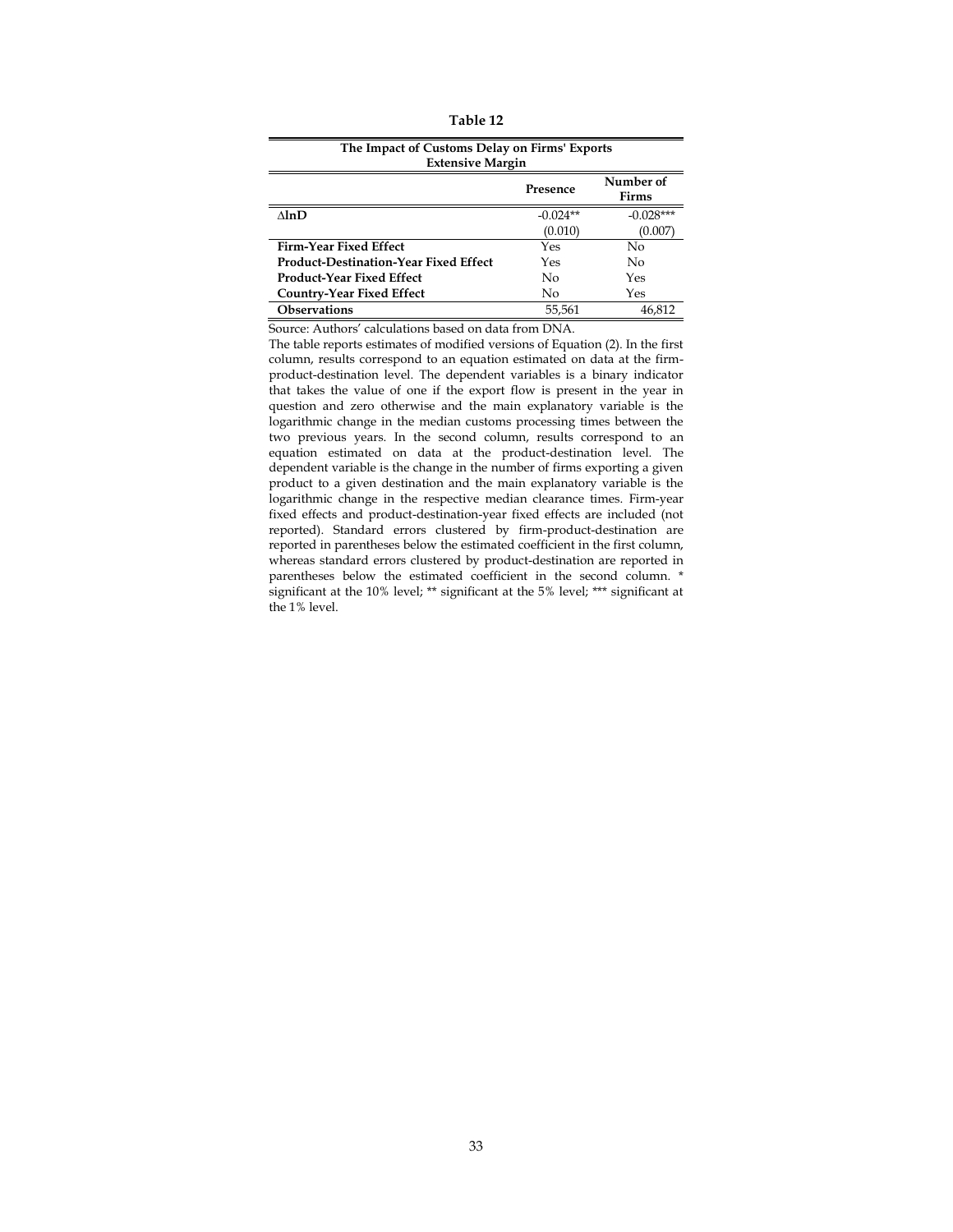

Source: Authors' preparation based on DNA.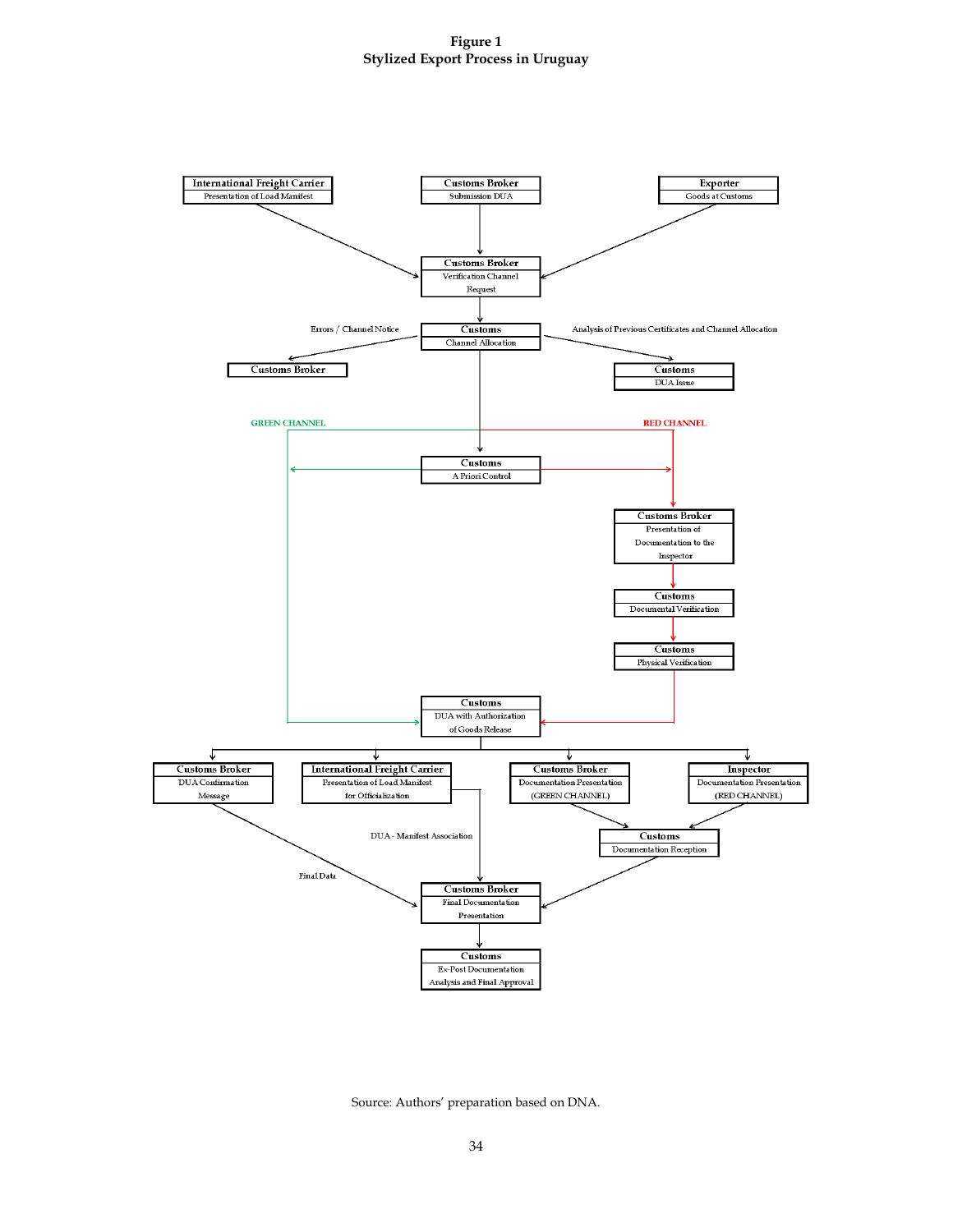# **Figure 2**



Source: Authors' calculations based on DNA.

The figure shows the estimated coefficient (black) and the confidence interval (grey) from daily regressions of firm-product-destination exports processed through the green channel on a binary indicator that takes the value of one if the next time the export flow is allocated to the red channel and zero otherwise (left panel) or on the delay the export experience the next time in that case (right panel) along the respective smoothed values from a kernel-weighted local polynomial regression (red). Firm and product-destination fixed effects are included. Only regressions with at least 30 degrees of freedom are considered.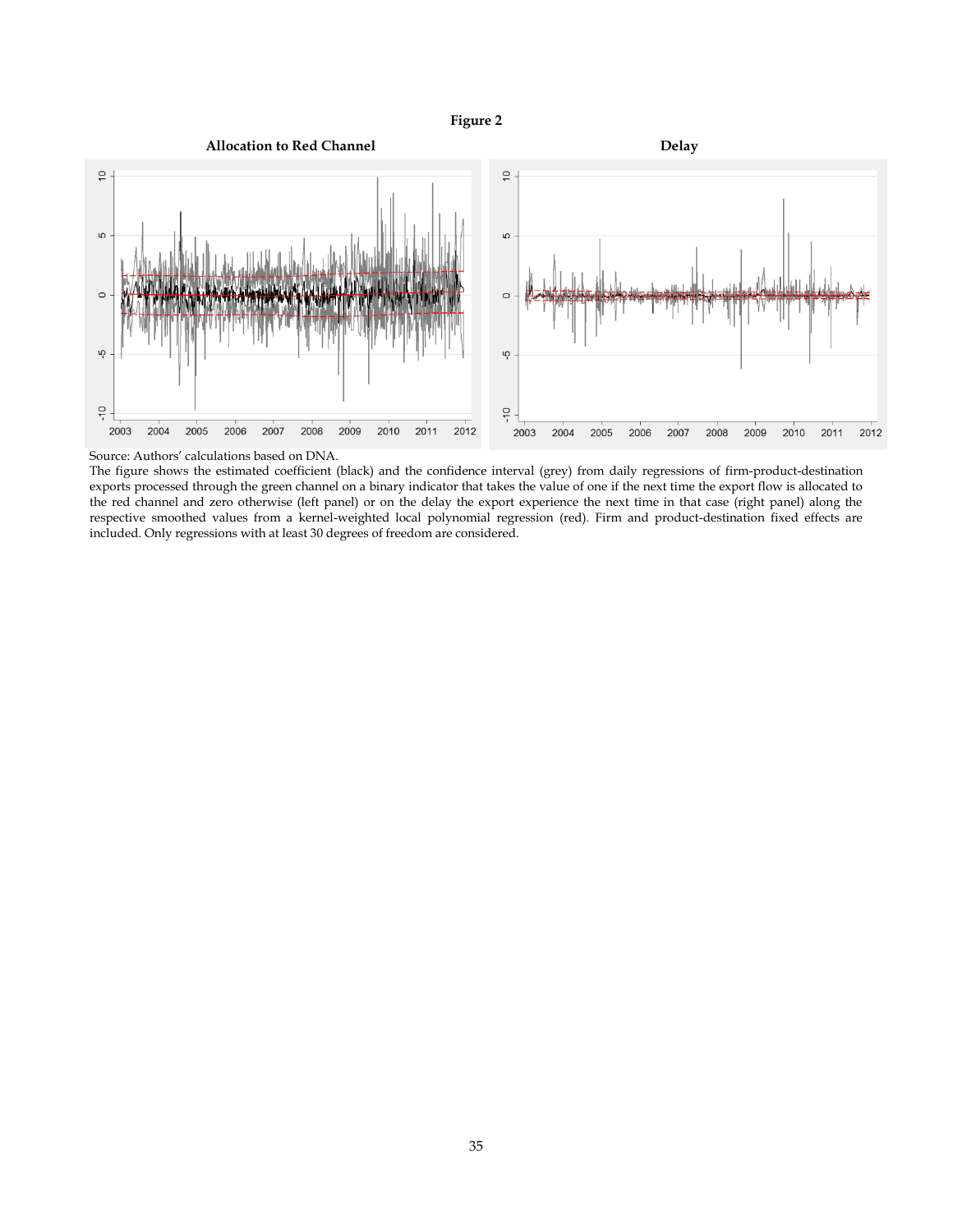**Figure 3 Distribution of Exports, Average Exports, Number of Shipments, and Average Shipment Size, 2002-2011**



Source: Authors' calculations based on DNA.

The figure shows kernel density estimates of firms' (natural logarithm of) total exports, (natural logarithm of) average firms' exports by product and country, (natural logarithm of) average firms' number of shipment by product and country, and (natural logarithm of) average firms' shipment size by product and country for each sample year.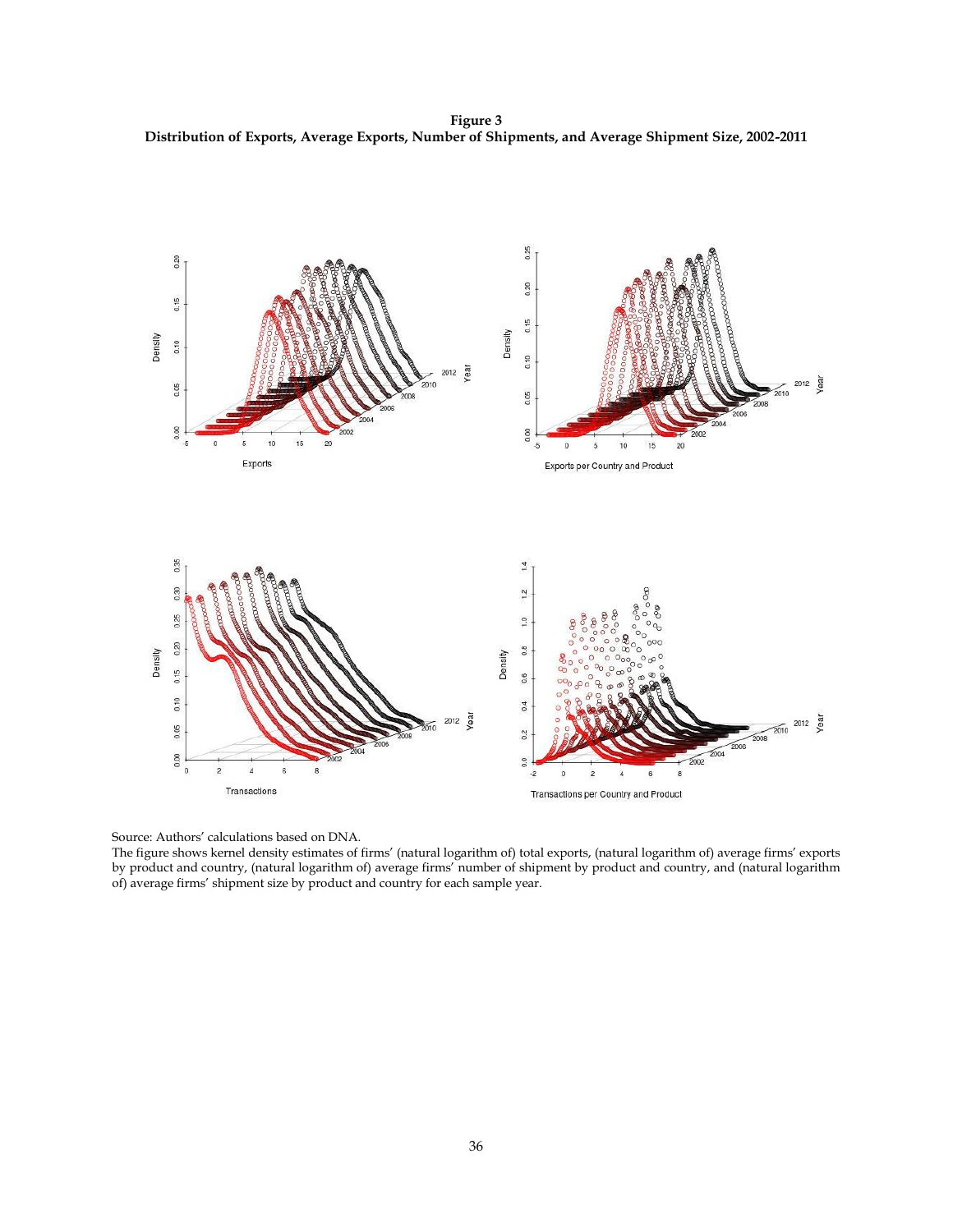**Figure 4 Share of Red-Channel Transactions in Total Export Value (1999-2011)**



**Share of Red-Channel Transactions in Total Number of Transactions (1999-2011**



Source: Authors' calculations based on DNA. Export values are expressed in billion of US dollars.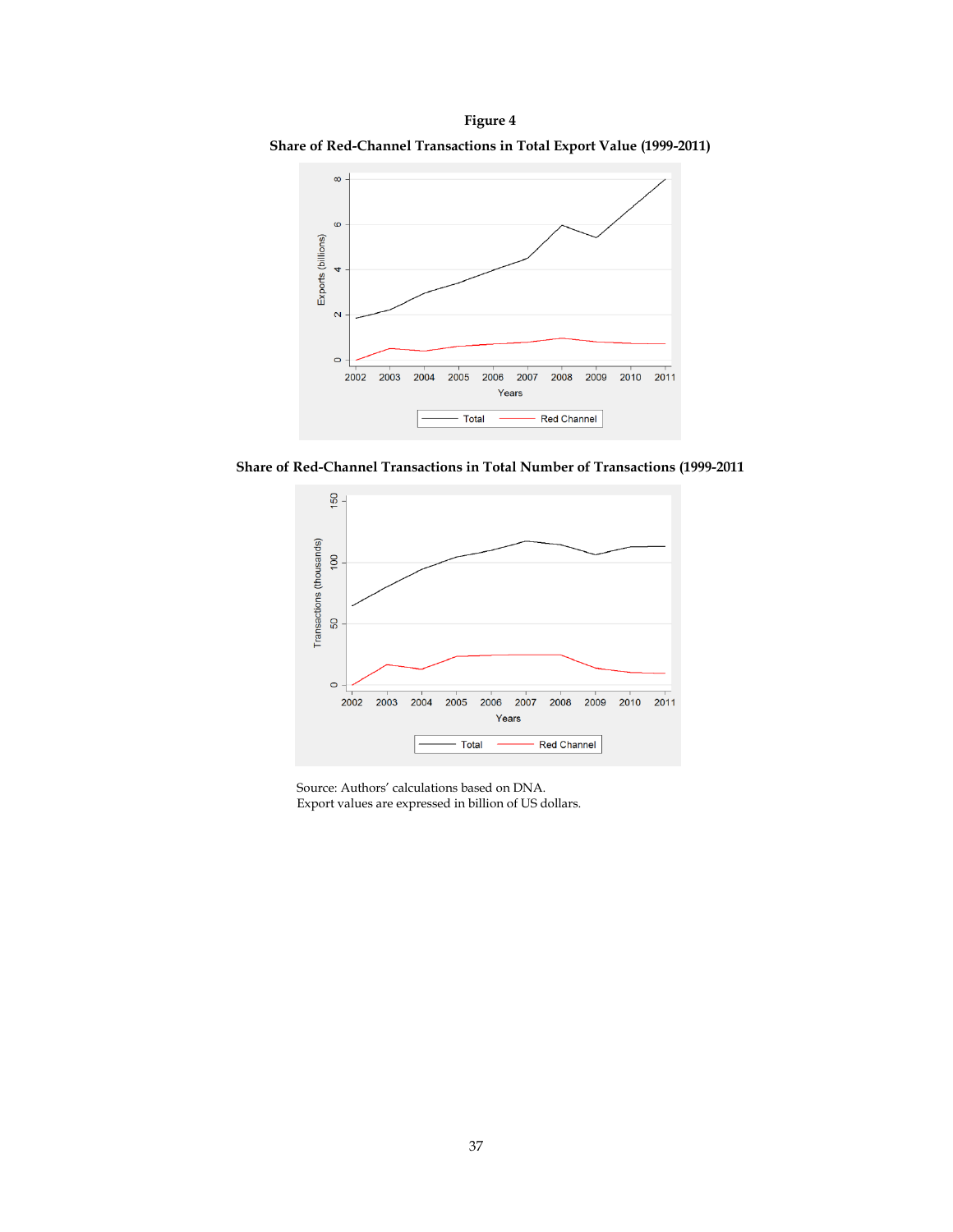**Figure 5 Distribution of Customs Clearance Times for Transactions Subject to Red Channel, 2011**



Source: Authors' calculations based on DNA. The figure shows the distribution of customs clearance times until the 99.5th percentile, i.e., the highest 0.5 percentile is excluded.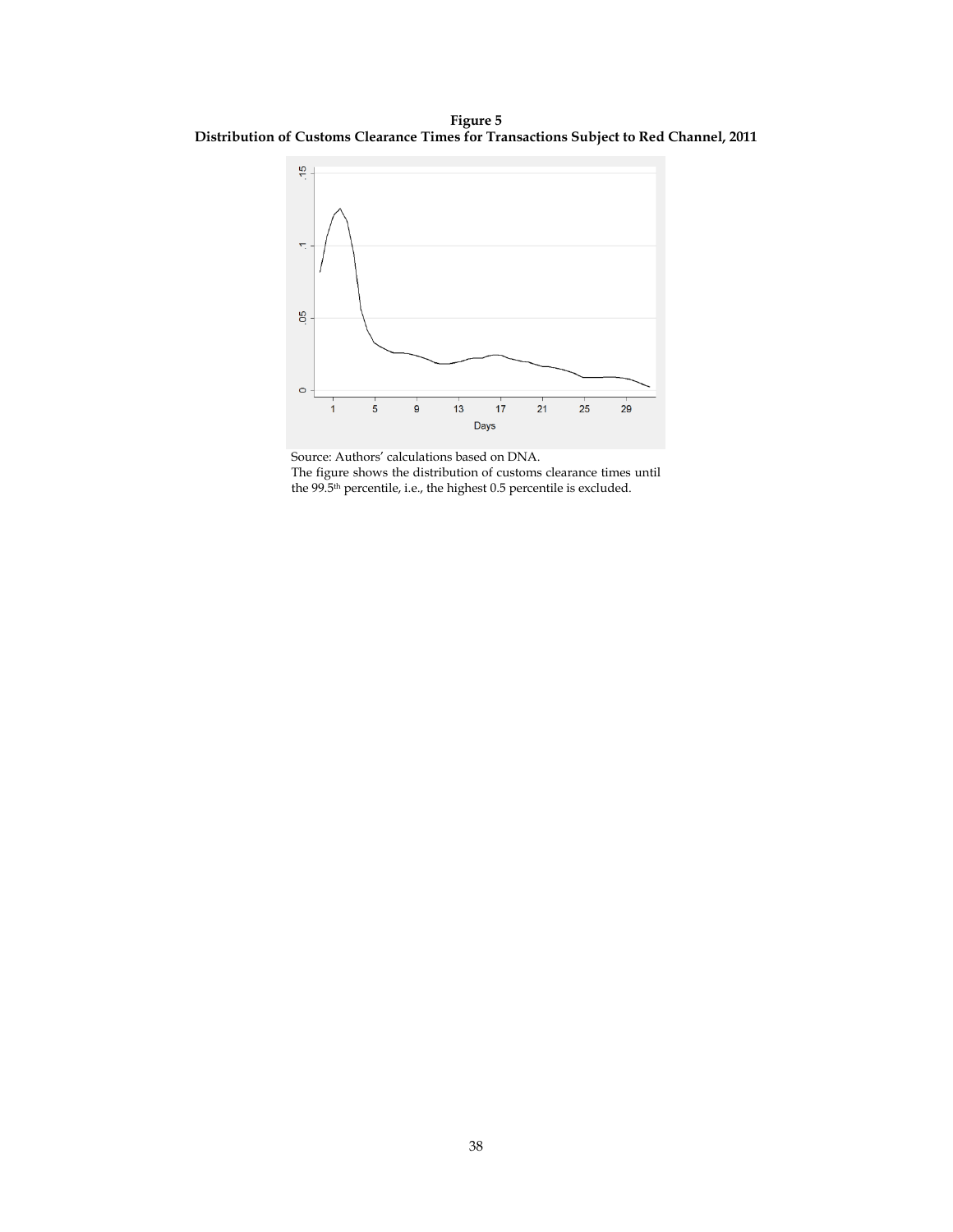**Figure 6 Distribution of Customs Clearance Times Conditional to Red Channel, 2003 and 2011**



Source: Authors' calculations based on DNA.

The figure shows the distributions of customs clearance times in days in 2003 and 2011 until the 99.5<sup>th</sup> percentile, i.e., the highest 0.5 percentile is excluded.